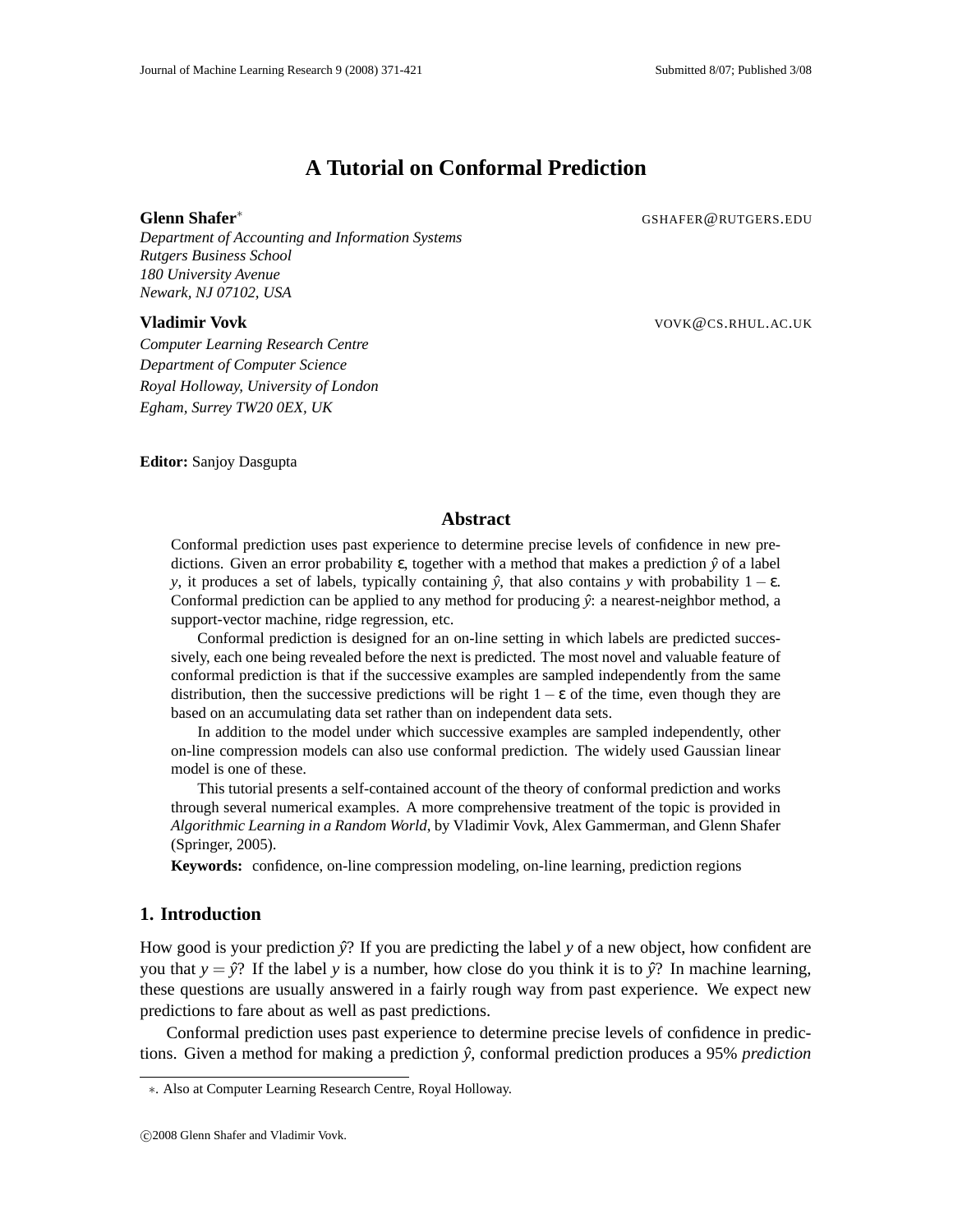*region*—a set  $\Gamma^{0.05}$  that contains *y* with probability at least 95%. Typically  $\Gamma^{0.05}$  also contains the prediction *y*ˆ. We call *y*ˆ the *point prediction*, and we call Γ <sup>0</sup>.<sup>05</sup> the *region prediction*. In the case of regression, where *y* is a number, Γ<sup>0.05</sup> is typically an interval around  $\hat{y}$ . In the case of classification, where *y* has a limited number of possible values,  $\Gamma^{0.05}$  may consist of a few of these values or, in the ideal case, just one.

Conformal prediction can be used with any method of point prediction for classification or regression, including support-vector machines, decision trees, boosting, neural networks, and Bayesian prediction. Starting from the method for point prediction, we construct a *nonconformity measure*, which measures how unusual an example looks relative to previous examples, and the *conformal algorithm* turns this nonconformity measure into prediction regions.

Given a nonconformity measure, the conformal algorithm produces a prediction region  $\Gamma^{\epsilon}$  for every probability of error  $\varepsilon$ . The region  $\Gamma^{\varepsilon}$  is a  $(1-\varepsilon)$ -*prediction region*; it contains *y* with probability at least  $1-\epsilon$ . The regions for different  $\epsilon$  are nested: when  $\epsilon_1 \geq \epsilon_2$ , so that  $1-\epsilon_1$  is a lower level of confidence than  $1-\epsilon_2$ , we have  $\Gamma^{\epsilon_1} \subseteq \Gamma^{\epsilon_2}$ . If  $\Gamma^{\epsilon}$  contains only a single label (the ideal outcome in the case of classification), we may ask how small  $\varepsilon$  can be made before we must enlarge  $\Gamma^{\varepsilon}$  by adding a second label; the corresponding value of  $1-\epsilon$  is the confidence we assert in the predicted label.

As we explain in §4, the conformal algorithm is designed for an on-line setting, in which we predict the labels of objects successively, seeing each label after we have predicted it and before we predict the next one. Our prediction  $\hat{y}_n$  of the *n*th label  $y_n$  may use observed features  $x_n$  of the *n*th object and the preceding examples  $(x_1, y_1), \ldots, (x_{n-1}, y_{n-1})$ . The size of the prediction region  $\Gamma^{\epsilon}$ may also depend on these details. Readers most interested in implementing the conformal algorithm may wish to look first at the elementary examples in §4.2.1 and §4.3.1 and then turn back to the earlier more general material as needed.

As we explain in §2, the on-line picture leads to a new concept of validity for prediction with confidence. Classically, a method for finding 95% prediction regions was considered valid if it had a 95% probability of containing the label predicted, because by the law of large numbers it would then be correct 95% of the time when repeatedly applied to independent data sets. But in the on-line picture, we repeatedly apply a method not to independent data sets but to an accumulating data set. After using  $(x_1, y_1), \ldots, (x_{n-1}, y_{n-1})$  and  $x_n$  to predict  $y_n$ , we use  $(x_1, y_1), \ldots, (x_{n-1}, y_{n-1}), (x_n, y_n)$ and  $x_{n+1}$  to predict  $y_{n+1}$ , and so on. For a 95% on-line method to be valid, 95% of these predictions must be correct. Under minimal assumptions, conformal prediction is valid in this new and powerful sense.

One setting where conformal prediction is valid in the new on-line sense is the one in which the examples  $(x_i, y_i)$  are sampled independently from a constant population—that is, from a fixed but unknown probability distribution *Q*. It is also valid under the slightly weaker assumption that the examples are probabilistically *exchangeable* (see §3) and under other on-line compression models, including the widely used Gaussian linear model (see §5). The validity of conformal prediction under these models is demonstrated in Appendix A.

In addition to the validity of a method for producing 95% prediction regions, we are also interested in its efficiency. It is efficient if the prediction region is usually relatively small and therefore informative. In classification, we would like to see a 95% prediction region so small that it contains only the single predicted label  $\hat{y}_n$ . In regression, we would like to see a very narrow interval around the predicted number  $\hat{y}_n$ .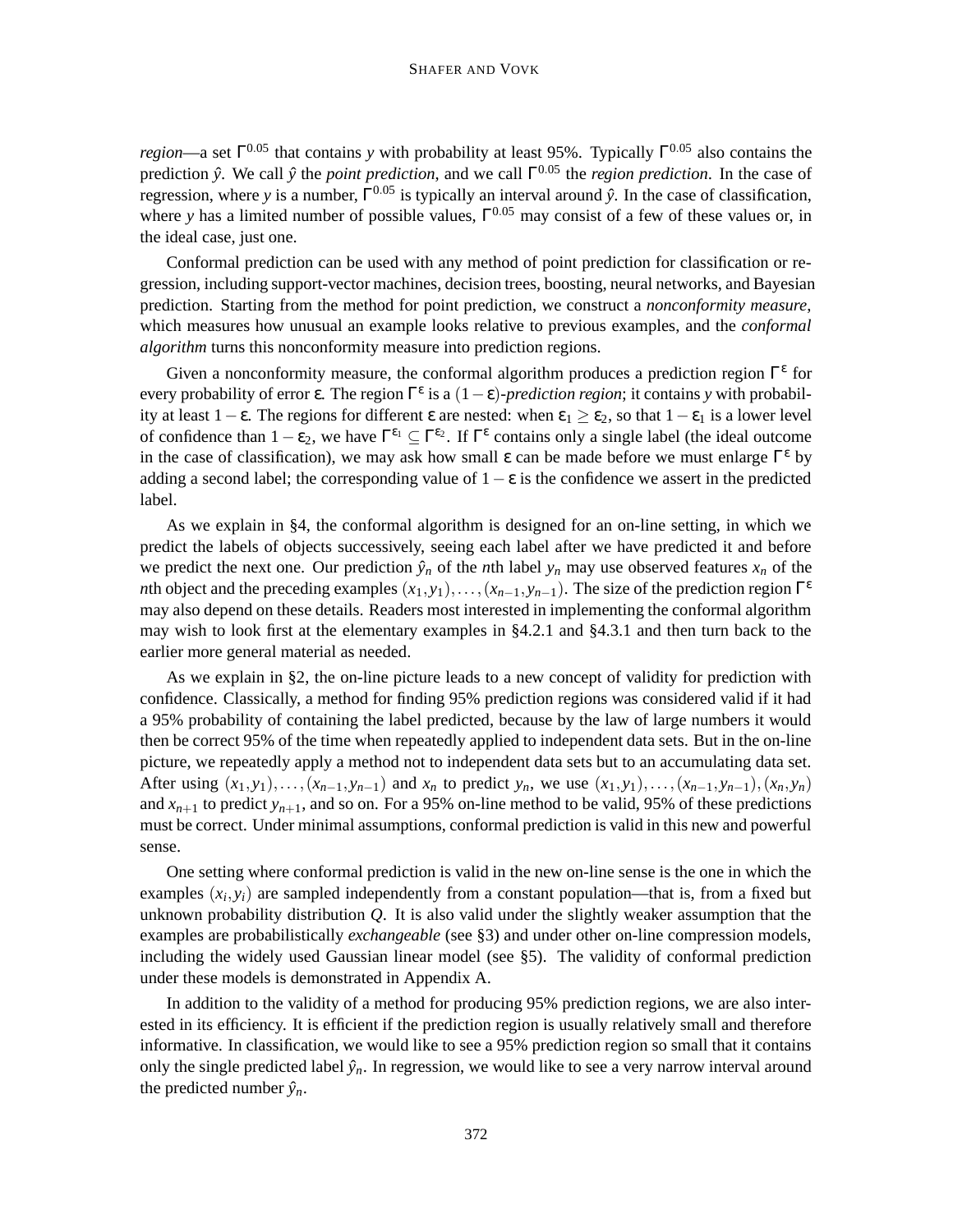The claim of 95% confidence for a 95% conformal prediction region is valid under exchangeability, no matter what the probability distribution the examples follow and no matter what nonconformity measure is used to construct the conformal prediction region. But the efficiency of conformal prediction will depend on the probability distribution and the nonconformity measure. If we think we know the probability distribution, we may choose a nonconformity measure that will be efficient if we are right. If we have prior probabilities for *Q*, we may use these prior probabilities to construct a point predictor  $\hat{y}_n$  and a nonconformity measure. In the regression case, we might use as  $\hat{y}_n$  the mean of the posterior distribution for  $y_n$  given the first *n* − 1 examples and  $x_n$ ; in the classification case, we might use the label with the greatest posterior probability. This strategy of first guaranteeing validity under a relatively weak assumption and then seeking efficiency under stronger assumptions conforms to advice long given by John Tukey and others (Tukey, 1986; Small et al., 2006).

Conformal prediction is studied in detail in *Algorithmic Learning in a Random World*, by Vovk, Gammerman, and Shafer (2005). A recent exposition by Gammerman and Vovk (2007) emphasizes connections with the theory of randomness, Bayesian methods, and induction. In this article we emphasize the on-line concept of validity, the meaning of exchangeability, and the generalization to other on-line compression models. We leave aside many important topics that are treated in *Algorithmic Learning in a Random World*, including extensions beyond the on-line picture.

## **2. Valid Prediction Regions**

Our concept of validity is consistent with a tradition that can be traced back to Jerzy Neyman's introduction of confidence intervals for parameters (Neyman, 1937) and even to work by Laplace and others in the late 18th century. But the shift of emphasis to prediction (from estimation of parameters) and to the on-line setting (where our prediction rule is repeatedly updated) involves some rearrangement of the furniture.

The most important novelty in conformal prediction is that its successive errors are probabilistically independent. This allows us to interpret "being right 95% of the time" in an unusually direct way. In §2.1, we illustrate this point with a well-worn example, normally distributed random variables.

In §2.2, we contrast confidence with full-fledged conditional probability. This contrast has been the topic of endless debate between those who find confidence methods informative (classical statisticians) and those who insist that full-fledged probabilities based on all one's information are always preferable, even if the only available probabilities are very subjective (Bayesians). Because the debate usually focuses on estimating parameters rather than predicting future observations, and because some readers may be unaware of the debate, we take the time to explain that we find the concept of confidence useful for prediction in spite of its limitations.

#### **2.1 An Example of Valid On-Line Prediction**

A 95% prediction region is *valid* if it contains the truth 95% of the time. To make this more precise, we must specify the set of repetitions envisioned. In the on-line picture, these are successive predictions based on accumulating information. We make one prediction after another, always knowing the outcome of the preceding predictions.

To make clear what validity means and how it can be obtained in this on-line picture, we consider prediction under an assumption often made in a first course in statistics: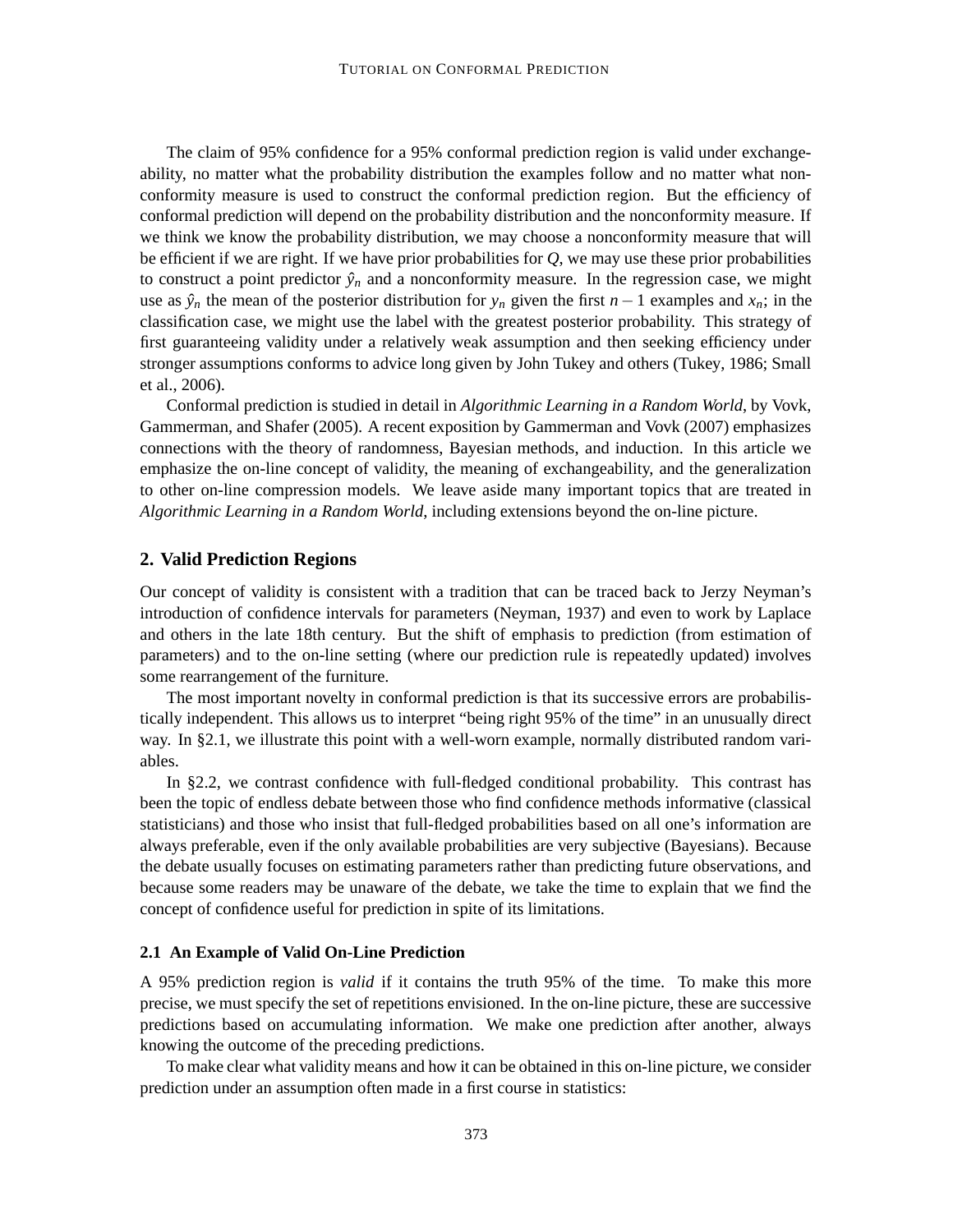Random variables *z*1,*z*2,... are independently drawn from a normal distribution with unknown mean and variance.

Prediction under this assumption was discussed in 1935 by R. A. Fisher, who explained how to give a 95% prediction interval for *z<sup>n</sup>* based on *z*1,...,*zn*−<sup>1</sup> that is valid in our sense. We will state Fisher's prediction rule, illustrate its application to data, and explain why it is valid in the on-line setting.

As we will see, the predictions given by Fisher's rule are too weak to be interesting from a modern machine-learning perspective. This is not surprising, because we are predicting  $z_n$  based on old examples *z*1,...,*zn*−<sup>1</sup> alone. In general, more precise prediction is possible only in the more favorable but more complicated set-up where we know some features  $x_n$  of the new example and can use both  $x_n$  and the old examples to predict some other feature  $y_n$ . But the simplicity of the set-up where we predict  $z_n$  from  $z_1, \ldots, z_{n-1}$  alone will help us make the logic of valid prediction clear.

#### 2.1.1 FISHER'S PREDICTION INTERVAL

Suppose we observe the  $z_i$  in sequence. After observing  $z_1$  and  $z_2$ , we start predicting; for  $n =$ 3,4,..., we predict  $z_n$  after having seen  $z_1, \ldots, z_{n-1}$ . The natural point predictor for  $z_n$  is the average so far:

$$
\bar{z}_{n-1} := \frac{1}{n-1} \sum_{i=1}^{n-1} z_i,
$$

but we want to give an interval that will contain *z<sup>n</sup>* 95% of the time. How can we do this? Here is Fisher's answer (1935):

1. In addition to calculating the average  $\overline{z}_{n-1}$ , calculate

$$
s_{n-1}^2 := \frac{1}{n-2} \sum_{i=1}^{n-1} (z_i - \overline{z}_{n-1})^2,
$$

which is sometimes called the sample variance. We can usually assume that it is non-zero.

- 2. In a table of percentiles for *t*-distributions, find  $t_{n-2}^{0.025}$ , the point that the *t*-distribution with *n*−2 degrees of freedom exceeds exactly 2.5% of the time.
- 3. Predict that  $z_n$  will be in the interval

$$
\bar{z}_{n-1} \pm t_{n-2}^{0.025} s_{n-1} \sqrt{\frac{n}{n-1}}.
$$
 (1)

Fisher based this procedure on the fact that

$$
\frac{z_n - \overline{z}_{n-1}}{s_{n-1}} \sqrt{\frac{n-1}{n}}
$$

has the *t*-distribution with  $n - 2$  degrees of freedom, which is symmetric about 0. This implies that (1) will contain  $z_n$  with probability 95% regardless of the values of the mean and variance.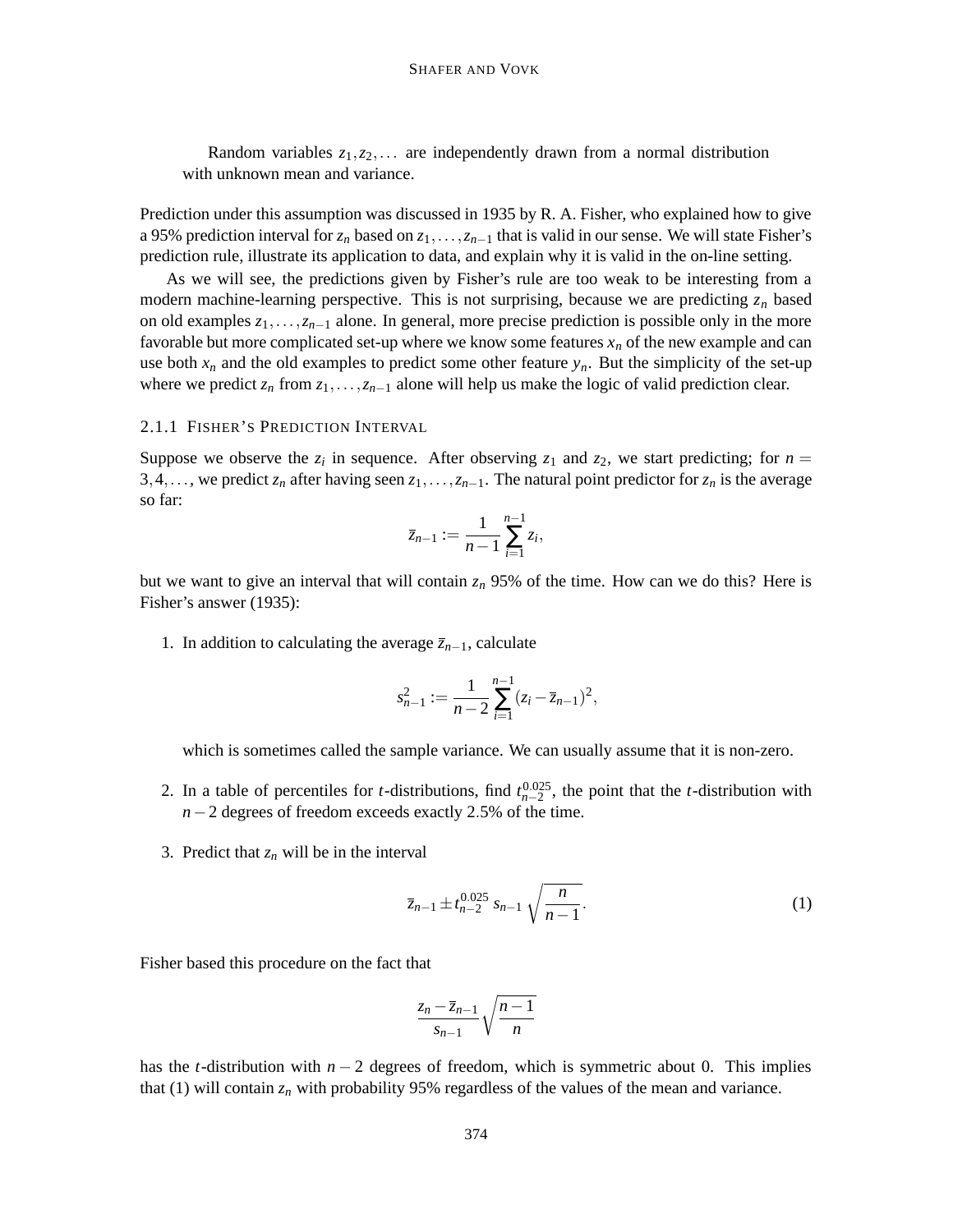## 2.1.2 A NUMERICAL EXAMPLE

We can illustrate (1) using some numbers generated in 1900 by the students of Emanuel Czuber (1851–1925). These numbers are integers, but they theoretically have a binomial distribution and are therefore approximately normally distributed.<sup>1</sup>

Here are Czuber's first 19 numbers, *z*1,...,*z*19:

$$
17, 20, 10, 17, 12, 15, 19, 22, 17, 19, 14, 22, 18, 17, 13, 12, 18, 15, 17.
$$

From them, we calculate

$$
\overline{z}_{19} = 16.53,
$$
  $s_{19} = 3.31.$ 

The upper 2.5% point for the *t*-distribution with 18 degrees of freedom,  $t_{18}^{0.025}$ , is 2.101. So the prediction interval (1) for  $z_{20}$  comes out to [9.40, 24.13].

Taking into account our knowledge that  $z_{20}$  will be an integer, we can say that the 95% prediction is that  $z_{20}$  will be an integer between 10 and 24, inclusive. This prediction is correct;  $z_{20}$  is 16.

#### 2.1.3 ON-LINE VALIDITY

Fisher did not have the on-line picture in mind. He probably had in mind a picture where the formula (1) is used repeatedly but in entirely separate problems. For example, we might conduct many separate experiments that each consists of drawing 100 random numbers from a normal distribution and then predicting a 101st draw using (1). Each experiment might involve a different normal distribution (a different mean and variance), but provided the experiments are independent from each other, the law of large numbers will apply. Each time the probability is 95% that  $z_{101}$  will be in the interval, and so this event will happen approximately 95% of the time.

The on-line story may seem more complicated, because the experiment involved in predicting  $z_{101}$  from  $z_1, \ldots, z_{100}$  is not entirely independent of the experiment involved in predicting, say,  $z_{105}$ from  $z_1, \ldots, z_{104}$ . The 101 random numbers involved in the first experiment are all also involved in the second. But as a master of the analytical geometry of the normal distribution (Fisher, 1925; Efron, 1969), Fisher would have noticed, had he thought about it, that this overlap does not actually matter. As we show in Appendix A.3, the events

$$
\overline{z}_{n-1} - t_{n-2}^{0.025} s_{n-1} \sqrt{\frac{n}{n-1}} \le z_n \le \overline{z}_{n-1} + t_{n-2}^{0.025} s_{n-1} \sqrt{\frac{n}{n-1}}
$$
(2)

for successive *n* are probabilistically independent in spite of the overlap. Because of this independence, the law of large numbers again applies. Knowing each event has probability 95%, we can conclude that approximately 95% of them will happen. We call the events (2) *hits*.

The prediction interval (1) generalizes to linear regression with normally distributed errors, and on-line hits remain independent in this general setting. Even though formulas for these linearregression prediction intervals appear in textbooks, the independence of their on-line hits was not noted prior to our work on conformal prediction. Like Fisher, the textbook authors did not have the

<sup>1.</sup> Czuber's students randomly drew balls from an urn containing six balls, numbered 1 to 6. Each time they drew a ball, they noted its label and put it back in the urn. After each 100 draws, they recorded the number of times that the ball labeled with a 1 was drawn (Czuber, 1914, pp. 329–335). This should have a binomial distribution with parameters 100 and  $1/6$ , and it is therefore approximately normal with mean  $100/6 = 16.67$  and standard deviation  $\sqrt{500/36} = 3.73.$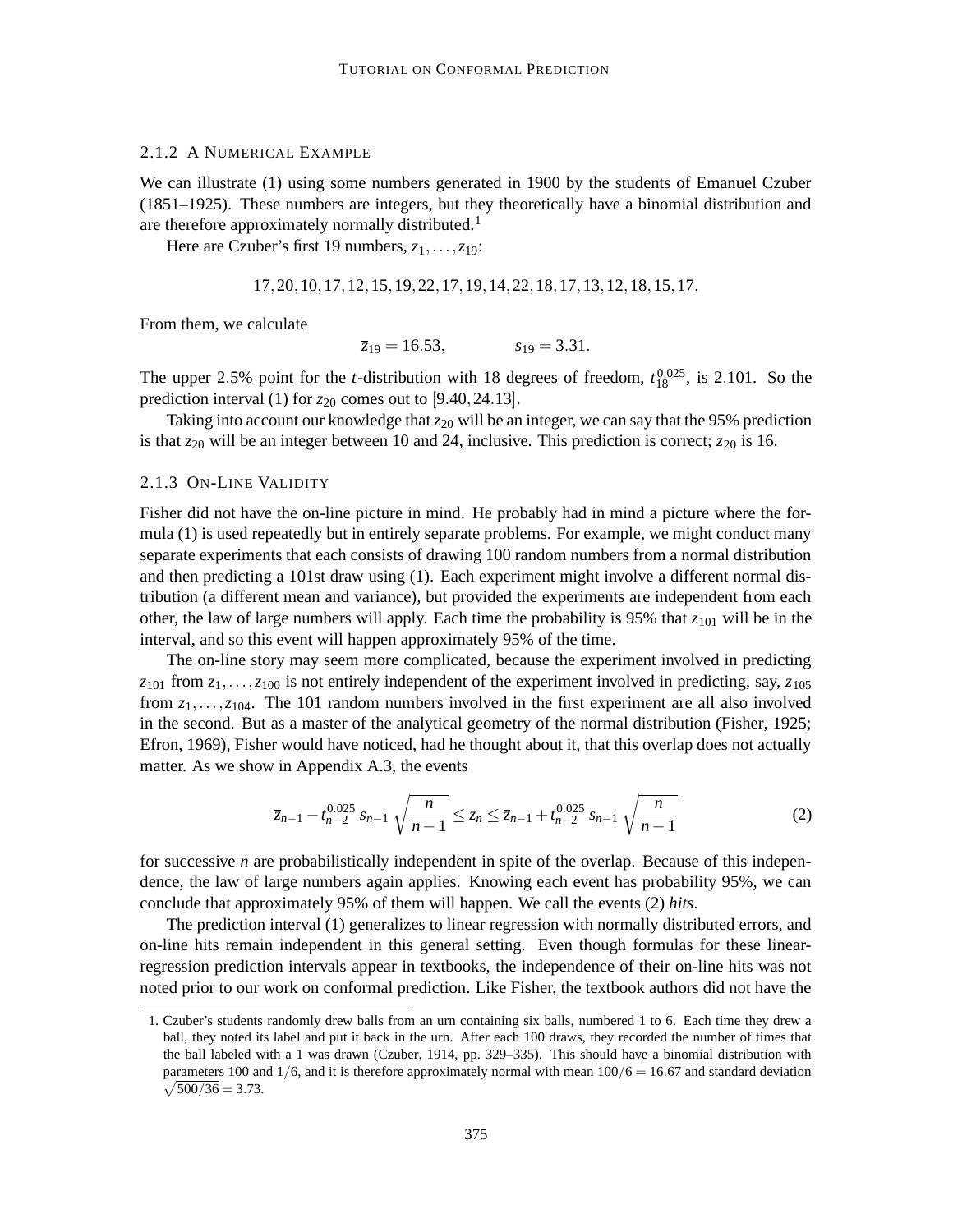on-line setting in mind. They imagined just one prediction being made in each case where data is accumulated.

We will return to the generalization to linear regression in §5.3.2. There we will derive the textbook intervals as conformal prediction regions within the *on-line Gaussian linear model*, an on-line compression model that uses slightly weaker assumptions than the classical assumption of independent and normally distributed errors.

#### **2.2 Confidence Says Less than Probability.**

Neyman's notion of confidence looks at a procedure before observations are made. Before any of the *z<sub>i</sub>* are observed, the event (2) involves multiple uncertainties:  $\bar{z}_{n-1}$ ,  $s_{n-1}$ , and  $z_n$  are all uncertain. The probability that these three quantities will turn out so that (2) holds is 95%.

We might ask for more than this. It is after we observe the first *n*−1 examples that we calculate *zn*−<sup>1</sup> and *sn*−<sup>1</sup> and then calculate the interval (1), and we would like to be able to say at this point that there is still a 95% probability that  $z<sub>n</sub>$  will be in (1). But this, it seems, is asking for too much. The assumptions we have made are insufficient to enable us to find a numerical probability for (2) that will be valid at this late date. In theory there is a conditional probability for (2) given  $z_1, \ldots, z_{n-1}$ , but it involves the unknown mean and variance of the normal distribution.

Perhaps the matter is best understood from the game-theoretic point of view. A probability can be thought of as an offer to bet. A 95% probability, for example, is an offer to take either side of a bet at 19 to 1 odds. The probability is valid if the offer does not put the person making it at a disadvantage, inasmuch as a long sequence of equally reasonable offers will not allow an opponent to multiply the capital he or she risks by a large factor (Shafer and Vovk, 2001). When we assume a probability model (such as the normal model we just used or the on-line compression models we will study later), we are assuming that the model's probabilities are valid in this sense before any examples are observed. Matters may be different afterwards.

In general, a 95% conformal predictor is a rule for using the preceding examples  $(x_1, y_1), \ldots$ ,  $(x_{n-1}, y_{n-1})$  and a new object  $x_n$  to give a set, say

$$
\Gamma^{0.05}((x_1, y_1), \ldots, (x_{n-1}, y_{n-1}), x_n), \tag{3}
$$

that we predict will contain  $y_n$ . If the predictor is valid, the prediction

$$
y_n \in \Gamma^{0.05}((x_1, y_1), \ldots, (x_{n-1}, y_{n-1}), x_n)
$$

will have a 95% probability before any of the examples are observed, and it will be safe, at that point, to offer 19 to 1 odds on it. But after we observe  $(x_1, y_1), \ldots, (x_{n-1}, y_{n-1})$  and  $x_n$  and calculate the set (3), we may want to withdraw the offer.

Particularly striking instances of this phenomenon can arise in the case of classification, where there are only finitely many possible labels. We will see one such instance in §4.3.1, where we consider a classification problem in which there are only two possible labels, s and v. In this case, there are only four possibilities for the prediction region:

- 1.  $\Gamma^{0.05}((x_1, y_1), \ldots, (x_{n-1}, y_{n-1}), x_n)$  contains only s.
- 2.  $\Gamma^{0.05}((x_1, y_1), \ldots, (x_{n-1}, y_{n-1}), x_n)$  contains only v.
- 3.  $\Gamma^{0.05}((x_1, y_1), \ldots, (x_{n-1}, y_{n-1}), x_n)$  contains both s and v.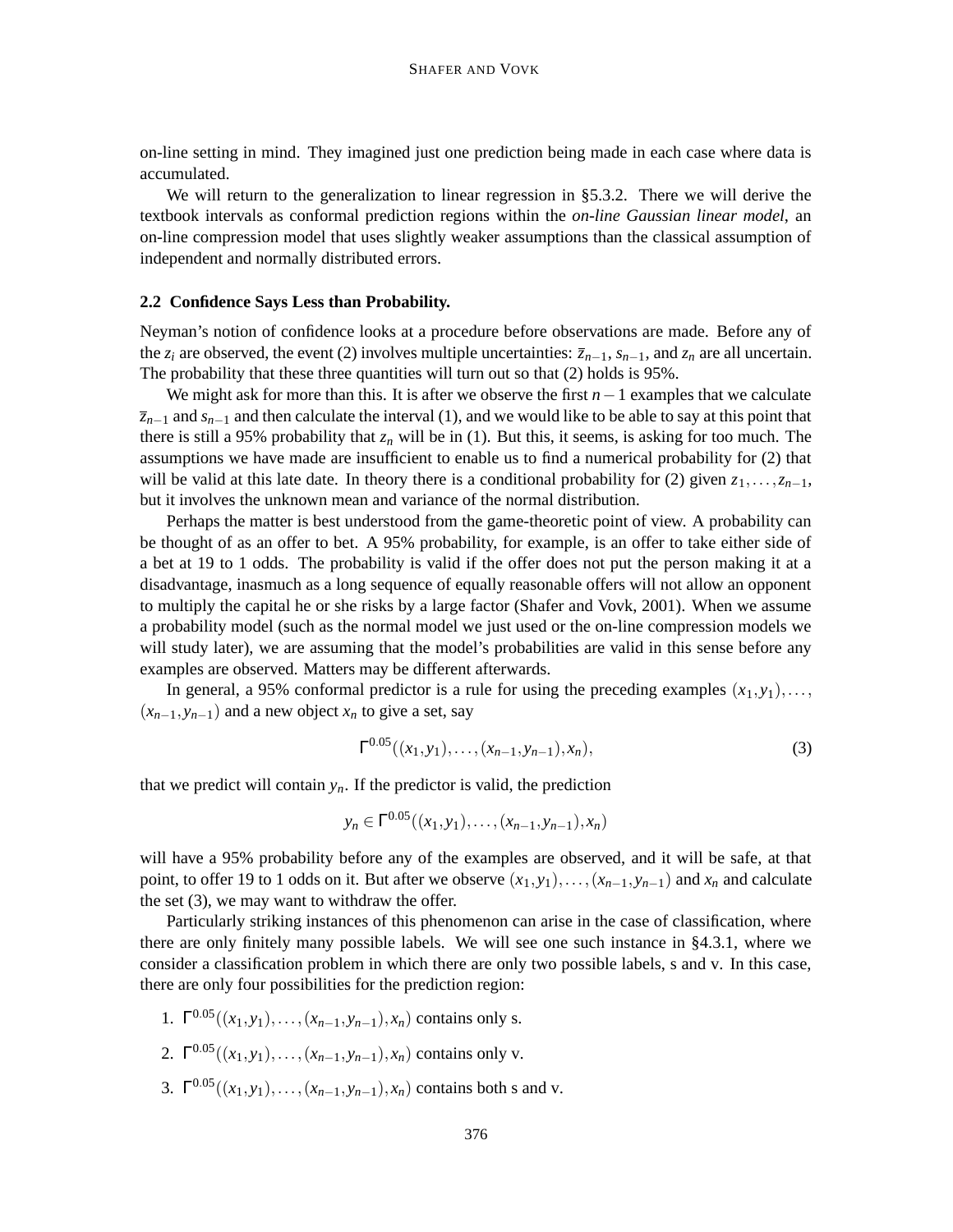

William S. Gossett 1876–1937



Ronald A. Fisher 1890–1962



Jerzy Neyman 1894–1981

- Figure 1: **Three influential statisticians.** Gossett, who worked as a statistician for the Guinness brewery in Dublin, introduced the *t*-distribution to English-speaking statisticians (Student, 1908). Fisher, whose applied and theoretical work invigorated mathematical statistics in the 1920s and 1930s, refined, promoted, and extended Gossett's work. Neyman was one of the most influential leaders in the subsequent movement to use advanced probability theory to give statistics a firmer foundation and further extend its applications.
	- 4. Γ <sup>0</sup>.05((*x*1, *y*1),...,(*xn*−1, *yn*−1), *xn*) is empty.

The third and fourth cases can occur even though  $\Gamma^{0.05}$  is valid. When the third case happens, the prediction, though uninformative, is certain to be correct. When the fourth case happens, the prediction is clearly wrong. These cases are consistent with the prediction being right 95% of the time. But when we see them arise, we know whether the particular value of *n* is one of the 95% where we are right or the one of the 5% where we are wrong, and so the 95% will not remain valid as a probability defining betting odds.

In the case of normally distributed examples, Fisher called the 95% probability for  $z_n$  being in the interval (1) a "fiducial probability," and he seemsto have believed that it would not be susceptible to a gambling opponent who knows the first *n*−1 examples (see Fisher, 1973, pp. 119–125). But this turned out not to be the case (Robinson, 1975). For this and related reasons, most scientists who use Fisher's methods have adopted the interpretation offered by Neyman, who wrote about "confidence" rather than fiducial probability and emphasized that a confidence level is a full-fledged probability only before we acquire data. It is the procedure or method, not the interval or region it produces when applied to particular data, that has a 95% probability of being correct.

Neyman's concept of confidence has endured in spite of its shortcomings. It is widely taught and used in almost every branch of science. Perhaps it is especially useful in the on-line setting. It is useful to know that 95% of our predictions are correct even if we cannot assert a full-fledged 95% probability for each prediction when we make it.

## **3. Exchangeability**

Consider variables *z*1,...,*zN*. Suppose that for any collection of *N* values, the *N*! different orderings are equally likely. Then we say that *z*1,...,*z<sup>N</sup>* are *exchangeable*. The assumption that *z*1,...,*z<sup>N</sup>* are exchangeable is slightly weaker than the more familiar assumption that they are drawn independently from a probability distribution.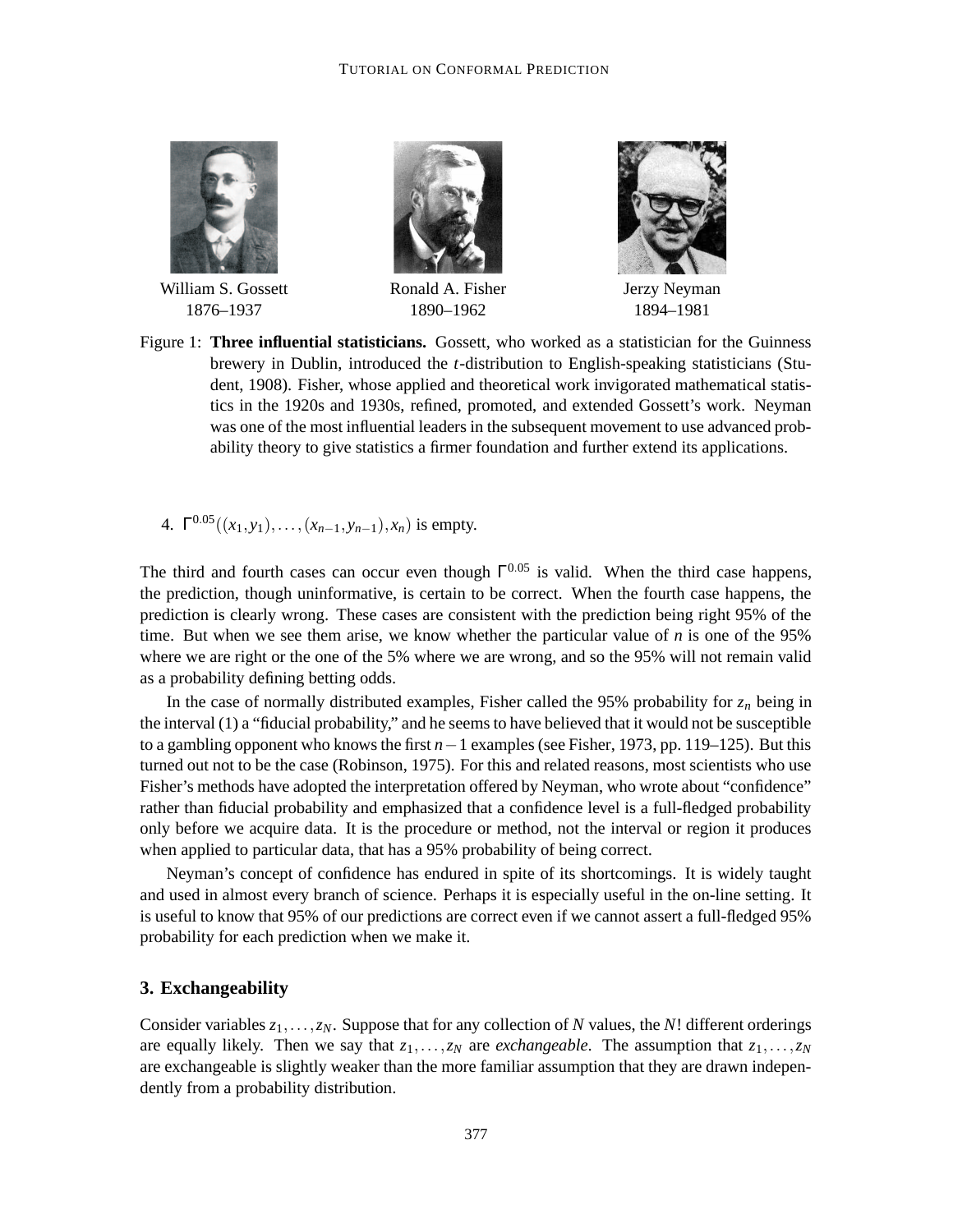In our book (Vovk et al., 2005), conformal prediction is first explained under the assumption that  $z_1, \ldots, z_N$  are independently drawn from a probability distribution (or that they are "random," as we say there), and then it is pointed out that this assumption can be relaxed to the assumption that  $z_1, \ldots, z_N$  are exchangeable. When we introduce conformal prediction in this article, in §4, we assume only exchangeability from the outset, hoping that this will make the logic of the method as clear as possible. Once this logic is clear, it is easy to see that it works not only for the exchangeability model but also for other on-line compression models (§5).

In this section we look at the relationship between exchangeability and independence and then give a backward-looking definition of exchangeability that can be understood game-theoretically. We conclude with a law of large numbers for exchangeable sequences, which will provide the basis for our confidence that our 95% prediction regions are right 95% of the time.

## **3.1 Exchangeability and Independence**

Although the definition of exchangeability we just gave may be clear enough at an intuitive level, it has two technical problems that make it inadequate as a formal mathematical definition: (1) in the case of continuous distributions, any specific values for  $z_1, \ldots, z_N$  will have probability zero, and (2) in the case of discrete distributions, two or more of the  $z_i$  might take the same value, and so a list of possible values  $a_1, \ldots, a_N$  might contain fewer than *n* distinct values.

One way of avoiding these technicalities is to use the concept of a permutation, as follows:

*Definition of exchangeability using permutations. The variables*  $z_1, \ldots, z_N$  *are ex*changeable if for every permutation  $\tau$  of the integers  $1, \ldots, N$ , the variables  $w_1, \ldots, w_N$ , where  $w_i = z_{\tau(i)}$ , have the same joint probability distribution as  $z_1, \ldots, z_N$ .

We can extend this to a definition of exchangeability for an infinite sequence of variables:  $z_1, z_2, \ldots$ are exchangeable if *z*1,...,*z<sup>N</sup>* are exchangeable for every *N*.

This definition makes it easy to see that independent and identically distributed random variables are exchangeable. Suppose  $z_1, \ldots, z_N$  all take values from the same example space **Z**, all have the same probability distribution  $Q$ , and are independent. Then their joint distribution satisfies

$$
\Pr(z_1 \in A_1 \& \ldots \& z_N \in A_N) = Q(A_1) \cdots Q(A_N)
$$

for any<sup>2</sup> subsets  $A_1, \ldots, A_N$  of **Z**, where  $Q(A)$  is the probability  $Q$  assigns to an example being in *A*. Because permuting the factors  $Q(A_n)$  does not change their product, and because a joint probability distribution for *z*1,...,*z<sup>N</sup>* is determined by the probabilities it assigns to events of the form  $\{z_1 \in A_1 \& \ldots \& z_N \in A_N\}$ , this makes it clear that  $z_1, \ldots, z_N$  are exchangeable.

Exchangeability implies that variables have the same distribution. On the other hand, exchangeable variables need not be independent. Indeed, when we average two or more distinct joint probability distributions under which variables are independent, we usually get a joint probability distribution under which they are exchangeable (averaging preserves exchangeability) but not independent (averaging usually does not preserve independence). According to a famous theorem by de Finetti, an exchangeable joint distribution for an infinite sequence of distinct variables is exchangeable only if it is a mixture of joint distributions under which the variables are independent (Hewitt and Savage, 1955). As Table 1 shows, the picture is more complicated in the finite case.

<sup>2.</sup> We leave aside technicalities involving measurability.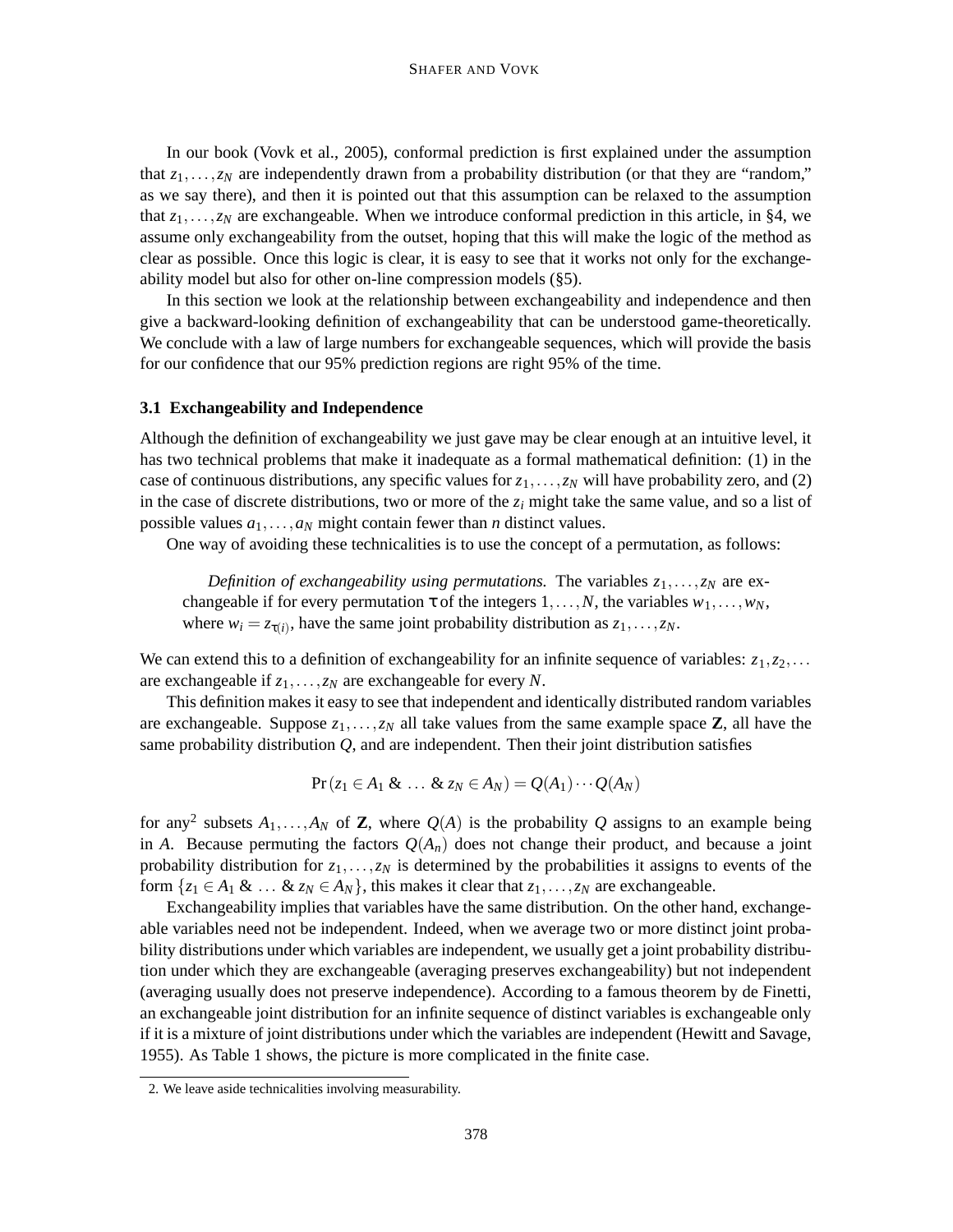#### TUTORIAL ON CONFORMAL PREDICTION

|              |      | $Pr(z_1 = H & z_2 = H)$ $Pr(z_1 = H & z_2 = T)$   |      |                    |                     |      |
|--------------|------|---------------------------------------------------|------|--------------------|---------------------|------|
|              |      | $Pr(z_1 = T & z_2 = H)$   $Pr(z_1 = T & z_2 = T)$ |      |                    |                     |      |
|              |      |                                                   |      |                    |                     |      |
| $\vert 0.81$ | 0.09 |                                                   | 0.41 | $\vert 0.09 \vert$ | $0.10 \,   \, 0.40$ |      |
| 0.09         | 0.01 |                                                   | 0.09 | 0.41               | 0.40                | 0.10 |

Table 1: **Examples of exchangeability.** We consider variables  $z_1$  and  $z_2$ , each of which comes out H or T. Exchangeability requires only that  $Pr(z_1 = H & z_2 = T) = Pr(z_1 = T & z_2 = H)$ . Three examples of distributions for  $z_1$  and  $z_2$  with this property are shown. On the left,  $z_1$  and *z*<sup>2</sup> are independent and identically distributed; both come out H with probability 0.9. The middle example is obtained by averaging this distribution with the distribution in which the two variables are again independent and identically distributed but T's probability is 0.9. The distribution on the right, in contrast, cannot be obtained by averaging distributions under which the variables are independent and identically distributed. Examples of this last type disappear as we ask for a larger and larger number of variables to be exchangeable.



Figure 2: **Ordering the tiles.** Joe gives Bill a bag containing five tiles, and Bill arranges them to form the list 43477. Bill can calculate conditional probabilities for which  $z_i$  had which of the five values. His conditional probability for  $z_5 = 4$ , for example, is  $2/5$ . There are  $(5!)/(2!)(2!) = 30$  ways of assigning the five values to the five variables;  $(z_1, z_2, z_3, z_4, z_5) = (4, 3, 4, 7, 7)$  is one of these, and they all have the same probability, 1/30.

#### **3.2 Backward-Looking Definitions of Exchangeability**

Another way of defining exchangeability looks backwards from a situation where we know the unordered values of  $z_1, \ldots, z_N$ .

Suppose Joe has observed  $z_1, \ldots, z_N$ . He writes each value on a tile resembling those used in Scrabble<sup>©</sup>, puts the *N* tiles in a bag, shakes the bag, and gives it to Bill to inspect. Bill sees the *N* values (some possibly equal to each other) without knowing their original order. Bill also knows the joint probability distribution for  $z_1, \ldots, z_N$ . So he obtains probabilities for the ordering of the tiles by conditioning this joint distribution on his knowledge of the bag. The joint distribution is exchangeable if and only if these conditional probabilities are the same as the probabilities for the result of ordering the tiles by successively drawing them at random from the bag without replacement.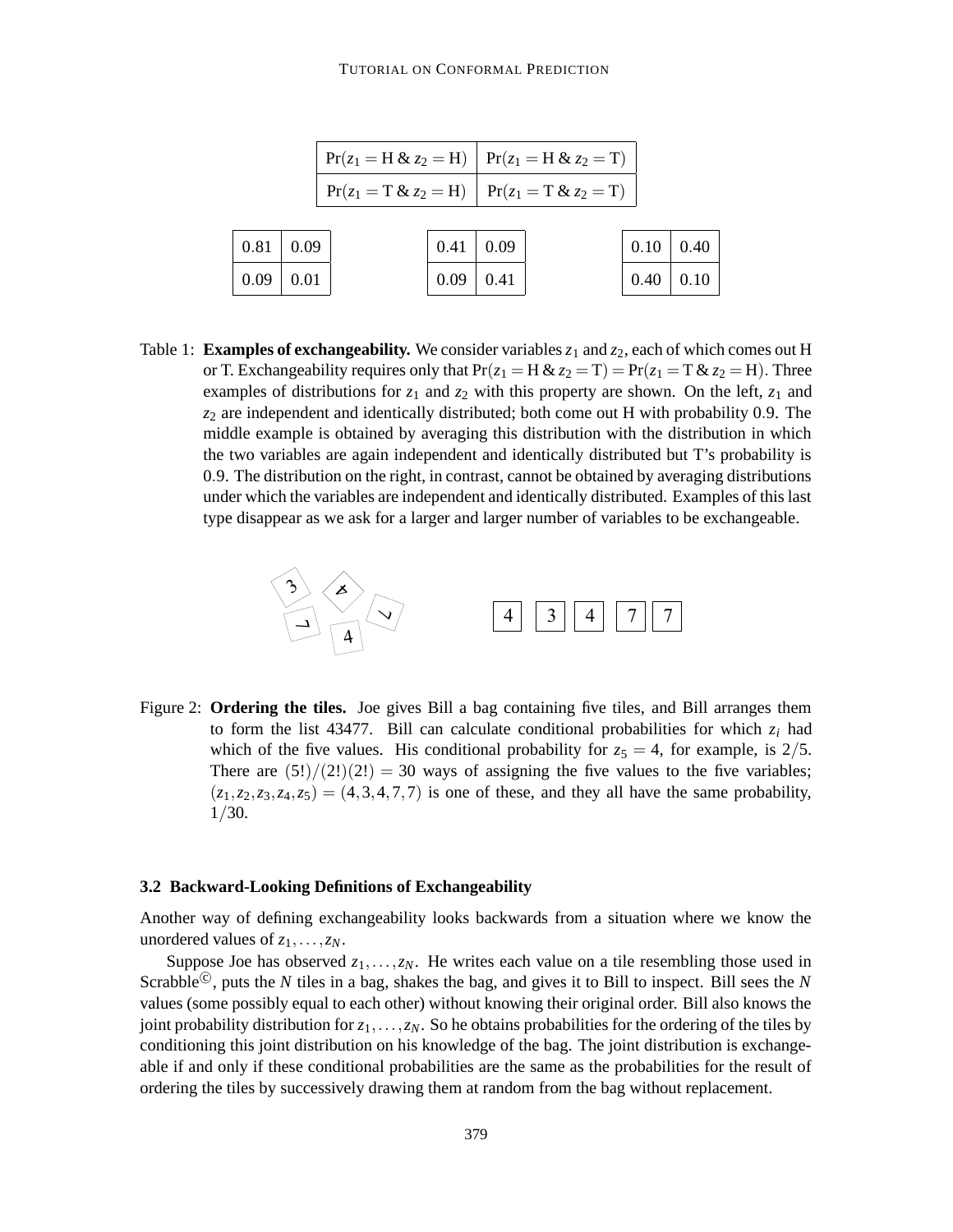To make this into a definition of exchangeability, we formalize the notion of a bag. A *bag* (or *multiset*, as it is sometimes called) is a collection of elements in which repetition is allowed. It is like a set inasmuch as its elements are unordered but like a list inasmuch as an element can occur more than once. We write  $a_1, \ldots, a_N$  for the bag obtained from the list  $a_1, \ldots, a_N$  by removing information about the ordering.

Here are three equivalent conditions on the joint distribution of a sequence of random variables *z*1,...,*zN*, any of which can be taken as the definition of exchangeability.

1. For any bag *B* of size *N*, and for any examples  $a_1, \ldots, a_N$ ,

$$
Pr(z_1 = a_1 \& \ldots \& z_N = a_N | z_1, \ldots, z_N \& f = B)
$$

is equal to the probability that successive random drawings from the bag *B* without replacement produces first  $a_N$ , then  $a_{N-1}$ , and so on, until the last element remaining in the bag is *a*1.

2. For any *n*,  $1 \le n \le N$ ,  $z_n$  is independent of  $z_{n+1},...,z_N$  given the bag  $\{z_1,...,z_n\}$  and for any bag *B* of size *n*,

$$
Pr(z_n = a | z_1, \dots, z_n) = B) = \frac{k}{n},
$$
\n(4)

where *k* is the number of times *a* occurs in *B*.

3. For any bag *B* of size *N*, and for any examples  $a_1, \ldots, a_N$ ,

$$
\Pr(z_1 = a_1 \& \dots \& z_N = a_N \, | \, [z_1, \dots, z_N] = B) = \begin{cases} \frac{n_1! \cdots n_k!}{N!} & \text{if } B = \{a_1, \dots, a_N\} \\ 0 & \text{if } B \neq \{a_1, \dots, a_N\}, \end{cases} \tag{5}
$$

where *k* is the number of distinct values among the  $a_i$ , and  $n_1, \ldots, n_k$  are the respective numbers of times they occur. (If the  $a_i$  are all distinct, the expression  $n_1! \cdots n_k!/(N!)$  reduces to  $1/(N!)$ .)

We leave it to the reader to verify that these three conditions are equivalent to each other. The second condition, which we will emphasize, is represented pictorially in Figure 3.

The backward-looking conditions are also equivalent to the definition of exchangeability using permutations given on p. 378. This equivalence is elementary in the case where every possible sequence of values  $a_1, \ldots, a_n$  has positive probability. But complications arise when this probability is zero, because the conditional probability on the left-hand side of (5) is then defined only with probability one by the joint distribution. We do not explore these complications here.

#### **3.3 The Betting Interpretation of Exchangeability**

The framework for probability developed in Shafer and Vovk (2001) formalizes classical results of probability theory, such as the law of large numbers, as theorems of game theory: a bettor can multiply the capital he risks by a large factor if these results do not hold. This allows us to express the empirical interpretation of given probabilities in terms of betting, using what we call *Cournot's principle*: the odds determined by the probabilities will not allow a bettor to multiply the capital he or she risks by a large factor (Shafer, 2007).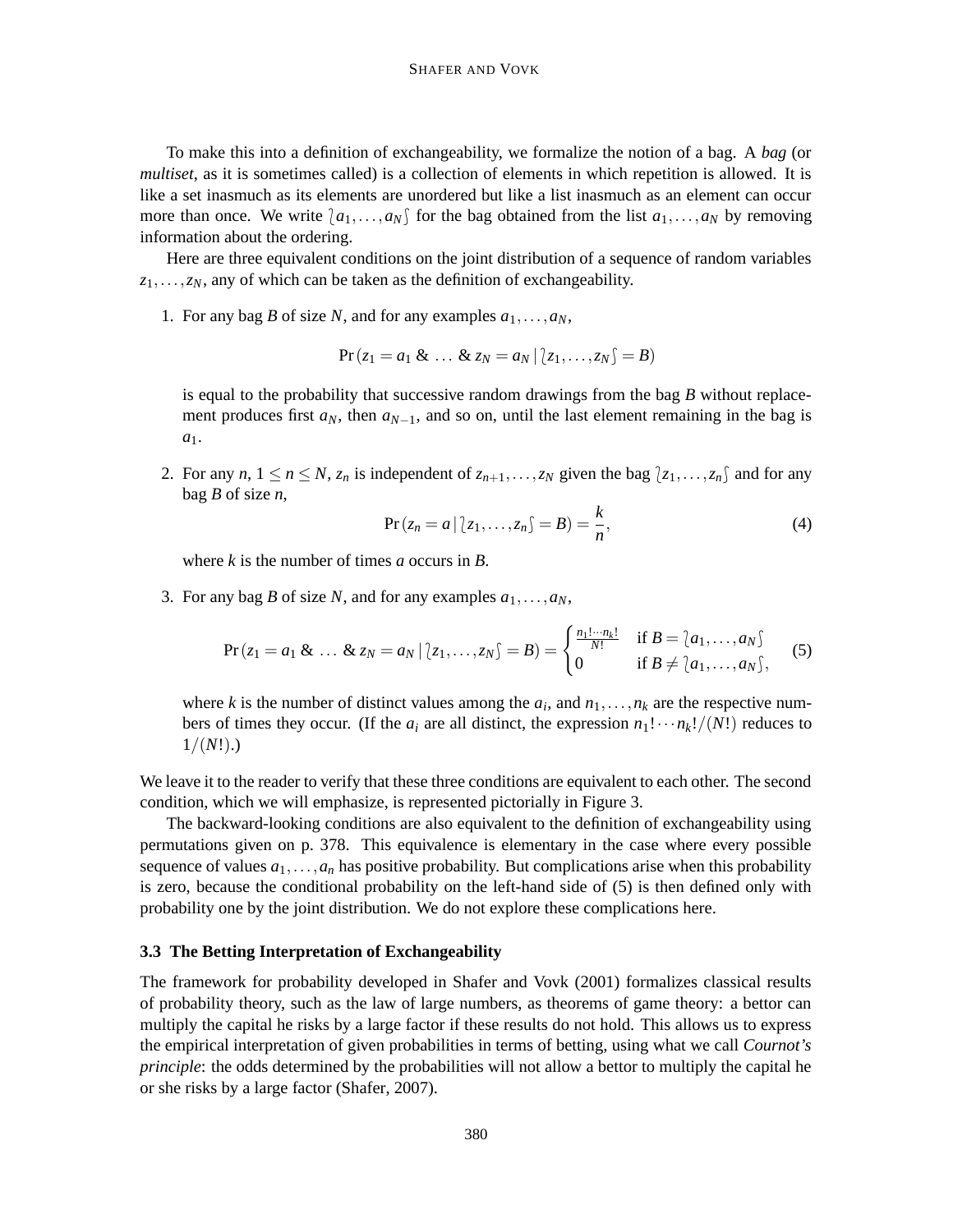✷ \**z*1+ \**z*1,*z*2+ ··· \**z*1,...,*zN*−1+ \**z*1,...,*zN*+ *z*<sup>1</sup> *z*<sup>2</sup> *zN*−<sup>1</sup> *z<sup>N</sup>* ✛ ✛ ✛ ✛ ✛ ✻ ✻ ✻ ✻

Figure 3: **Backward probabilities, step by step.** The two arrows backwards from each bag  $\{z_1,\ldots,z_n\}$  symbolize drawing an example  $z_n$  out at random, leaving the smaller bag *{z<sub>1</sub>,...,z<sub>n−1</sub>}*. The probabilities for the result of the drawing are given by (4). Readers familiar with Bayes nets (Cowell et al., 1999) will recognize this diagram as an example; conditional on each variable, a joint probability distribution is given for its children (the variables to which arrows from it point), and given the variable, its descendants are independent of its ancestors.

By applying this idea to the sequence of probabilities (4), we obtain a betting interpretation of exchangeability. Think of Joe and Bill as two players in a game that moves backwards from point *N* in Figure 3. At each step, Joe provides new information and Bill bets. Designate by  $K_N$  the total capital Bill risks. He begins with this capital at *N*, and at each step *n* he bets on what  $z_n$  will turn out to be. When he bets at step *n*, he cannot risk losing more than he has at that point (because he is not risking more than *K<sup>N</sup>* in the whole game), but otherwise he can bet as much as he wants for or against each possible value *a* for  $z_n$  at the odds  $(k/n)$  :  $(1 - k/n)$ , where *k* is the number of elements in the current bag equal to *a*.

For brevity, we write  $B_n$  for the bag  $\{z_1,\ldots,z_n\}$ , and for simplicity, we set the initial capital  $K_N$ equal to \$1. This gives the following protocol:

THE BACKWARD-LOOKING BETTING PROTOCOL

**Players:** Joe, Bill

 $K_N := 1$ . Joe announces a bag *B<sup>N</sup>* of size *N*. FOR  $n = N, N - 1, \ldots, 2, 1$ Bill bets on  $z_n$  at odds set by (4). Joe announces  $z_n \in B_n$ .  $K_{n-1} := K_n + \text{Bill's net gain.}$  $B_{n-1} := B_n \setminus \{z_n\}.$ 

**Constraint:** Bill must move so that his capital  $K_n$  will be nonnegative for all *n* no matter how Joe moves.

Our betting interpretation of exchangeability is that Bill will not multiply his initial capital  $K_N$  by a large factor in this game.

The permutation definition of exchangeability does not lead to an equally simple betting interpretation, because the probabilities for  $z_1, \ldots, z_N$  to which the permutation definition refers are not determined by the mere assumption of exchangeability.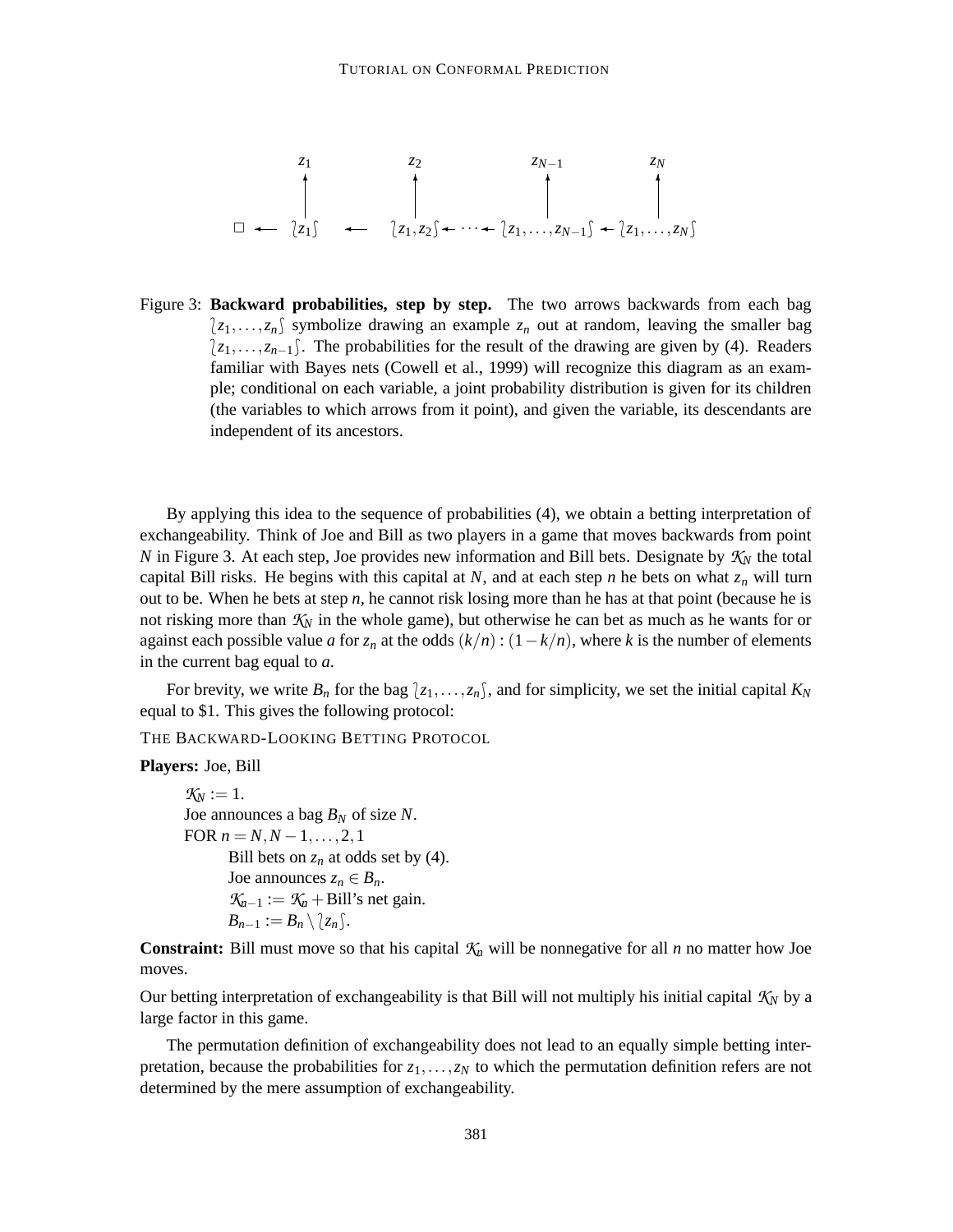### **3.4 A Law of Large Numbers for Exchangeable Sequences**

As we noted when we studied Fisher's prediction interval in §2.1.3, the validity of on-line prediction requires more than having a high probability of a hit for each individual prediction. We also need a law of large numbers, so that we can conclude that a high proportion of the high-probability predictions will be correct. As we show in §A.3, the successive hits in the case of Fisher's region predictor are independent, so that the usual law of large numbers applies. What can we say in the case of conformal prediction under exchangeability?

Suppose  $z_1, \ldots, z_N$  are exchangeable, drawn from an example space **Z**. In this context, we adopt the following definitions.

- An event *E* is an *n-event*, where  $1 \le n \le N$ , if its happening or failing is determined by the value of  $z_n$  and the value of the bag  $\{z_1, \ldots, z_{n-1}\}.$
- An *n*-event *E* is ε-*rare* if

$$
\Pr(E \mid [z_1, \ldots, z_n]) \le \varepsilon. \tag{6}
$$

The left-hand side of the inequality (6) is a random variable, because the bag  $\{z_1, \ldots, z_n\}$  is random. The inequality says that this random variable never exceeds  $\varepsilon$ .

As we will see in the next section, the successive errors for a conformal predictor are  $\epsilon$ -rare *n*-events. So the validity of conformal prediction follows from the following informal proposition.

**Informal Proposition 1** *Suppose N is large, and the variables*  $z_1, \ldots, z_N$  *are exchangeable. Sup*pose  $E_n$  is an  $\epsilon$ -rare n-event for  $n = 1, \ldots, N$ . Then the law of large numbers applies; with very high *probability, no more than approximately the fraction*  $\varepsilon$  *of the events*  $E_1, \ldots, E_N$  *will happen.* 

In Appendix A, we formalize this proposition in two ways: classically and game-theoretically.

The classical approach appeals to the classical weak law of large numbers, which tells us that if  $E_1, \ldots, E_N$  are mutually independent and each have probability exactly  $\varepsilon$ , and *N* is sufficiently large, then there is a very high probability that the fraction of the events that happen will be close to  $\varepsilon$ . We show in §A.1 that if (6) holds with equality, then  $E_n$  are mutually independent and each of them has unconditional probability  $\varepsilon$ . Having the inequality instead of equality means that the  $E_n$  are even less likely to happen, and this will not reverse the conclusion that few of them will happen.

The game-theoretic approach is more straightforward, because the game-theoretic version law of large numbers does not require independence or exact levels of probability. In the game-theoretic framework, the only question is whether the probabilities specified for successive events are rates at which a bettor can place successive bets. The Backward-Looking Betting Protocol says that this is the case for ε-rare *n*-events. As Bill moves through the protocol from *N* to 1, he is allowed to bet against each error  $E_n$  at a rate corresponding to its having probability  $\varepsilon$  or less. So the game-theoretic weak law of large numbers (Shafer and Vovk, 2001, pp. 124–126) applies directly. Because the game-theoretic framework is not well known, we state and prove this law of large numbers, specialized to the Backward-Looking Betting Protocol, in §A.2.

#### **4. Conformal Prediction under Exchangeability**

We are now in a position to state the conformal algorithm under exchangeability and explain why it produces valid nested prediction regions.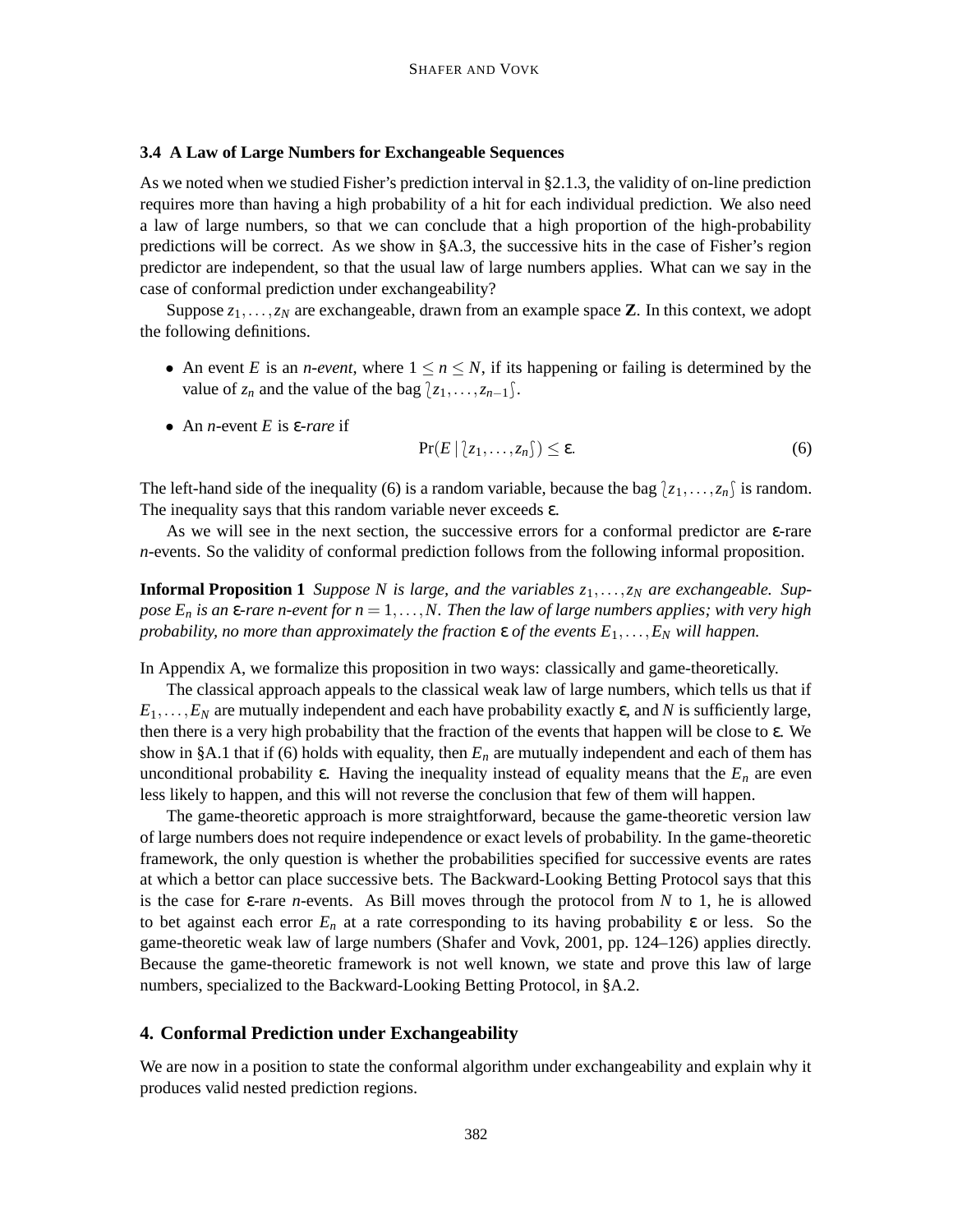We distinguish two cases of on-line prediction. In both cases, we observe examples  $z_1, \ldots, z_N$ one after the other and repeatedly predict what we will observe next. But in the second case we have more to go on when we make each prediction.

- 1. *Prediction from old examples alone.* Just before observing  $z_n$ , we predict it based on the previous examples,  $z_1$ ,..., $z_{n-1}$ .
- 2. *Prediction using features of the new object.* Each example  $z_i$  consists of an object  $x_i$  and a label  $y_i$ . In symbols:  $z_i = (x_i, y_i)$ . We observe in sequence  $x_1, y_1, \ldots, x_N, y_N$ . Just before observing  $y_n$ , we predict it based on what we have observed so far,  $x_n$  and the previous examples *z*1,...,*zn*−1.

Prediction from old examples may seem relatively uninteresting. It can be considered a special case of prediction using features  $x_n$  of new examples—the case in which the  $x_n$  provide no information, and thisspecial case we may have too little information to make useful predictions. But itssimplicity makes prediction with old examples alone advantageous as a setting for explaining the conformal algorithm, and as we will see, it is then straightforward to take account of the new information  $x_n$ .

Conformal prediction requires that we first choose a nonconformity measure, which measures how different a new example is from old examples. In §4.1, we explain how nonconformity measures can be obtained from methods of point prediction. In §4.2, we state and illustrate the conformal algorithm for predicting new examples from old examples alone. In §4.3, we generalize to prediction with the help of features of a new example. In §4.4, we explain why conformal prediction produces the best possible valid nested prediction regions under exchangeability. Finally, in §4.5 we discuss the implications of the failure of the assumption of exchangeability.

For some readers, the simplicity of the conformal algorithm may be obscured by its generality and the scope of our preliminary discussion of nonconformity measures. We encourage such readers to look first at §4.2.1, §4.3.1, and §4.3.2, which provide largely self-contained accounts of the algorithm as it applies to some small data sets.

## **4.1 Nonconformity Measures**

The starting point for conformal prediction is what we call a *nonconformity measure*, a real-valued function  $A(B, z)$  that measures how different an example z is from the examples in a bag *B*. The conformal algorithm assumes that a nonconformity measure has been chosen. The algorithm will produce valid nested prediction regions using any real-valued function  $A(B, z)$  as the nonconformity measure. But the prediction regions will be efficient (small) only if  $A(B, z)$  measures well how different *z* is from the examples in *B*.

A method  $\hat{z}(B)$  for obtaining a point prediction  $\hat{z}$  for a new example from a bag *B* of old examples usually leads naturally to a nonconformity measure *A*. In many cases, we only need to add a way of measuring the distance  $d(z, z')$  between two examples. Then we define *A* by

$$
A(B, z) := d(\hat{z}(B), z). \tag{7}
$$

The prediction regions produced by the conformal algorithm do not change when the nonconformity measure *A* is transformed monotonically. If *A* is nonnegative, for example, replacing *A* with *A* 2 will make no difference. Consequently, the choice of the distance measure  $d(z, z')$  is relatively unimportant. The important step in determining the nonconformity measure *A* is choosing the point predictor  $\hat{z}(B)$ .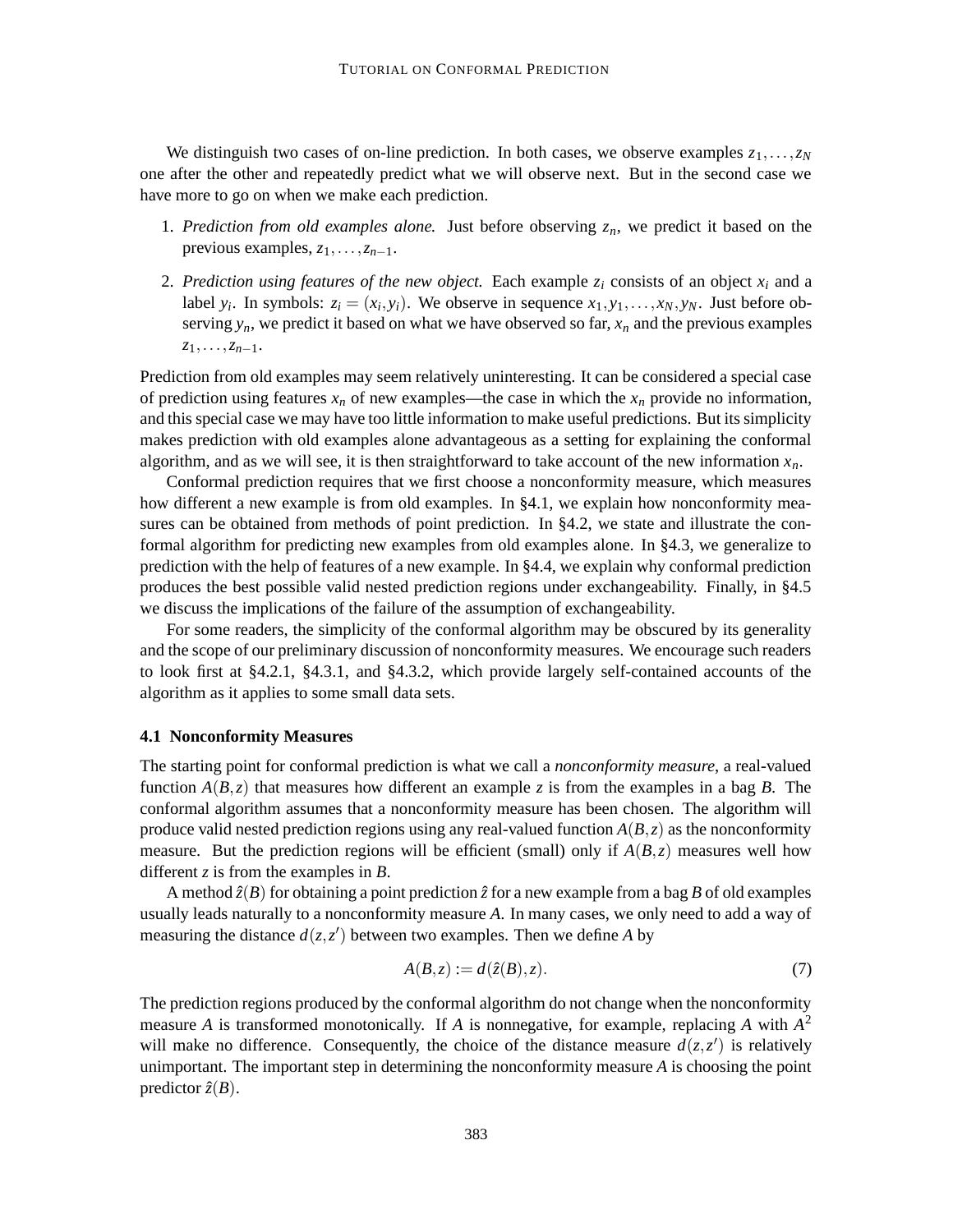To be more concrete, suppose the examples are real numbers, and write  $\bar{z}_B$  for the average of the numbers in *B*. If we take this average as our point predictor  $\hat{z}(B)$ , and we measure the distance between two real numbers by the absolute value of their difference, then (7) becomes

$$
A(B, z) := |\overline{z}_B - z|.\tag{8}
$$

If we use the median of the numbers in *B* instead of their average as  $\hat{z}(B)$ , we get a different nonconformity measure, which will produce different prediction regions when we use the conformal algorithm. On the other hand, as we have already said, it will make no difference if we replace the absolute difference  $d(z, z') = |z - z'|$  with the squared difference  $d(z, z') = (z - z')^2$ , thus squaring *A*.

We can also vary  $(8)$  by including the new example in the average:

$$
A(B, z) := |(\text{average of } z \text{ and all the examples in } B) - z|.
$$
 (9)

This results in the same prediction regions as (8), because if *B* has *n* elements, then

|(average of z and all the examples in 
$$
B
$$
)  $-z$ | =  $\left| \frac{n\overline{z}_B + z}{n+1} - z \right| = \frac{n}{n+1} |\overline{z}_B - z|$ ,

and as we have said, conformal prediction regions are not changed by a monotonic transformation of the nonconformity measure. In the numerical example that we give in §4.2.1 below, we use (9) as our nonconformity measure.

When we turn to the case where features of a new object help us predict a new label, we will consider, among others, the following two nonconformity measures:

**Distance to the nearest neighbors for classification.** Suppose  $B = \{z_1, \ldots, z_{n-1}\}$ , where each  $z_i$  consists of a number  $x_i$  and a nonnumerical label  $y_i$ . Again we observe x but not y for a new example  $z = (x, y)$ . The nearest-neighbor method finds the  $x_i$  closest to x and uses its label  $y_i$  as our prediction of *y*. If there are only two labels, or if there is no natural way to measure the distance between labels, we cannot measure how wrong the prediction is; it is simply right or wrong. But it is natural to measure the nonconformity of the new example  $(x, y)$  to the old examples  $(x_i, y_i)$ by comparing *x*'s distance to old objects with the same label to its distance to old objects with a different label. For example, we can set

$$
A(B, z) := \frac{\min\{|x_i - x| : 1 \le i \le n - 1, y_i = y\}}{\min\{|x_i - x| : 1 \le i \le n - 1, y_i \ne y\}}
$$
  
= 
$$
\frac{\text{distance to } z \text{'s nearest neighbor in } B \text{ with the same label}}{\text{distance to } z \text{'s nearest neighbor in } B \text{ with a different label}}.
$$
 (10)

**Distance to a regression line.** Suppose  $B = \{(x_1, y_1), \ldots, (x_l, y_l)\}$ , where the  $x_i$  and  $y_i$  are numbers. The most common way of fitting a line to such pairs of numbers is to calculate the averages

$$
\overline{x}_l := \sum_{j=1}^l x_j
$$
 and  $\overline{y}_l := \sum_{j=1}^l y_j$ ,

and then the coefficients

$$
b_l = \frac{\sum_{j=1}^l (x_j - \overline{x}_l) y_j}{\sum_{j=1}^l (x_j - \overline{x}_l)^2}
$$
 and  $a_l = \overline{y}_l - b_l \overline{x}_l$ .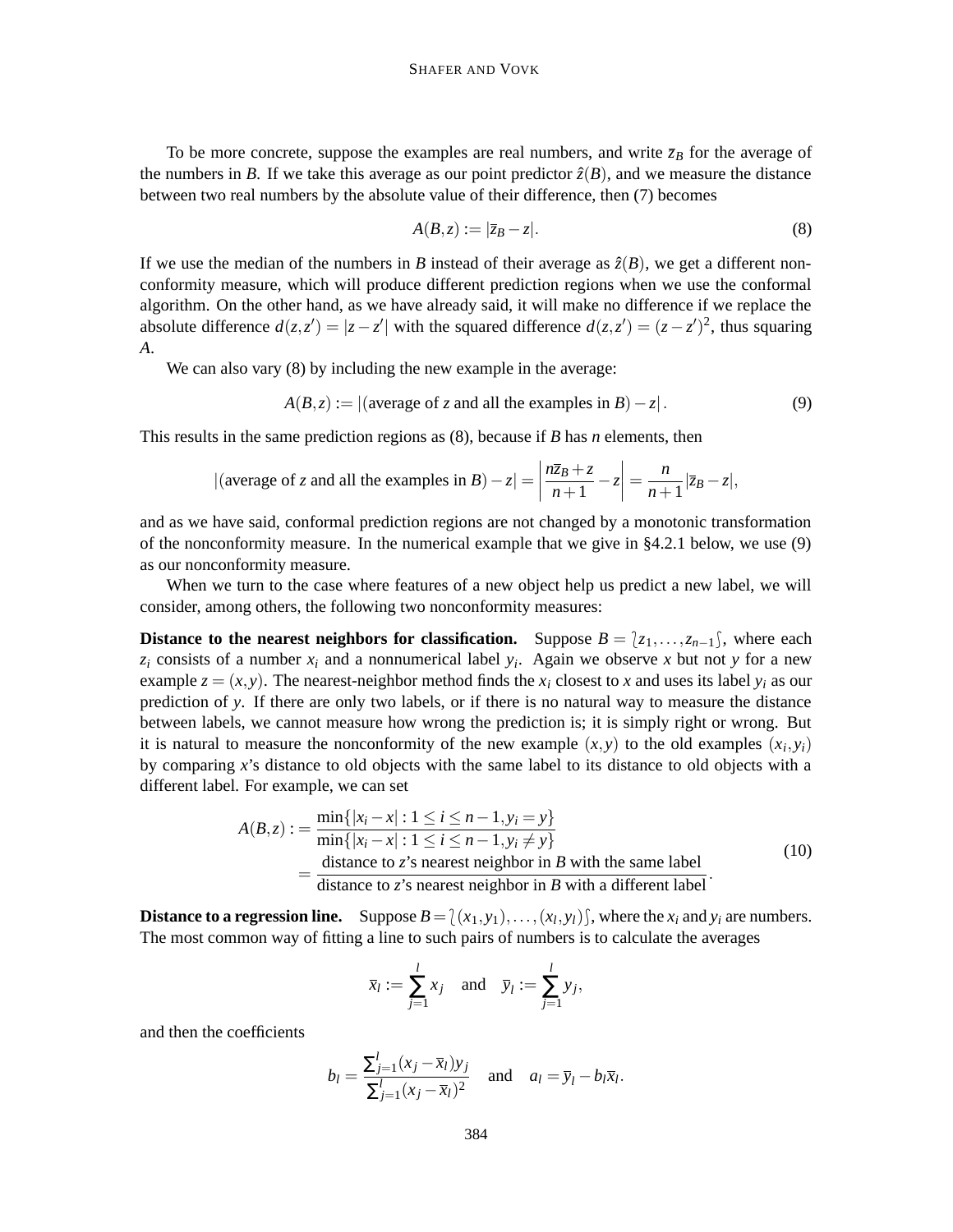This gives the *least-squares line*  $y = a_1 + b_1x$ . The coefficients  $a_1$  and  $b_1$  are not affected if we change the order of the  $z_i$ ; they depend only on the bag  $B$ .

If we observe a bag  $B = \{z_1, \ldots, z_{n-1}\}$  of examples of the form  $z_i = (x_i, y_i)$  and also *x* but not *y* for a new example  $z = (x, y)$ , then the least-squares prediction of y is

$$
\hat{y} = a_{n-1} + b_{n-1}x.\tag{11}
$$

We can use the error in this prediction as a nonconformity measure:

$$
A(B, z) := |y - \hat{y}| = |y - (a_{n-1} + b_{n-1}x)|.
$$

We can obtain other nonconformity measures by using other methods to estimate a line.

Alternatively, we can include the new example as one of the examples used to estimate the least squares line or some other regression line. In this case, it is natural to write  $(x_n, y_n)$  for the new example. Then  $a_n$  and  $b_n$  designate the coefficients calculated from all  $n$  examples, and we can use

$$
|y_i - (a_n + b_n x_i)| \tag{12}
$$

to measure the nonconformity of each of the  $(x_i, y_i)$  with the others. In general, the inclusion of the new example simplifies the implementation or at least the explanation of the conformal algorithm. In the case of least squares, it does not change the prediction regions.

### **4.2 Conformal Prediction from Old Examples Alone**

Suppose we have chosen a nonconformity measure *A* for our problem. Given *A*, and given the assumption that the  $z_i$  are exchangeable, we now define a valid prediction region

$$
\gamma^{\varepsilon}(z_1,\ldots,z_{n-1})\subseteq \mathbf{Z},
$$

where **Z** is the example space. We do this by giving an algorithm for deciding, for each  $z \in \mathbb{Z}$ , whether *z* should be included in the region. For simplicity in stating this algorithm, we provisionally use the symbol  $z_n$  for *z*, as if we were assuming that  $z_n$  is in fact equal to *z*.

# **The Conformal Algorithm Using Old Examples Alone**

*Input:* Nonconformity measure *A*, significance level  $\varepsilon$ , examples  $z_1, \ldots, z_{n-1}$ , example  $z$ ,

*Task:* Decide whether to include *z* in  $\gamma^{\epsilon}(z_1,\ldots,z_{n-1})$ .

*Algorithm:*

- 1. Provisionally set  $z_n := z$ .
- 2. For  $i = 1, \ldots, n$ , set  $\alpha_i := A(\{z_1, \ldots, z_n\}) \setminus \{z_i\}, z_i)$ .

3. Set 
$$
p_z :=
$$
 number of *i* such that  $1 \le i \le n$  and  $\alpha_i \ge \alpha_n$ 

*n*

4. Include  $z$  in  $\gamma^{\epsilon}(z_1,\ldots,z_{n-1})$  if and only if  $p_z > \epsilon$ .

If **Z** has only a few elements, this algorithm can be implemented in a brute-force way: calculate *p<sub>z</sub>* for every  $z \in \mathbb{Z}$ . If **Z** has many elements, we will need some other way of identifying the *z* satisfying  $p<sub>z</sub> > \varepsilon$ .

.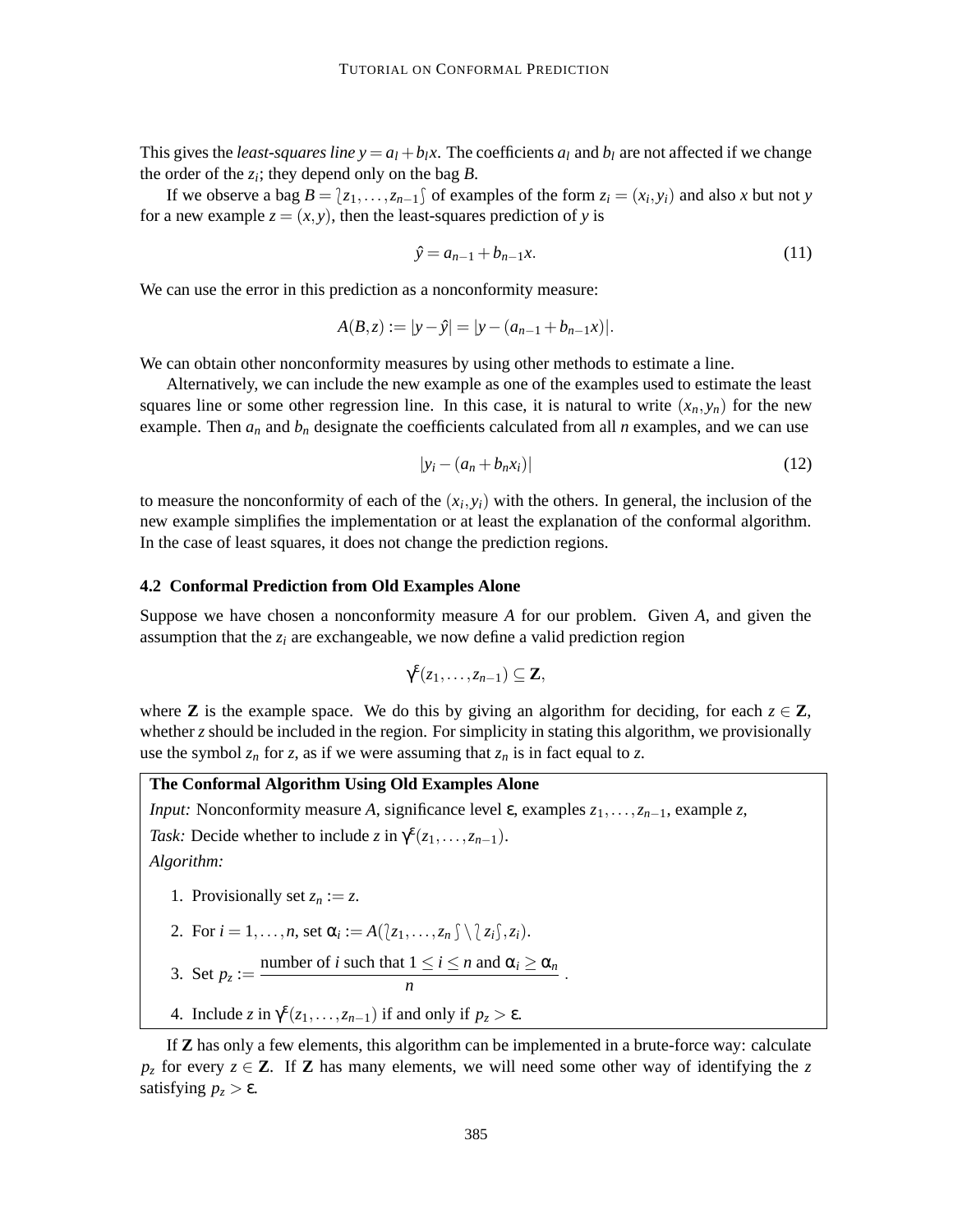The number  $p_z$  is the fraction of the examples in  $\langle z_1,\ldots,z_{n-1},z\rangle$  that are at least as different from the others as *z* is, in the sense measured by *A*. So the algorithm tells us to form a prediction region consisting of the *z* that are not among the fraction ε most out of place when they are added to the bag of old examples.

The definition of  $\gamma^{\epsilon}(z_1,\ldots,z_{n-1})$  can be framed as an application of the widely accepted Neyman-Pearson theory for hypothesis testing and confidence intervals (Lehmann, 1986). In the Neyman-Pearson theory, we test a hypothesis *H* using a random variable *T* that is likely to be large only if *H* is false. Once we observe  $T = t$ , we calculate  $p_H := \Pr(T \ge t | H)$ . We reject *H* at level  $\varepsilon$  if  $p_H \le \varepsilon$ . Because this happens under *H* with probability no more than  $\varepsilon$ , we can declare  $1-\varepsilon$  confidence that the true hypothesis  $H$  is among those not rejected. Our procedure makes these choices of  $H$  and  $T$ :

- The hypothesis *H* says the bag of the first *n* examples is  $\{z_1, \ldots, z_{n-1}, z\}$ .
- The test statistic *T* is the random value of  $\alpha_n$ .

Under *H*—that is, conditional on the bag  $\langle z_1, \ldots, z_{n-1}, z \rangle$ , *T* is equally likely to come out equal to any of the  $\alpha_i$ . Its observed value is  $\alpha_n$ . So

$$
p_H = \Pr(T \ge \alpha_n \, | \, \langle z_1, \ldots, z_{n-1}, z \rangle) = p_z.
$$

Since  $z_1, \ldots, z_{n-1}$  are known, rejecting the bag  $\{z_1, \ldots, z_{n-1}, z\}$  means rejecting  $z_n = z$ . So our  $1 - \varepsilon$ confidence is in the set of *z* for which  $p_z > \varepsilon$ .

The regions  $\gamma^{\epsilon}(z_1,\ldots,z_{n-1})$  for successive *n* are based on overlapping sequences of examples rather than independent samples. But the successive errors are ε-rare *n*-events. The event that our *n*th prediction is an error,  $z_n \notin \gamma^{\epsilon}(z_1,\ldots,z_{n-1})$ , is the event  $p_{z_n} \leq \epsilon$ . This is an *n*-event, because the value of  $p_{z_n}$  is determined by  $z_n$  and the bag  $\{z_1,\ldots,z_{n-1}\}$ . It is  $\epsilon$ -rare because it is the event that  $\alpha_n$  is among a fraction  $\varepsilon$  or fewer of the  $\alpha_i$  that are strictly larger than all the other  $\alpha_i$ , and this can have probability at most  $\varepsilon$  when the  $\alpha_i$  are exchangeable. So it follows from Informal Proposition 1 (§3.4) that we can expect at least  $1 - \varepsilon$  of the  $\gamma^{\varepsilon}(z_1,\ldots,z_{n-1}), n = 1,\ldots,N$ , to be correct.

#### 4.2.1 EXAMPLE: PREDICTING A NUMBER WITH AN AVERAGE

In §2.1, we discussed Fisher's 95% prediction interval for  $z_n$  based on  $z_1, \ldots, z_{n-1}$ , which is valid under the assumption that the  $z_i$  are independent and normally distributed. We used it to predict  $z_{20}$ when the first 19 *z<sup>i</sup>* are

$$
17, 20, 10, 17, 12, 15, 19, 22, 17, 19, 14, 22, 18, 17, 13, 12, 18, 15, 17.
$$

Taking into account our knowledge that the *z<sup>i</sup>* are all integers, we arrived at the 95% prediction that *z*<sup>20</sup> is an integer between 10 to 24, inclusive.

What can we predict about  $z_{20}$  at the 95% level if we drop the assumption of normality and assume only exchangeability? To produce a 95% prediction interval valid under the exchangeability assumption alone, we reason as follows. To decide whether to include a particular value *z* in the interval, we consider twenty numbers that depend on *z*:

• First, the deviation of *z* from the average of it and the other 19 numbers. Because the sum of the 19 is 314, this is

$$
\left|\frac{314+z}{20} - z\right| = \frac{1}{20} |314 - 19z|.
$$
 (13)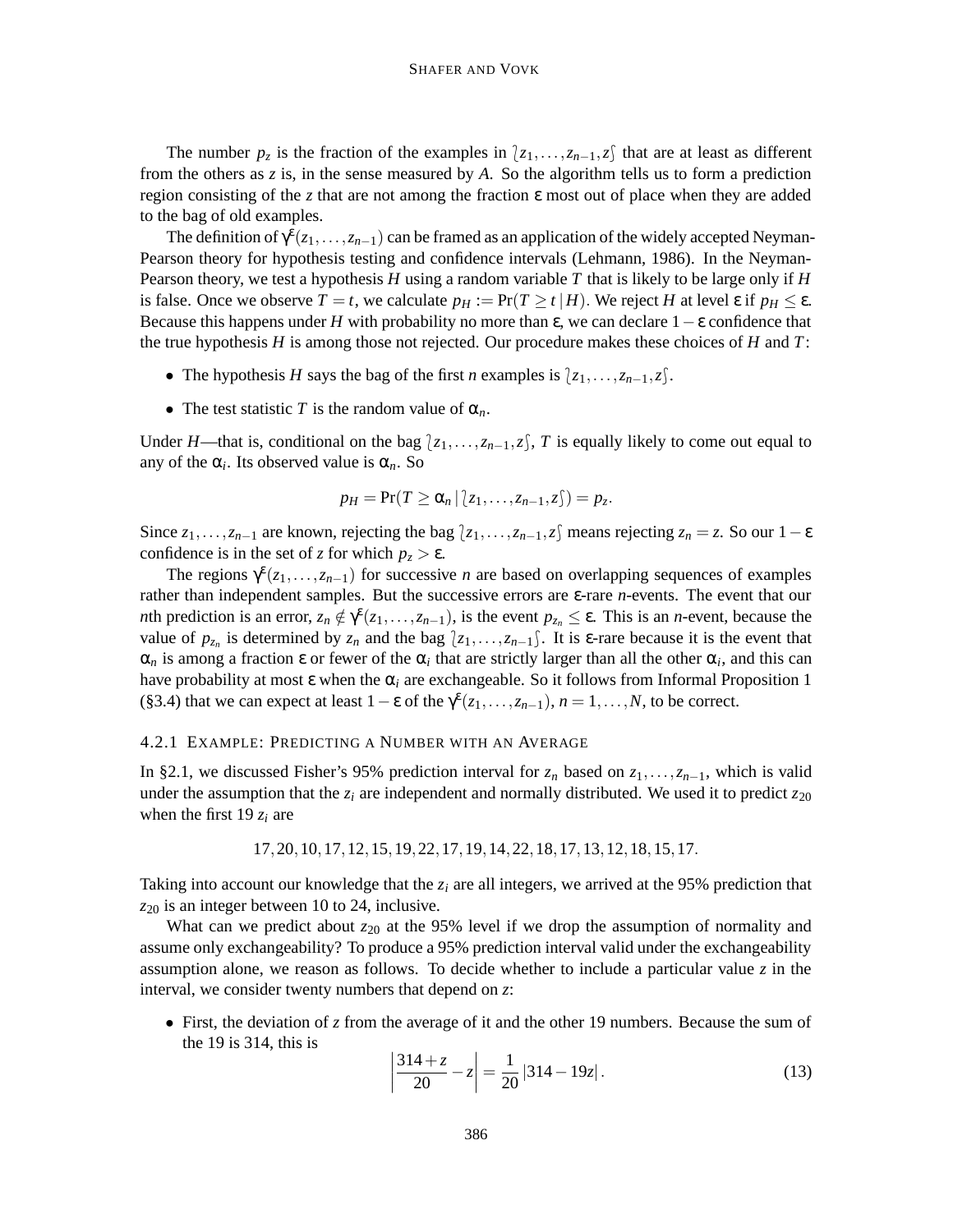• Then, for  $i = 1, \ldots, 19$ , the deviation of  $z_i$  from this same average. This is

$$
\left| \frac{314 + z}{20} - z_i \right| = \frac{1}{20} |314 + z - 20z_i|.
$$
 (14)

Under the hypothesis that *z* is the actual value of  $z_n$ , these 20 numbers are exchangeable. Each of them is as likely as the other to be the largest. So there is at least a 95% (19 in 20) chance that (13) will not exceed the largest of the 19 numbers in (14). The largest of the 19  $z_i$ <sub>i</sub>s being 22 and the smallest 10, we can write this condition as

$$
|314 - 19z| \le \max\left\{ |314 + z - (20 \times 22)|, |314 + z - (20 \times 10)| \right\},\
$$

which reduces to

$$
10 \le z \le \frac{214}{9} \approx 23.8.
$$

Taking into account that  $z_{20}$  is an integer, our 95% prediction is that it will be an integer between 10 and 23, inclusive. This is nearly the same prediction we obtained by Fisher's method. We have lost nothing by weakening the assumption that the  $z_i$  are independent and normally distributed to the assumption that they are exchangeable. But we are still basing our prediction region on the average of old examples, which is an optimal estimator in various respects under the assumption of normality.

#### 4.2.2 ARE WE COMPLICATING THE STORY UNNECESSARILY?

The reader may feel that we are vacillating about whether to include the new example in the bag with which we are comparing it. In our statement of the conformal algorithm, we define the nonconformity scores by

$$
\alpha_i := A(\{z_1,\ldots,z_n\}) \setminus \{z_i\}, z_i), \qquad (15)
$$

apparently signaling that we do not want to include  $z_i$  in the bag to which it is compared. But then we use the nonconformity measure

 $A(B, z) := |(\text{average of } z \text{ and all the examples in } B) - z|,$ 

which seems to put *z* back in the bag, reducing  $(15)$  to

$$
\alpha_i = \left|\frac{\sum_{j=1}^n z_j}{n} - z_i\right|.
$$

We could have reached this point more easily by writing

$$
\alpha_i := A([z_1, \dots, z_n], z_i)
$$
\n<sup>(16)</sup>

in the conformal algorithm and using  $A(B, z) := |\overline{z}_B - z|$ .

The two ways of defining nonconformity scores, (15) and (16), are equivalent, inasmuch as whatever we can get with one of them we can get from the other by changing the nonconformity measure. In this case, (16) might be more convenient. But we will see other cases where (15) is more convenient. We also have another reason for using (15). It is the form that generalizes, as we will see in §5, to on-line compression models.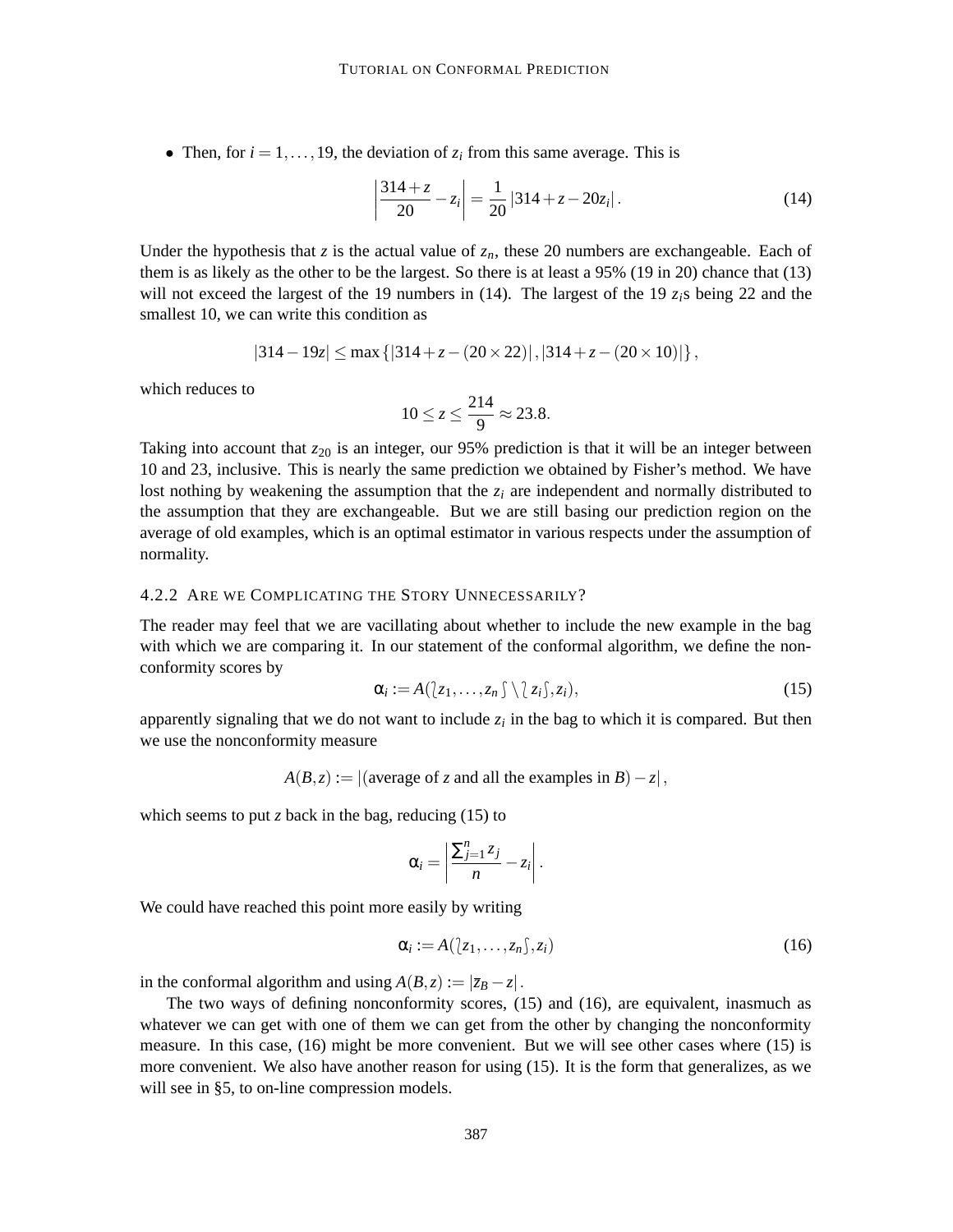### **4.3 Conformal Prediction Using a New Object**

Now we turn to the case where our example space **Z** is of the form  $\mathbf{Z} = \mathbf{X} \times \mathbf{Y}$ . We call **X** the *object space*, **Y** the *label space*. We observe in sequence examples  $z_1, \ldots, z_N$ , where  $z_i = (x_i, y_i)$ . At the point where we have observed

$$
(z_1,\ldots,z_{n-1},x_n)=((x_1,y_1),\ldots,(x_{n-1},y_{n-1}),x_n),
$$

we want to predict  $y_n$  by giving a prediction region

$$
\Gamma^{\varepsilon}(z_1,\ldots,z_{n-1},x_n)\subseteq \mathbf{Y}
$$

that is valid at the  $(1 - \varepsilon)$  level. As in the special case where the  $x_i$  are absent, we start with a nonconformity measure  $A(B, z)$ .

We define the prediction region by giving an algorithm for deciding, for each  $y \in Y$ , whether *y* should be included in the region. For simplicity in stating this algorithm, we provisionally use the symbol  $z_n$  for  $(x_n, y)$ , as if we were assuming that  $y_n$  is in fact equal to *y*.

# **The Conformal Algorithm**

*Input:* Nonconformity measure *A*, significance level  $\varepsilon$ , examples  $z_1, \ldots, z_{n-1}$ , object  $x_n$ , label *y Task:* Decide whether to include *y* in  $\Gamma^{\epsilon}(z_1,\ldots,z_{n-1},x_n)$ . *Algorithm:*

1. Provisionally set  $z_n := (x_n, y)$ .

2. For 
$$
i = 1, ..., n
$$
, set  $\alpha_i := A(\langle z_1, ..., z_n \rangle \setminus \langle z_i \rangle, z_i)$ .

3. Set 
$$
p_y := \frac{\#\{i=1,\ldots,n \,|\, \alpha_i \geq \alpha_n\}}{n}
$$
.

4. Include *y* in  $\Gamma^{\epsilon}(z_1,\ldots,z_{n-1},x_n)$  if and only if  $p_y > \epsilon$ .

This differs only slightly from the conformal algorithm using old examples alone (p. 385). Now we write  $p_y$  instead of  $p_z$ , and we say that we are including  $y$  in  $\Gamma^{\epsilon}(z_1,\ldots,z_{n-1},x_n)$  instead of saying that we are including  $z$  in  $\gamma^{\varepsilon}(z_1,\ldots,z_{n-1})$ .

To see that this algorithm produces valid prediction regions, it suffices to see that it consists of the algorithm for old examples alone together with a further step that does not change the frequency of hits. We know that the region the old algorithm produces,

$$
\gamma^{\varepsilon}(z_1,\ldots,z_{n-1})\subseteq \mathbf{Z},\tag{17}
$$

contains the new example  $z_n = (x_n, y_n)$  at least 95% of the time. Once we know  $x_n$ , we can rule out all  $z = (x, y)$  in (17) with  $x \neq x_n$ . The *y* not ruled out, those such that  $(x_n, y)$  is in (17), are precisely those in the set

$$
\Gamma^{\varepsilon}(z_1,\ldots,z_{n-1},x_n) \subseteq \mathbf{Y}
$$
 (18)

produced by our new algorithm. Having  $(x_n, y_n)$  in (17)  $1 - \varepsilon$  of the time is equivalent to having  $y_n$ in (18)  $1 - \varepsilon$  of the time.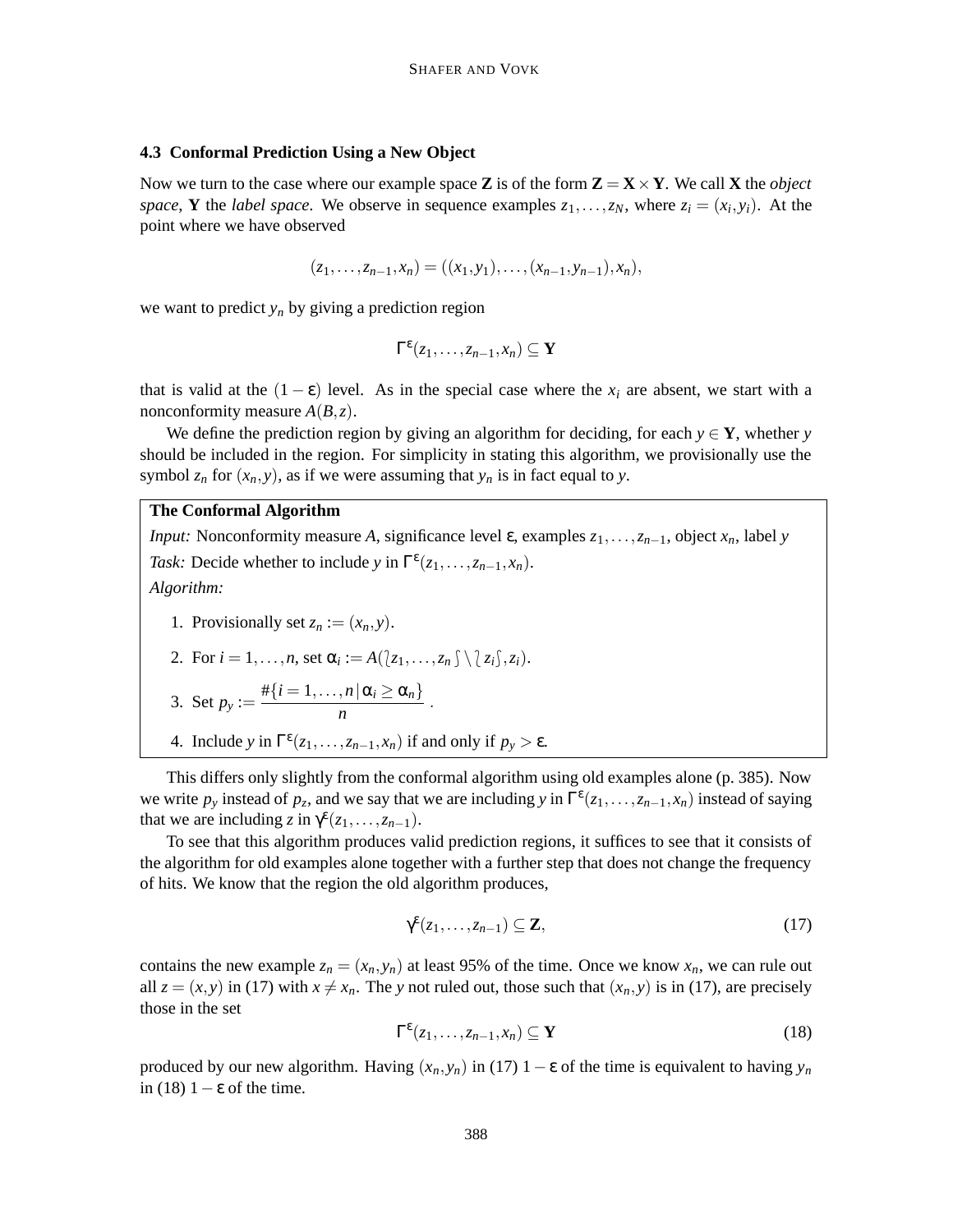### 4.3.1 EXAMPLE: CLASSIFYING IRIS FLOWERS

In 1936, R. A. Fisher used discriminant analysis to distinguish different species of iris on the basis of measurements of their flowers. The data he used included measurements by Edgar Anderson of flowers from 50 plants each of two species, *iris setosa* and *iris versicolor*. Two of the measurements, sepal length and petal width, are plotted in Figure 4.

To illustrate how the conformal algorithm can be used for classification, we have randomly chosen 25 of the 100 plants. The sepal lengths and species for the first 24 of them are listed in Table 2 and plotted in Figure 5. The 25th plant in the sample has sepal length 6.8. On the basis of this information, would you classify it as *setosa* or *versicolor*, and how confident would you be in the classification? Because 6.8 is the longest sepal in the sample, nearly any reasonable method will classify the plant as *versicolor*, and this is in fact the correct answer. But the appropriate level of confidence is not so obvious.

We calculate conformal prediction regions using three different nonconformity measures: one based on distance to the nearest neighbors, one based on distance to the species average, and one based on a support-vector machine. Because our evidence is relatively weak, we do not achieve the high precision with high confidence that can be achieved in many applications of machine learning (see, for example, §4.5). But we get a clear view of the details of the calculations and the interpretation of the results.

**Distance to the nearest neighbor belonging to each species.** Here we use the nonconformity measure (10). The fourth and fifth columns of Table 2 (labeled NN for nearest neighbor) give nonconformity scores  $\alpha_i$  obtained with  $y_{25} = s$  and  $y_{25} = v$ , respectively. In both cases, these scores are given by

$$
\alpha_{i} = A(\{z_{1},...,z_{25}\}) \{z_{i}\}, z_{i})
$$
\n
$$
= \frac{\min\{|x_{j} - x_{i}| : 1 \leq j \leq 25 \& j \neq i \& y_{j} = y_{i}\}}{\min\{|x_{j} - x_{i}| : 1 \leq j \leq 25 \& j \neq i \& y_{j} \neq y_{i}\}},
$$
\n(19)

but for the fourth column  $z_{25} = (6.8, s)$ , while for the fifth column  $z_{25} = (6.8, v)$ .

If both the numerator and the denominator in (19) are equal to zero, we take the ratio also to be zero. This happens in the case of the first plant, for example. It has the same sepal length, 5.0, as the 7th and 13th plants, which are *setosa*, and the 15th plant, which is *versicolor*.

Step 3 of the conformal algorithm yields  $p_s = 0.08$  and  $p_v = 0.32$ . Step 4 tells us that

- s is in the 1  $\varepsilon$  prediction region when  $1 \varepsilon > 0.92$ , and
- v is in the  $1 \varepsilon$  prediction region when  $1 \varepsilon > 0.68$ .

Here are prediction regions for a few levels of ε.

- $\Gamma^{0.08} = \{v\}$ . With 92% confidence, we predict that  $y_{25} = v$ .
- $\Gamma^{0.05} = \{s, v\}$ . If we raise the confidence with which we want to predict *y*<sub>25</sub> to 95%, the prediction is completely uninformative.
- $\Gamma^{1/3} = \emptyset$ . If we lower the confidence to 2/3, we get a prediction we know is false: *y*<sub>25</sub> will be in the empty set.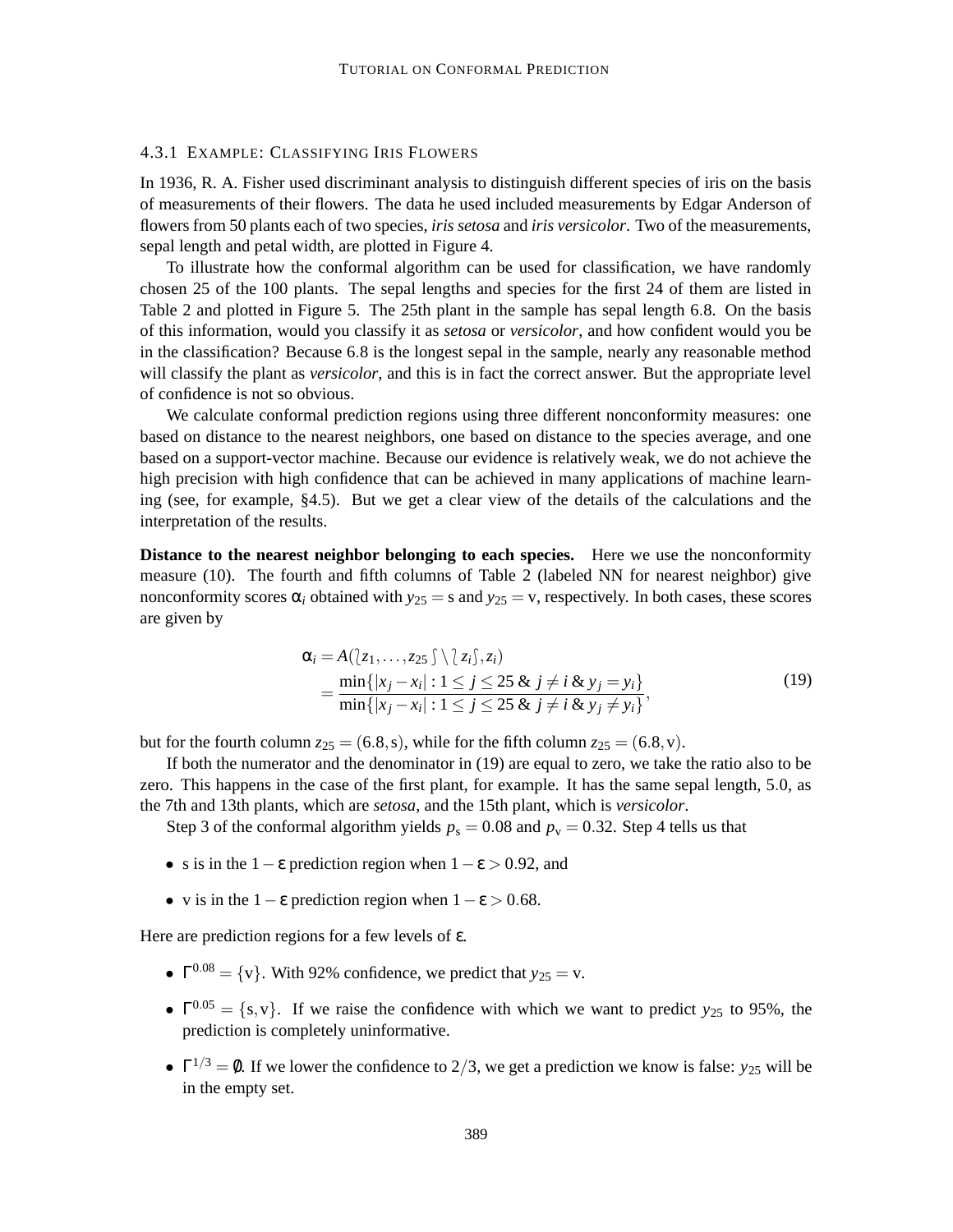# SHAFER AND VOVK

|                 | Data   |                         | Nonconformity scores      |                        |                 |                |                  |                           |
|-----------------|--------|-------------------------|---------------------------|------------------------|-----------------|----------------|------------------|---------------------------|
|                 |        |                         |                           | $\overline{\text{NN}}$ | Species Average |                |                  | $\overline{\mathrm{SVM}}$ |
|                 | sepal  | species                 | $\overline{\alpha_i}$ for | $\alpha_i$ for         | $\alpha_i$ for  | $\alpha_i$ for | $\alpha_i$ for   | $\alpha_i$ for            |
|                 | length |                         | $y_{25} = s$              | $y_{25} = v$           | $y_{25} = s$    | $y_{25} = v$   | $y_{25} = s$     | $y_{25} = v$              |
| $z_1$           | 5.0    | $\mathbf S$             | $\boldsymbol{0}$          | $\boldsymbol{0}$       | 0.06            | 0.06           | $\overline{0}$   | $\boldsymbol{0}$          |
| z <sub>2</sub>  | 4.4    | S                       | $\overline{0}$            | $\boldsymbol{0}$       | 0.66            | 0.54           | $\overline{0}$   | $\boldsymbol{0}$          |
| $z_3$           | 4.9    | S                       | 1                         | $\mathbf{1}$           | 0.16            | 0.04           | $\overline{0}$   | $\boldsymbol{0}$          |
| $z_{4}$         | 4.4    | S                       | $\boldsymbol{0}$          | $\overline{0}$         | 0.66            | 0.54           | $\overline{0}$   | $\boldsymbol{0}$          |
| $z_{5}$         | 5.1    | S                       | $\overline{0}$            | $\overline{0}$         | 0.04            | 0.16           | $\overline{0}$   | $\boldsymbol{0}$          |
| $z_{6}$         | 5.9    | $\mathbf V$             | 0.25                      | 0.25                   | 0.12            | 0.20           | $\overline{0}$   | $\boldsymbol{0}$          |
| $z_7$           | 5.0    | ${\bf S}$               | $\boldsymbol{0}$          | $\boldsymbol{0}$       | 0.06            | 0.06           | $\boldsymbol{0}$ | $\boldsymbol{0}$          |
| $\mathcal{Z}8$  | 6.4    | $\overline{\mathbf{V}}$ | 0.50                      | 0.22                   | 0.38            | 0.30           | $\overline{0}$   | $\boldsymbol{0}$          |
| $z_{9}$         | 6.7    | $\overline{\mathbf{V}}$ | $\boldsymbol{0}$          | $\boldsymbol{0}$       | 0.68            | 0.60           | $\overline{0}$   | $\boldsymbol{0}$          |
| $z_{10}$        | 6.2    | V                       | 0.33                      | 0.29                   | 0.18            | 0.10           | $\boldsymbol{0}$ | $\boldsymbol{0}$          |
| $z_{11}$        | 5.1    | $\bf S$                 | $\overline{0}$            | $\overline{0}$         | 0.04            | 0.16           | $\overline{0}$   | $\mathbf{0}$              |
| $z_{12}$        | 4.6    | ${\bf S}$               | $\boldsymbol{0}$          | $\boldsymbol{0}$       | 0.46            | 0.34           | $\overline{0}$   | $\boldsymbol{0}$          |
| $z_{13}$        | 5.0    | $\mathbf S$             | $\boldsymbol{0}$          | $\boldsymbol{0}$       | 0.06            | 0.06           | $\overline{0}$   | $\boldsymbol{0}$          |
| $\mathcal{Z}14$ | 5.4    | $\bf S$                 | $\overline{0}$            | $\boldsymbol{0}$       | 0.34            | 0.46           | $\overline{0}$   | $\boldsymbol{0}$          |
| $z_{15}$        | 5.0    | $\mathbf V$             | $\infty$                  | $\infty$               | 1.02            | 1.10           | $\infty$         | $\infty$                  |
| $z_{16}$        | 6.7    | $\mathbf V$             | $\overline{0}$            | $\overline{0}$         | 0.68            | 0.60           | $\overline{0}$   | $\boldsymbol{0}$          |
| $\mathcal{Z}17$ | 5.8    | $\mathbf V$             | $\overline{0}$            | $\overline{0}$         | 0.22            | 0.30           | $\overline{0}$   | $\boldsymbol{0}$          |
| $\mathcal{Z}18$ | 5.5    | ${\bf S}$               | 0.50                      | 0.50                   | 0.44            | 0.56           | $\boldsymbol{0}$ | $\boldsymbol{0}$          |
| $z_{19}$        | 5.8    | $\mathbf V$             | $\boldsymbol{0}$          | $\boldsymbol{0}$       | 0.22            | 0.30           | $\overline{0}$   | $\boldsymbol{0}$          |
| $z_{20}$        | 5.4    | S                       | $\boldsymbol{0}$          | $\overline{0}$         | 0.34            | 0.46           | $\overline{0}$   | $\mathbf{0}$              |
| $z_{21}$        | 5.1    | $\bf S$                 | $\overline{0}$            | $\overline{0}$         | 0.04            | 0.16           | $\overline{0}$   | $\boldsymbol{0}$          |
| $z_{22}$        | 5.7    | $\overline{\mathbf{V}}$ | 0.50                      | 0.50                   | 0.32            | 0.40           | $\boldsymbol{0}$ | $\boldsymbol{0}$          |
| $z_{23}$        | 4.6    | S                       | $\boldsymbol{0}$          | $\overline{0}$         | 0.46            | 0.34           | $\overline{0}$   | $\boldsymbol{0}$          |
| Z24             | 4.6    | ${\bf S}$               | $\boldsymbol{0}$          | $\boldsymbol{0}$       | 0.46            | 0.34           | $\overline{0}$   | $\boldsymbol{0}$          |
| $z_{25}$        | 6.8    | $\overline{\mathbf{s}}$ | 13                        |                        | 1.74            |                | $\infty$         |                           |
| $z_{25}$        | 6.8    | $\overline{\mathbf{V}}$ |                           | 0.077                  |                 | 0.7            |                  | $\boldsymbol{0}$          |
| $p_{\rm s}$     |        |                         | 0.08                      |                        | 0.04            |                | 0.08             |                           |
| $p_{\rm v}$     |        |                         |                           | 0.32                   |                 | 0.08           |                  | $\mathbf 1$               |

Table 2: **Conformal prediction of iris species from sepal length, using three different nonconformity measures.** The data used are sepal length and species for a random sample of 25 of the 100 plants measured by Edgar Anderson. The second column gives  $x_i$ , the sepal length. The third column gives  $y_i$ , the species. The 25th plant has sepal length  $x_{25} = 6.8$ , and our task is to predict its species *y*25. For each nonconformity measure, we calculate nonconformity scores under each hypothesis,  $y_{25} = s$  and  $y_{25} = v$ . The *p*-value in each column is computed from the 25 nonconformity scores in that column; it is the fraction of them equal to or larger than the 25th. The results from the three nonconformity measures are consistent, inasmuch as the *p*-value for v is always larger than the *p*-value for s.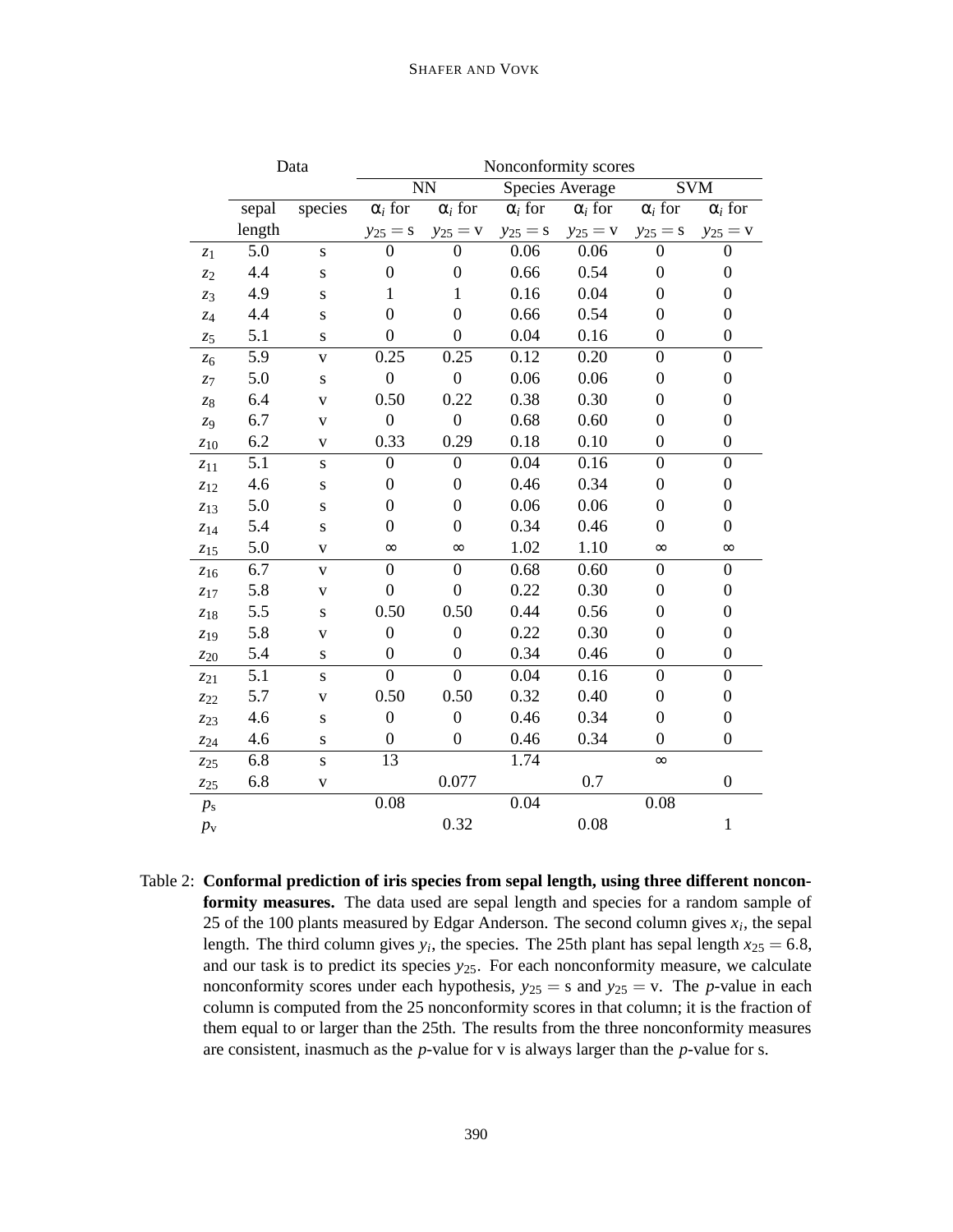

Figure 4: **Sepal length, petal width, and species for Edgar Anderson's** 100 **flowers.** The 50 *iris setosa* are clustered at the lower left, while the 50 *iris versicolor* are clustered at the upper right. The numbers indicate how many plants have exactly the same measurement; for example, there are 5 plants that have sepals 5 inches long and petals 0.2 inches wide. Petal width separates the two species perfectly; all 50 *versicolor* petals are 1 inch wide or wider, while all *setosa* petals are narrower than 1 inch. But there is substantial overlap in sepal length.

In fact,  $y_{25} = v$ . Our 92% prediction is correct.

The fact that we are making a known-to-be-false prediction with  $2/3$  confidence is a signal that the 25th sepal length, 6.8, is unusual for either species. A close look at the nonconformity scores reveals that it is being perceived as unusual simply because  $2/3$  of the plants have other plants in the sample with exactly the same sepal length, whereas there is no other plant with the sepal length .8.

In classification problems, it is natural to report the greatest  $1 - \varepsilon$  for which  $\Gamma^{\varepsilon}$  is a single label. In our example, this produces the statement that we are  $92\%$  confident that  $y_{25}$  is v. But in order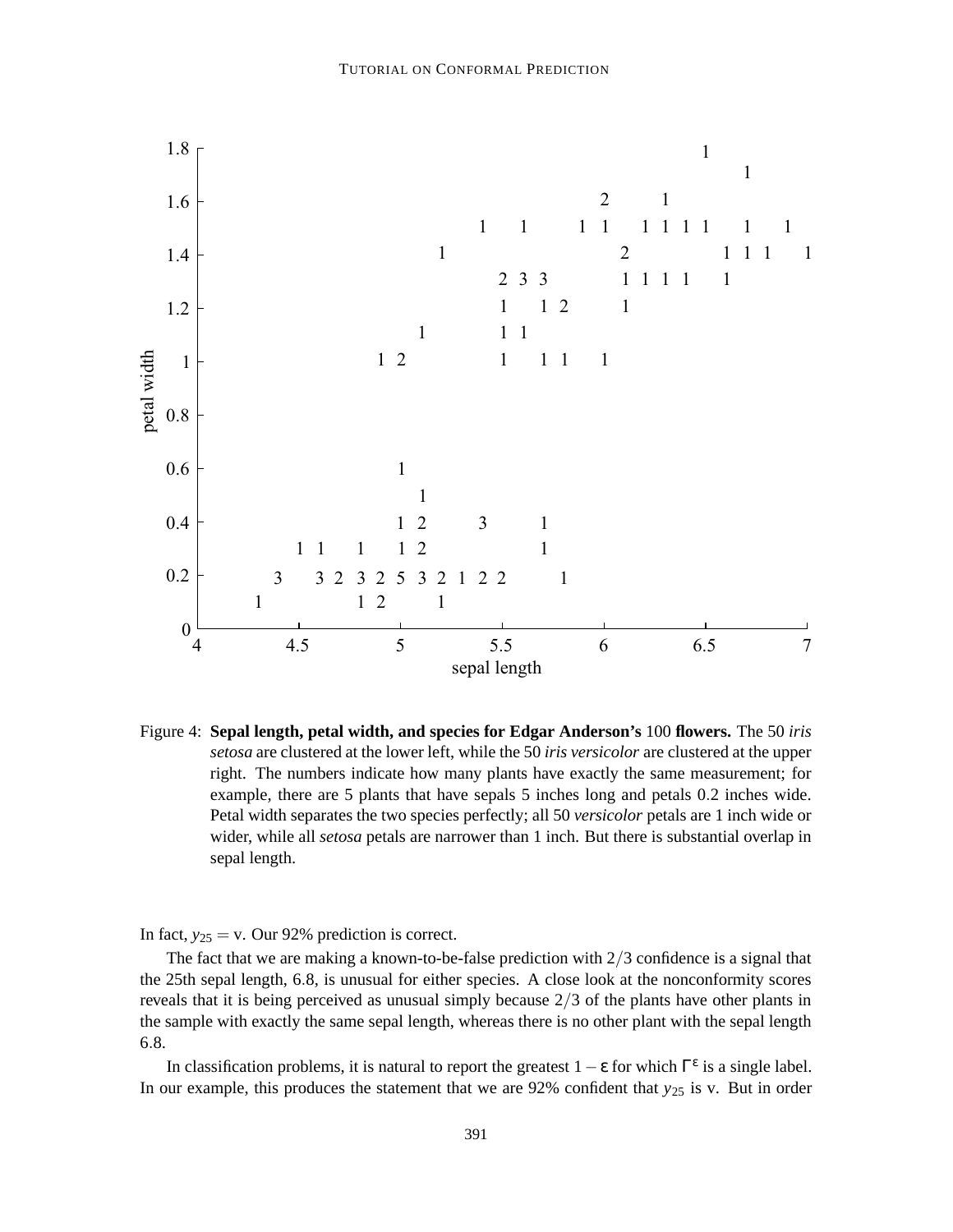

Figure 5: **Sepal length and species for the first** 24 **plants in our random sample of size** 25**.** Except for one *versicolor* with sepal length 5.0, the *versicolor* in this sample all have longer sepals than the *setosa*. This high degree of separation is an accident of the sampling.

to avoid overconfidence when the object  $x_n$  is unusual, it is wise to report also the largest  $\varepsilon$  for which  $\Gamma^{\epsilon}$  is empty. We call this the *credibility* of the prediction (Vovk et al., 2005, p. 96).<sup>3</sup> In our example, the prediction that *y*<sup>25</sup> will be v has credibility of only 32%, indicating that the example is somewhat unusual for the method that produces the prediction—so unusual that the method has 68% confidence in a prediction of  $y_{25}$  that we know is false before we observe  $y_{25}$  ( $\Gamma^{0.68} = \emptyset$ ). **Distance to the average of each species.** The nearest-neighbor nonconformity measure, because it considers only nearby sepal lengths, does not take full advantage of the fact that a *versicolor* flower typically has longer sepals than a *setosa* flower. We can expect to obtain a more efficient conformal predictor (one that produces smaller regions for a given level of confidence) if we use a nonconformity measure that takes account of average sepal length for the two species.

We use the nonconformity measure *A* defined by

$$
A(B, (x, y)) = |\overline{x}_{B \cup \{(x, y)\}, y} - x|,
$$
\n<sup>(20)</sup>

where  $\bar{x}_{B,y}$  denotes the average sepal length of all plants of species *y* in the bag *B*, and  $B \cup \{z\}$ denotes the bag obtained by adding *z* to *B*. To test  $y_{25} = s$ , we consider the bag consisting of the 24 old examples together with  $(6.8, s)$ , and we calculate the average sepal lengths for the two species in this bag: 5.06 for *setosa* and 6.02 for *versicolor*. Then we use (20) to calculate the nonconformity scores shown in the sixth column of Table 2:

$$
\alpha_i = \begin{cases} |5.06 - x_i| & \text{if } y_i = \text{s} \\ |6.02 - x_i| & \text{if } y_i = \text{v} \end{cases}
$$

for  $i = 1, \ldots, 25$ , where we take  $y_{25}$  to be s. To test  $y_{25} = v$ , we consider the bag consisting of the 24 old examples together with  $(6.8, v)$ , and we calculate the average sepal lengths for the two species in this bag: 4.94 for *setosa* and 6.1 for *versicolor*. Then we use (20) to calculate the nonconformity scores shown in the seventh column of Table 2:

$$
\alpha_i = \begin{cases} |4.94 - x_i| & \text{if } y_i = \text{s} \\ |6.1 - x_i| & \text{if } y_i = \text{v} \end{cases}
$$

for  $i = 1, \ldots, 25$ , where we take  $y_{25}$  to be v.

We obtain  $p_s = 0.04$  and  $p_v = 0.08$ , so that

<sup>3.</sup> This notion of credibility is one of the novelties of the theory of conformal prediction. It is not found in the prior literature on confidence and prediction regions.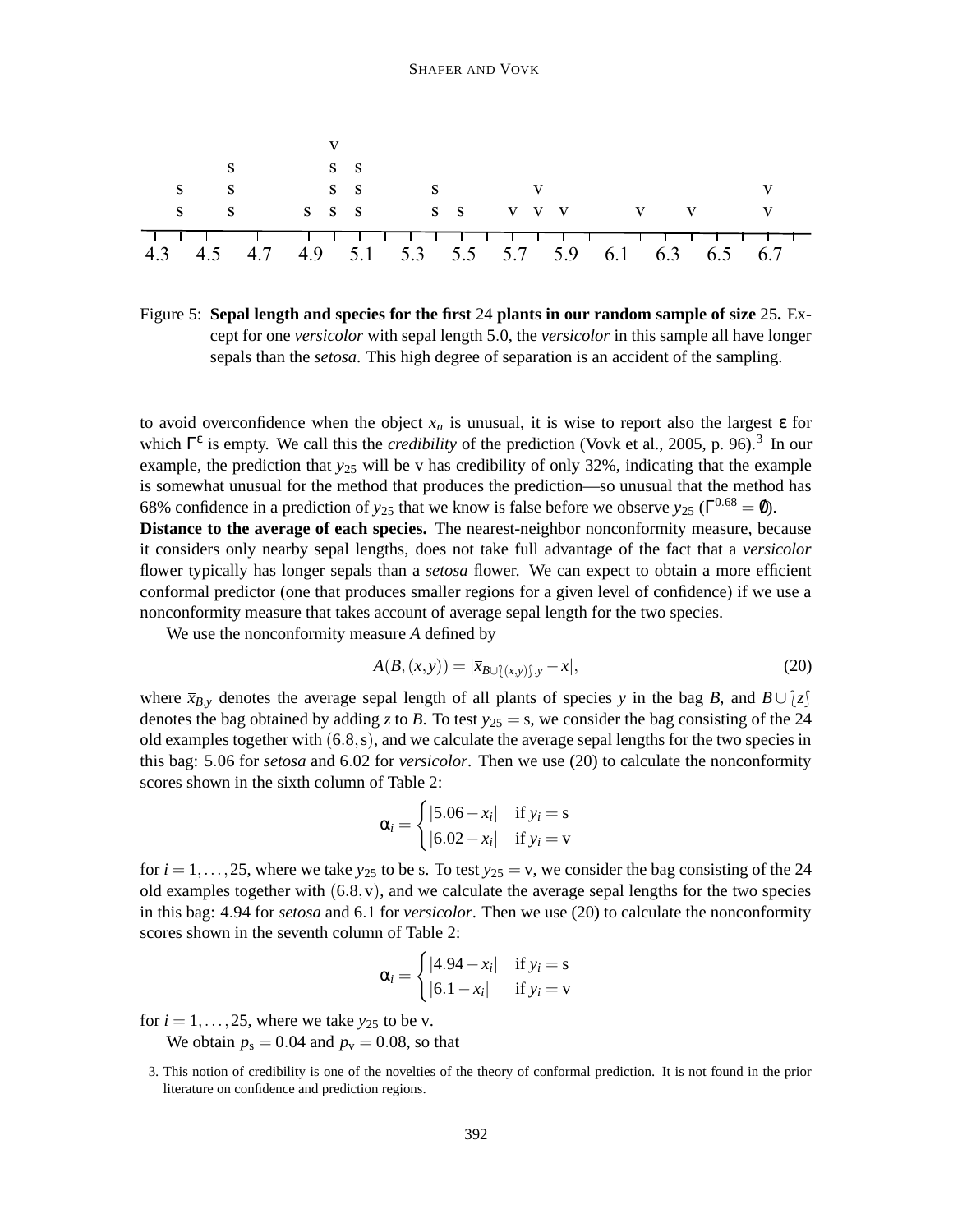- s is in the 1  $\varepsilon$  prediction region when  $1 \varepsilon > 0.96$ , and
- v is in the  $1 \varepsilon$  prediction region when  $1 \varepsilon > 0.92$ .

Here are the prediction regions for some different levels of ε.

- $\Gamma^{0.04} = \{v\}$ . With 96% confidence, we predict that  $y_{25} = v$ .
- $\Gamma^{0.03} = \{s, v\}$ . If we raise the confidence with which we want to predict *y*<sub>25</sub> to 97%, the prediction is completely uninformative.
- $\Gamma^{0.08} = \emptyset$ . If we lower the confidence to 92%, we get a prediction we know is false: *y*<sub>25</sub> will be in the empty set.

In this case, we predict  $y_{25} = v$  with confidence 96% but credibility only 8%. The credibility is lower with this nonconformity measure because it perceives 6.8 as being even more unusual than the nearest-neighbor measure did. It is unusually far from the average sepal lengths for both species.

**A support-vector machine.** As Vladimir Vapnik explains on pp. 408–410 of his *Statistical Learning Theory* (1998), support-vector machines grew out of the idea of separating two groups of examples with a hyperplane in a way that makes as few mistakes as possible—that is, puts as few examples as possible on the wrong side. This idea springs to mind when we look at Figure 5. In this one-dimensional picture, a hyperplane is a point. We are tempted to separate the *setosa* from the *versicolor* with a point between 5.5 and 5.7.

Vapnik proposed to separate two groups not with a single hyperplane but with a band: two hyperplanes with few or no examples between them that separate the two groups as well as possible. Examples on the wrong side of both hyperplanes would be considered very strange; those between the hyperplanes would also be considered strange but less so. In our one-dimensional example, the obvious separating band is the interval from 5.5 to 5.7. The only strange example is the *versicolor* with sepal length 5.0.

Here is one way of making Vapnik's idea into an algorithm for calculating nonconformity scores for all the examples in a bag  $(x_1, y_1), \ldots (x_n, y_n)$ . First plot all the examples as in Figure 5. Then find numbers *a* and *b* such that  $a \leq b$  and the interval [ $a$ ,  $b$ ] separates the two groups with the fewest mistakes—that is, minimizes<sup>4</sup>

$$
\#\{i \mid 1 \le i \le n, x_i < b, \text{ and } y_i = v\} + \#\{i \mid 1 \le i \le n, x_i > a, \text{ and } y_i = s\}.
$$

There may be many intervals that minimize this count; choose one that is widest. Then give the *i*th example the score

$$
\alpha_i = \begin{cases}\n\infty & \text{if } y_i = v \text{ and } x_i < a \\
1 & \text{if } y_i = v \text{ and } a \le x_i < b \quad \text{or } y_i = s \text{ and } b < x_i \\
0 & \text{if } y_i = v \text{ and } b \le x_i \quad \text{or } y_i = s \text{ and } x_i \le a.\n\end{cases}
$$

When applied to the bags in Figure 6, this algorithm gives the circled examples the score  $\infty$  and all the others the score 0. These scores are listed in the last two columns of Table 2.

<sup>4.</sup> Here we are implicitly assuming that the *setosa* flowers will be on the left, with shorter sepal lengths. A general algorithm should also check the possibility of a separation with the *versicolor* flowers on the left.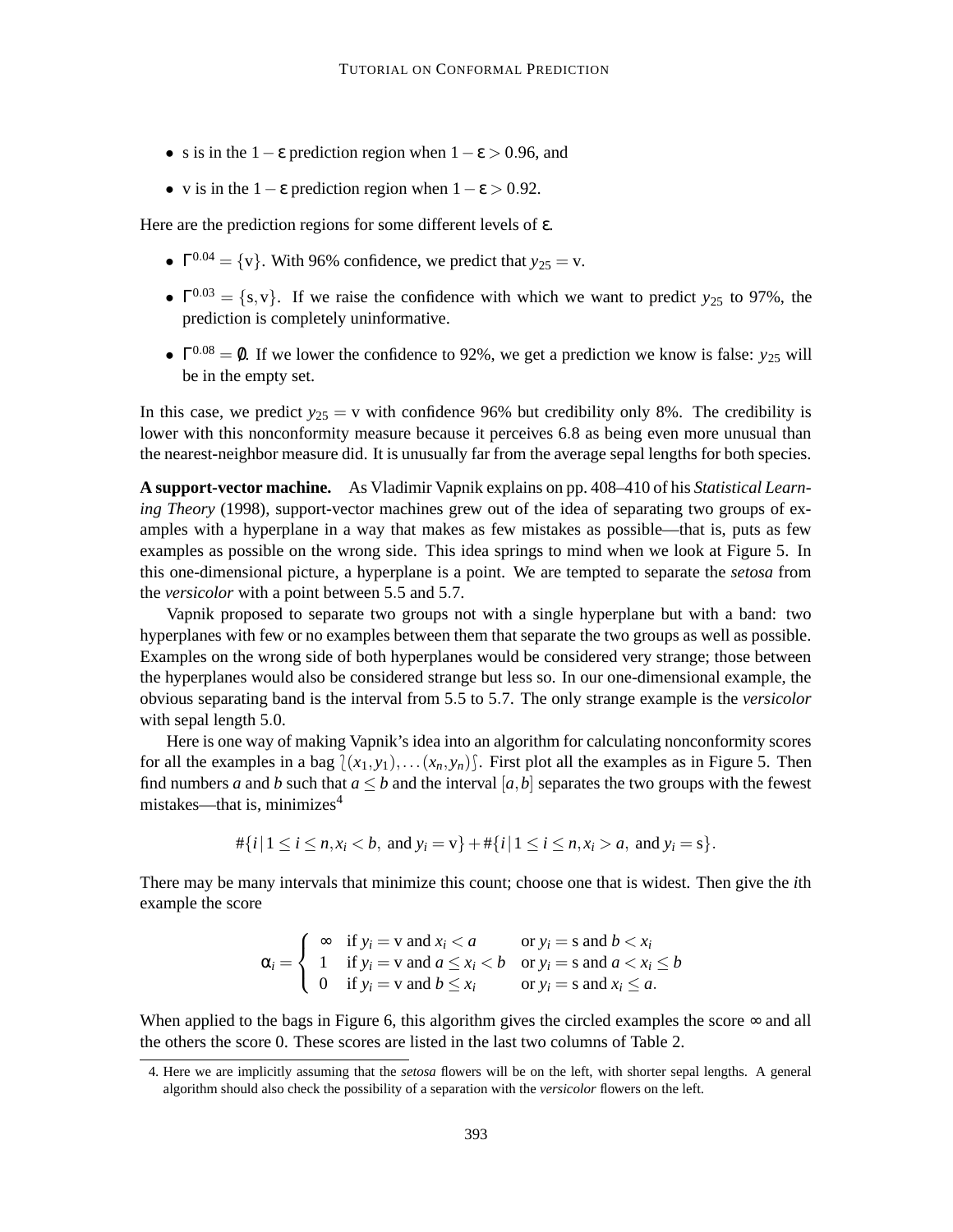

| The bag of 25 examples, assuming the new example is setosa |   |       |                 |     |  |    |  |
|------------------------------------------------------------|---|-------|-----------------|-----|--|----|--|
|                                                            |   |       |                 |     |  |    |  |
|                                                            | S | -S    |                 |     |  |    |  |
| S                                                          | S | S S   |                 |     |  |    |  |
| S                                                          | S | S S S | S               |     |  |    |  |
|                                                            |   | 49    | 5.1 5.3 5.5 5.7 | 5.9 |  | 67 |  |



Figure 6: **Separation for three bags.** In each case, the separating band is the interval [5.5,5.7]. Examples on the wrong side of the interval are considered strange and are circled.

As we see from the table, the resulting *p*-values are  $p_s = 0.08$  and  $p_v = 1$ . So this time we obtain 92% confidence in  $y_{25} = v$ , with 100% credibility.

The algorithm just described is too complex to implement when there are thousands of examples. For this reason, Vapnik and his collaborators proposed instead a quadratic minimization that balances the width of the separating band against the number and size of the mistakes it makes. Support-vector machines of this type have been widely used. They usually solve the dual optimization problem, and the Lagrange multipliers they calculate can serve as nonconformity scores. Implementations sometimes fail to treat the old examples symmetrically because they make various uses of the order in which examples are presented, but this difficulty can be overcome by a preliminary randomization (Vovk et al., 2005, p. 58).

**A systematic comparison.** The random sample of 25 plants we have considered is odd in two ways: (1) except for the one *versicolor* with sepal length of only 5.0, the two species do not overlap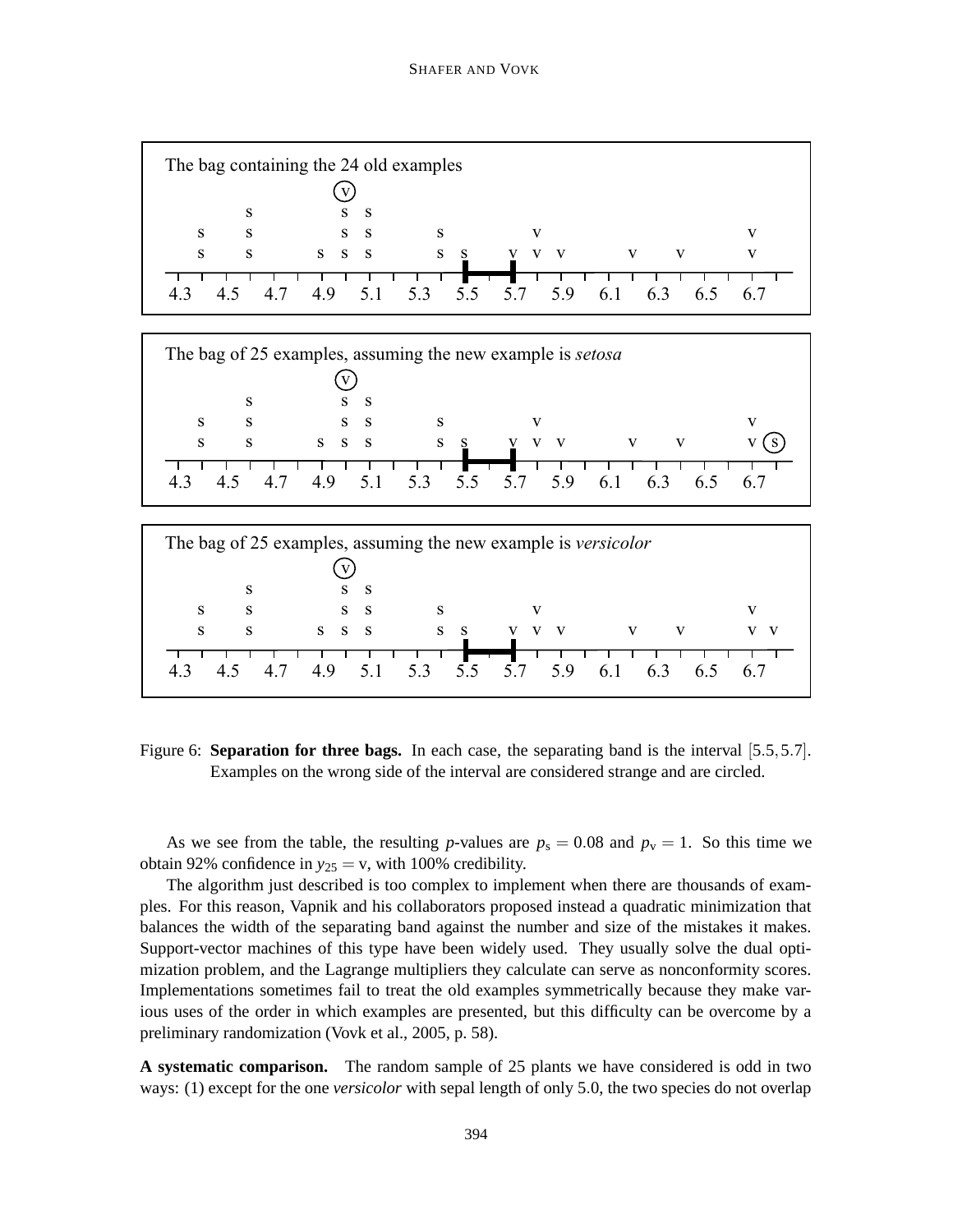|                  | NN   | Species average | <b>SVM</b> |
|------------------|------|-----------------|------------|
| singleton hits   | 164  | 441             | 195        |
| uncertain        | 795  | 477             | 762        |
| total hits       | 959  | 918             | 957        |
| empty            | 9    | 49              | 1          |
| singleton errors | 32   | 33              | 42         |
| total errors     | 41   | 82              | 43         |
| total examples   | 1000 | 1000            | 1000       |
| % hits           | 96%  | 92%             | 96%        |
| total singletons | 196  | 474             | 237        |
| % hits           | 84%  | 93%             | 82%        |
| total errors     | 41   | 82              | 43         |
| % empty          | 22%  | 60%             | 2%         |

Table 3: **Performance of** 92% **prediction regions based on three nonconformity measures.** For each nonconformity measure, we have found 1,000 prediction regions at the 92% level, using each time a different random sample of 25 from Anderson's 100 flowers. The "uncertain" regions are those equal to the whole label space,  $Y = \{s, v\}$ .

in sepal length, and (2) the flower whose species we are trying to predict has a sepal that is unusually long for either species.

In order to get a fuller picture of how the three nonconformity measures perform in general on the iris data, we have applied each of them to 1,000 different samples of size 25 selected from the population of Anderson's 100 plants. The results are shown in Table 3.

The 92% regions based on the species average were correct about 92% of the time (918 times out of 1000), as advertised. The regions based on the other two measures were correct more often, about 96% of the time. The reason for this difference is visible in Table 2; the nonconformity scores based on the species average take a greater variety of values and therefore produce ties less often. The regions based on the species averages are also more efficient (smaller); 441 of its hits were informative, as opposed to fewer than 200 for each of the other two nonconformity measures. This efficiency also shows up in more empty regions among the errors. The species average produced an empty 92% prediction region for the random sample used in Table 2, and Table 3 shows that this happens 5% of the time.

As a practical matter, the uncertain prediction regions ( $\Gamma^{0.08} = \{s, v\}$ ) and the empty ones  $(\Gamma^{0.08} = \emptyset)$  are equally uninformative. The only errors that mislead are the singletons that are wrong, and the three methods all produce these at about the same rate—3 or 4%.

# 4.3.2 EXAMPLE: PREDICTING PETAL WIDTH FROM SEPAL LENGTH

We now turn to the use of the conformal algorithm to predict a number. We use the same 25 plants, but now we use the data in the second and third columns of Table 4: the sepal length and petal width for the first 24 plants, and the sepal length for the 25th. Our task is to predict the petal width for the 25th.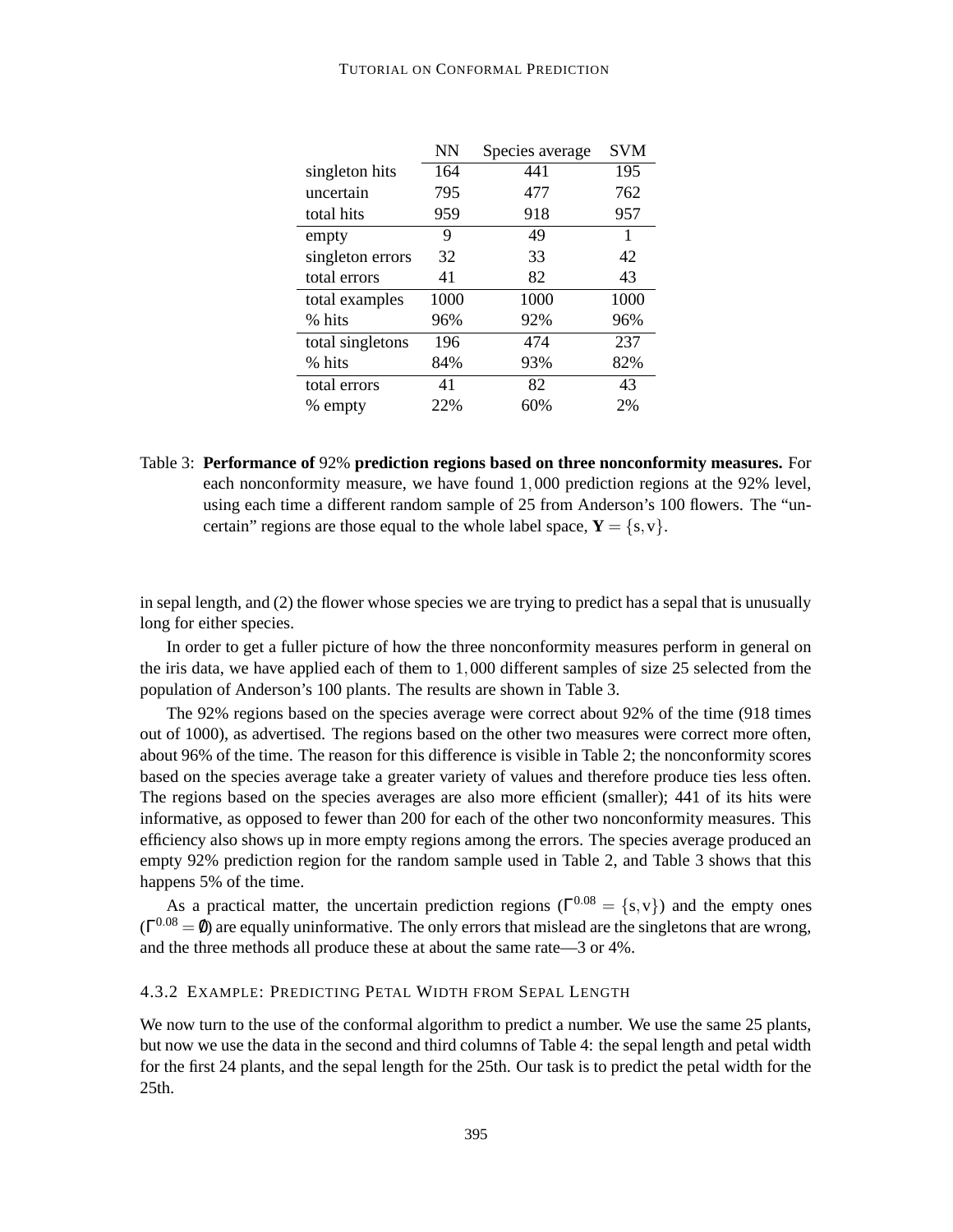|                | sepal length | petal width | Nearest neighbor | Linear regression               |
|----------------|--------------|-------------|------------------|---------------------------------|
| z <sub>1</sub> | 5.0          | 0.3         | $\overline{0.3}$ | $0.003y_{25} - 0.149$           |
| z <sub>2</sub> | 4.4          | 0.2         | $\boldsymbol{0}$ | $0.069y_{25} + 0.050$           |
| $z_3$          | 4.9          | 0.2         | 0.25             | $ 0.014y_{25}-0.199 $           |
| 7.4            | 4.4          | 0.2         | $\boldsymbol{0}$ | $0.069y_{25} + 0.050$           |
| $z_{5}$        | 5.1          | 0.4         | 0.15             | $0.008y_{25} + 0.099$           |
| $z_{6}$        | 5.9          | 1.5         | 0.3              | $0.096y_{25} - 0.603$           |
| $z_{7}$        | 5.0          | 0.2         | 0.4              | $ 0.003y_{25}-0.249 $           |
| 78             | 6.4          | 1.3         | 0.2              | $ 0.151y_{25}-0.154 $           |
| $z_{9}$        | 6.7          | 1.4         | 0.3              | $0.184y_{25} - 0.104$           |
| $z_{10}$       | 6.2          | 1.5         | 0.2              | $ 0.129y_{25}-0.453 $           |
| $z_{11}$       | 5.1          | 0.2         | 0.15             | $ 0.008y_{25} + 0.299 $         |
| $z_{12}$       | 4.6          | 0.2         | 0.05             | $ 0.047y_{25}-0.050 $           |
| $z_{13}$       | 5.0          | 0.6         | 0.3              | $ 0.003y_{25}+0.151 $           |
| $z_{14}$       | 5.4          | 0.4         | $\boldsymbol{0}$ | $[0.041y_{25} + 0.248]$         |
| $z_{15}$       | 5.0          | 1.0         | 0.75             | $0.003y_{25} + 0.551$           |
| $z_{16}$       | 6.7          | 1.7         | 0.3              | $0.184y_{25} - 0.404$           |
| 7.17           | 5.8          | 1.2         | 0.2              | $0.085y_{25} - 0.353$           |
| $z_{18}$       | 5.5          | 0.2         | 0.2              | $0.052y_{25} + 0.498$           |
| $z_{19}$       | 5.8          | 1.0         | 0.2              | $0.085y_{25} - 0.153$           |
| $z_{20}$       | 5.4          | 0.4         | $\overline{0}$   | $0.041y_{25} + 0.248$           |
| $z_{21}$       | 5.1          | 0.3         | $\boldsymbol{0}$ | $0.008y_{25} + 0.199$           |
| 7.22           | 5.7          | 1.3         | 0.2              | $0.074$ y <sub>25</sub> - 0.502 |
| 723            | 4.6          | 0.3         | 0.1              | $0.047y_{25} + 0.050$           |
| Z24            | 4.6          | 0.2         | 0.05             | $0.047y_{25} - 0.050$           |
| 725            | 6.8          | $y_{25}$    | $ y_{25}-1.55 $  | $0.805y_{25} - 1.345$           |

Table 4: **Conformal prediction of petal width from sepal length.** We use the same random 25 plants that we used for predicting the species. The actual value of *y*<sup>25</sup> is 1.4.

The most conventional way of analyzing this data is to calculate the least-squares line (11):

$$
\hat{y} = a_{24} + b_{24}x = -2.96 + 0.68x.
$$

The sepal length for the 25th plant being  $x_{25} = 6.8$ , the line predicts that  $y_{25}$  should be near −2.96 +  $0.68 \times 6.8 = 1.66$ . Under the textbook assumption that the  $y_i$  are all independent and normally distributed with means on the line and a common variance, we estimate the common variance by

$$
s_{24}^2 = \frac{\sum_{i=1}^{24} (y_i - (a_{24} + b_{24}x_i))^2}{22} = 0.0780.
$$

The textbook 1 –  $\varepsilon$  interval for *y*<sub>25</sub> based on  $\{(x_1, y_1), \ldots, (x_{24}, y_{24})\}$  and  $x_{25}$  is

$$
1.66 \pm t_{22}^{\epsilon/2} s_{24} \sqrt{1 + \frac{1}{24} + \frac{(x_{25} - \bar{x}_{24})^2}{\sum_{j=1}^{24} (x_j - \bar{x}_{24})^2}} = 1.66 \pm 0.311 t_{22}^{\epsilon/2}
$$
(21)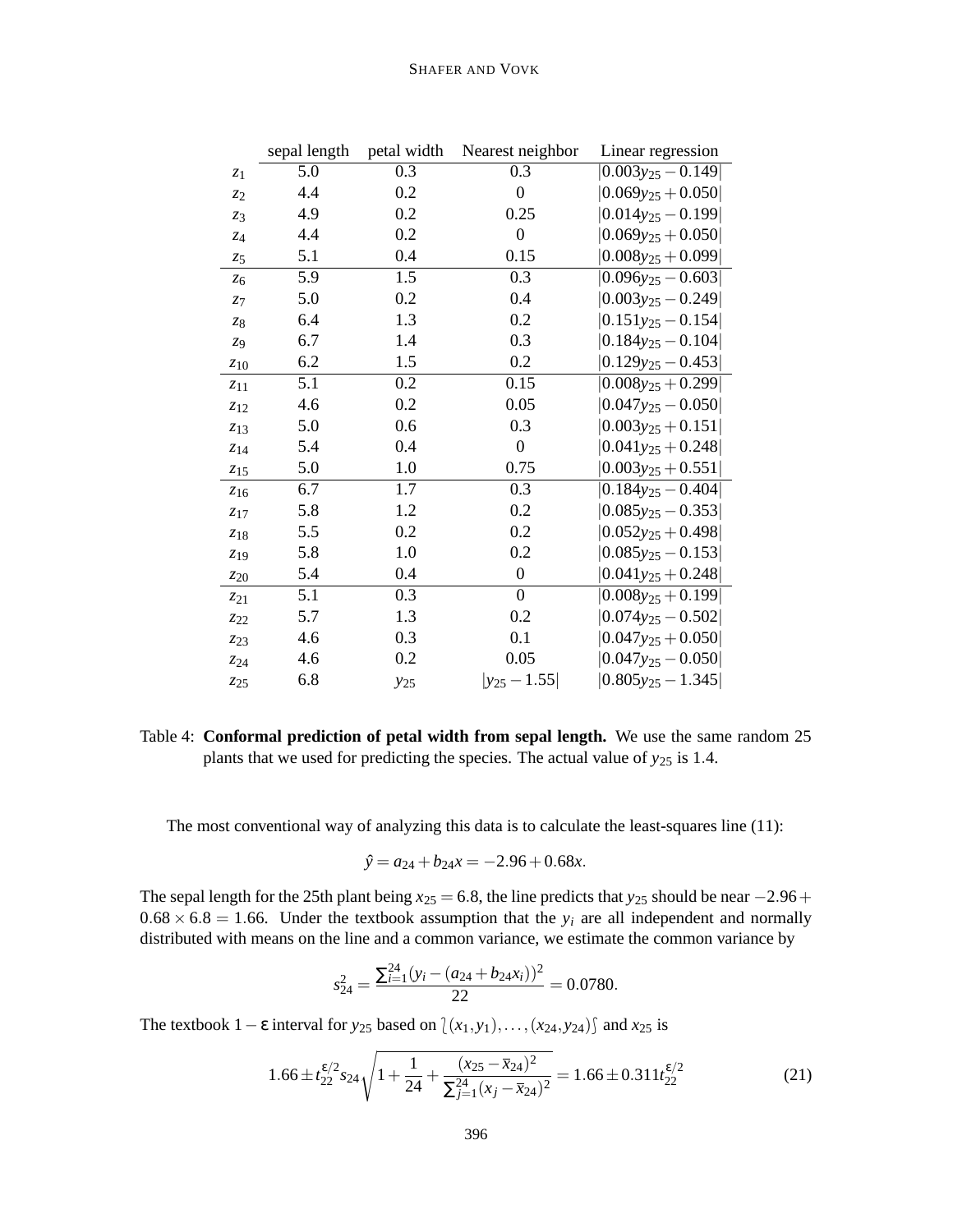(Draper and Smith 1998, p. 82; Ryan 1997, pp. 21–22; Seber and Lee 2003, p. 145). Taking into account the fact  $y_{25}$  is measured to only one decimal place, we obtain [1.0, 2.3] for the 96% interval and [1.1,2.2] for the 92% interval.

The prediction interval (21) is analogous to Fisher's interval for a new example from the same normally distributed population as a bag of old examples (§2.1.1). In §5.3.2 we will review the general model of which both are special cases.

As we will now see, the conformal algorithm under exchangeability gives confidence intervals comparable to (21), without the assumption that the errors are normal. We use two different nonconformity measures: one based on the nearest neighbor, and one based on the least-squares line.

**Conformal prediction using the nearest neighbor.** Suppose *B* is a bag of old examples and  $(x, y)$ is a new example, for which we know the sepal length *x* but not the petal width *y*. We can predict *y* using the nearest neighbor in an obvious way: We find the  $z' \in B$  for which the sepal length  $x'$  is closest to  $x$ , and we predict that  $y$  will be the same as the petal width  $y'$ . If there are several examples in the bag with sepal length equally close to *x*, then we take the median of their petal widths as our predictor *y*ˆ. The associated nonconformity measure is |*y*−*y*ˆ|.

The fourth column of Table 4 gives the nonconformity scores for our sample using this nonconformity measure. We see that  $\alpha_{25} = |y_{25} - 1.55|$ . The other nonconformity scores do not involve *y*25; the largest is 0.75, and the second largest is 0.40. So we obtain these prediction regions *y*25:

- The 96% prediction region consists of all the *y* for which  $p_y > 0.04$ , which requires that at least one of the other  $\alpha_i$  be as large as  $\alpha_{25}$ , or that  $0.75 \ge |y - 1.55|$ . This is the interval  $[0.8, 2.3]$ .
- The 92% prediction region consists of all the *y* for which  $p_y > 0.08$ , which requires that at least two of the other  $\alpha_i$  be as large as  $\alpha_{25}$ , or that  $0.40 \ge |y - 1.55|$ . This is the interval  $[1.2, 1.9]$ .

**Conformal prediction using least-squares.** Now we use the least-squares nonconformity measure with inclusion, given by  $(12)$ . In our case,  $n = 25$ , so our nonconformity scores are

$$
\alpha_{i} = |y_{i} - (a_{25} + b_{25}x_{i})|
$$
\n
$$
= \left| y_{i} - \frac{\sum_{j=1}^{25} y_{j}}{25} - \frac{\sum_{j=1}^{25} (x_{j} - \overline{x}_{25}) y_{j}}{\sum_{j=1}^{25} (x_{j} - \overline{x}_{25})^{2}} \left( x_{i} - \frac{\sum_{j=1}^{25} x_{j}}{25} \right) \right|.
$$

When we substitute values of  $\sum_{j=1}^{24} y_j$ ,  $\sum_{j=1}^{24} (x_j - \overline{x}_{25}) y_j$ ,  $\sum_{j=1}^{25} (x_j - \overline{x}_{25})^2$ , and  $\sum_{j=1}^{25} x_j$  calculated from Table 4, this becomes

$$
\alpha_i = |y_i + (0.553 - 0.110x_i)y_{25} - 0.498x_i + 2.04|.
$$

For  $i = 1, \ldots, 24$ , we can further evaluate this by substituting the values of  $x_i$  and  $y_i$ . For  $i = 25$ , we can substitute 6.8 for  $x_{25}$ . These substitutions produce the expressions of the form  $|c_i y_{25} + d_i|$  listed in the last column of Table 4. We have made sure that  $c_i$  is always positive by multiplying by  $-1$ within the absolute value when need be.

Table 5 shows calculations required to find the conformal prediction region. The task is to identify, for  $i = 1, ..., 24$ , the *y* for which  $|c_i y + d_i| \ge |0.805y - 1.345|$ . We first find the solutions of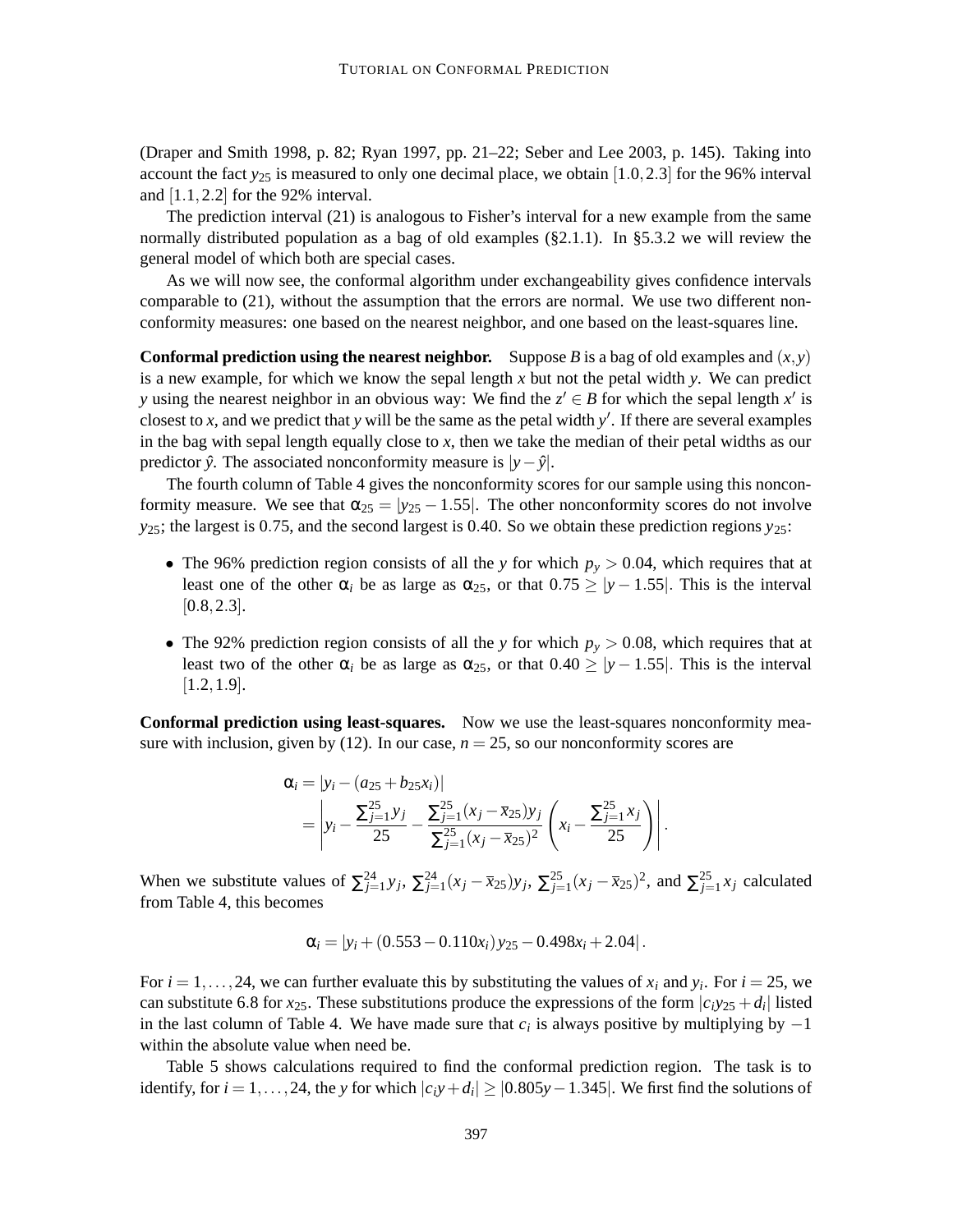the equation  $|c_i y + d_i| = |0.805y - 1.345|$ , which are

$$
-\frac{d_i+1.345}{c_i-0.805}
$$
 and 
$$
-\frac{d_i-1.345}{c_i+0.805}
$$
.

As it happens,  $c_i < 0.805$  for  $i = 1, ..., 24$ , and in this case the *y* satisfying  $|c_i y + d_i| \ge |0.805 - 1.345|$ form the interval between these two points. This interval is shown in the last column of the table.

In order to be in the 96% interval, *y* must be in at least one of the 24 intervals in the table; in order to be in the 92% interval, it must be in at least two of them. So the 96% interval is [1.0,2.4], and the 92% interval is  $[1.0, 2.3]$ .

An algorithm for finding conformal prediction intervals using a least-squares or ridge-regression nonconformity measure with an object space of any finite dimension is spelled out on pp. 32–33 of our book (Vovk et al., 2005).

## **4.4 Optimality**

The predictions produced by the conformal algorithm are invariant with respect to the old examples, correct with the advertised probability, and nested. As we now show, they are optimal among all region predictors with these properties.

Here is a more precise statement of the three properties:

- 1. *The predictions are invariant with respect to the ordering of the old examples.* Formally, this means that the predictor  $\gamma$  is a function of two variables, the significance level  $\varepsilon$  and the bag *B* of old examples. We write  $\gamma^{\epsilon}(B)$  for the prediction, which is a subset of the example space **Z**.
- 2. *The probability of a hit is always at least the advertised confidence level.* For every positive integer *n* and every probability distribution under which *z*1,...,*z<sup>n</sup>* are exchangeable,

$$
Pr\{z_n \in \gamma^{\epsilon}(\lfloor z_1,\ldots,z_{n-1}\rfloor)\} \geq 1-\epsilon.
$$

3. *The prediction regions are nested.* If  $\varepsilon_1 \geq \varepsilon_2$ , then  $\gamma^{\varepsilon_1}(B) \subseteq \gamma^{\varepsilon_2}(B)$ .

Conformal predictors satisfy these three conditions. Other region predictors can also satisfy them. But as we now demonstrate, any  $\gamma$  satisfying them can be improved on by a conformal predictor: there always exists a nonconformity measure *A* such that the predictor γ*<sup>A</sup>* constructed from *A* by the conformal algorithm satisfies  $\gamma_A^{\varepsilon}(B) \subseteq \gamma^{\varepsilon}(B)$  for all *B* and  $\varepsilon$ .

The key to the demonstration is the following lemma:

**Lemma** 1 *Suppose*  $\gamma$  *is a region predictor satisfying the three conditions,*  $\{a_1, \ldots, a_n\}$  *is a bag of*  $\epsilon$ *examples, and*  $0 \le \epsilon \le 1$ *. Then n* $\epsilon$  *or fewer of the n elements of the bag satisfy* 

$$
a_i \notin \gamma^{\epsilon}(\lfloor a_1, \ldots, a_n \rfloor \setminus \lfloor a_i \rfloor). \tag{22}
$$

**Proof** Consider the unique exchangeable probability distribution for  $z_1, \ldots, z_n$  that gives probability 1 to  $\{z_1,\ldots,z_n\} = \{a_1,\ldots,a_n\}$ . Under this distribution, each element of  $\{a_1,\ldots,a_n\}$  has an equal probability of being  $z_n$ , and in this case, (22) is a mistake. By the second condition, the probability of a mistake is  $\varepsilon$  or less. So the fraction of the bag's elements for which (22) holds is  $\varepsilon$  or less.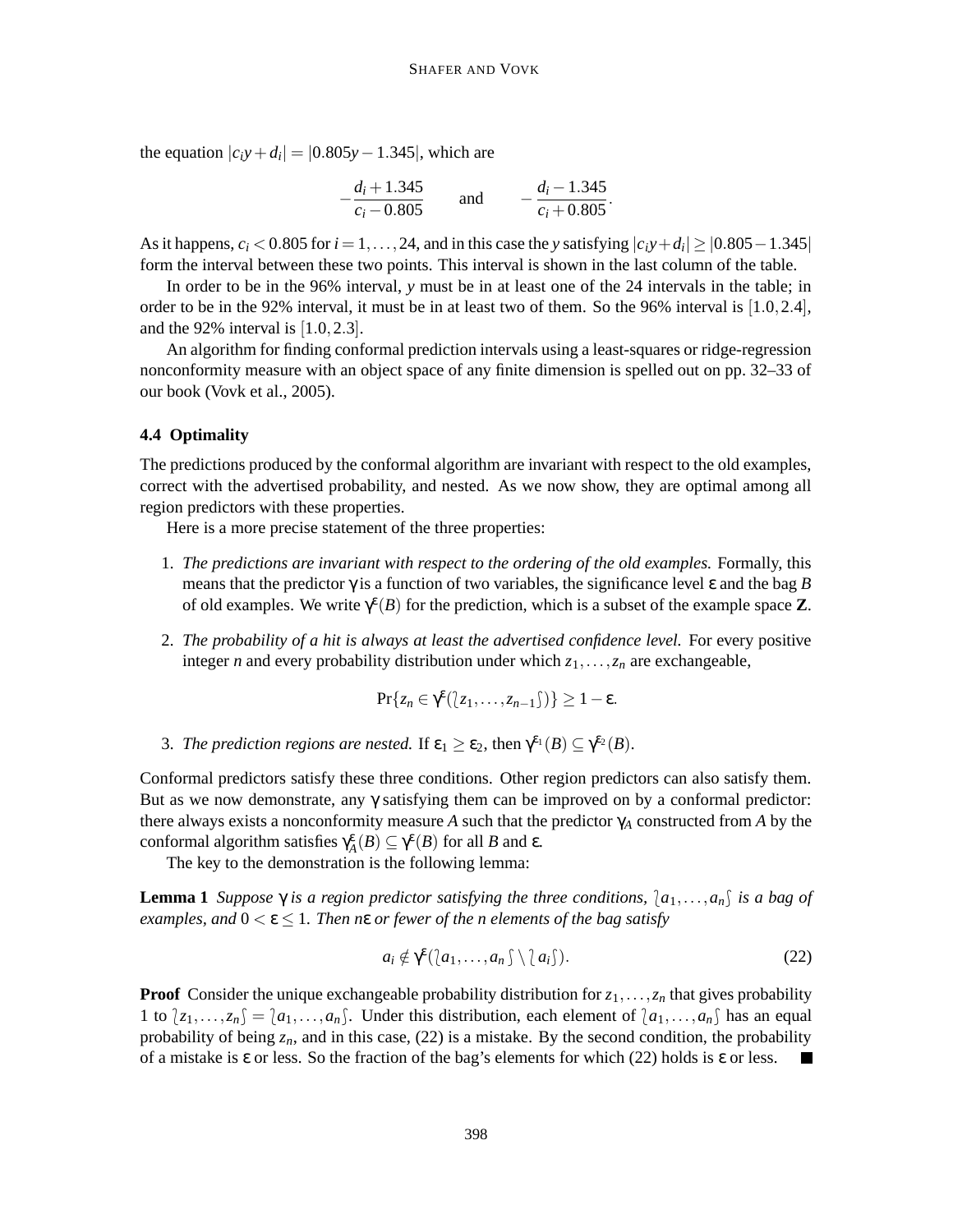|                     |                                 | $d_i + 1.345$ | $d_i - 1.345$ | y satisfying         |
|---------------------|---------------------------------|---------------|---------------|----------------------|
|                     | $\alpha_i =  c_i y_{25} + d_i $ | $c_i - 0.805$ | $c_i + 0.805$ | $ c_i y + d_i  \geq$ |
|                     |                                 |               |               | $ 0.805 - 1.345 $    |
| z <sub>1</sub>      | $ 0.003y_{25}-0.149 $           | 1.49          | 1.85          | [1.49, 1.85]         |
| z <sub>2</sub>      | $ 0.069y_{25}+0.050 $           | 1.90          | 1.48          | [1.48, 1.90]         |
| $z_3$               | $[0.014y_{25}-0.199]$           | 1.45          | 1.89          | [1.45, 1.89]         |
| $Z_4$               | $ 0.069y_{25}+0.050 $           | 1.90          | 1.48          | [1.48, 1.90]         |
| 75                  | $ 0.008y_{25}+0.099 $           | 1.81          | 1.53          | [1.53, 1.81]         |
| $z_{6}$             | $ 0.096y_{25}-0.603 $           | 1.05          | 2.16          | [1.05, 2.16]         |
| Z <sub>7</sub>      | $ 0.003y_{25}-0.249 $           | 1.37          | 1.97          | [1.37, 1.97]         |
| 78                  | $ 0.151y_{25}-0.154 $           | 1.82          | 1.57          | [1.57, 1.82]         |
| Z9                  | $ 0.184y_{25}-0.104 $           | 2.00          | 1.47          | [1.47, 2.00]         |
| $z_{10}$            | $0.129y_{25} - 0.453$           | 1.32          | 1.93          | [1.32, 1.93]         |
| $z_{11}$            | $ 0.008y_{25}+0.299 $           | 2.06          | 1.29          | [1.29, 2.06]         |
| 712                 | $ 0.047y_{25}-0.050 $           | 1.71          | 1.64          | [1.64, 1.71]         |
| $z_{13}$            | $ 0.003y_{25}+0.151 $           | 1.87          | 1.48          | [1.48, 1.87]         |
| 714                 | $ 0.041y_{25}+0.248 $           | 2.09          | 1.30          | [1.30, 2.09]         |
| $z_{15}$            | $[0.003y_{25} + 0.551]$         | 2.36          | 0.98          | [0.98, 2.36]         |
| $\overline{z}_{16}$ | $ 0.184y_{25}-0.404 $           | 1.52          | 1.77          | [1.52, 1.77]         |
| $z_{17}$            | $ 0.085y_{25}-0.353 $           | 1.38          | 1.91          | [1.38, 1.91]         |
| $z_{18}$            | $ 0.052y_{25}+0.498 $           | 2.45          | 0.99          | [0.99, 2.45]         |
| 719                 | $ 0.085y_{25}-0.153 $           | 1.66          | 1.68          | [1.66, 1.68]         |
| $z_{20}$            | $ 0.041y_{25}+0.248 $           | 2.09          | 1.30          | [1.30, 2.09]         |
| $z_{21}$            | $ 0.008y_{25}+0.199 $           | 1.94          | 1.41          | [1.41, 1.94]         |
| $z_{22}$            | $ 0.074y_{25}-0.502 $           | 1.15          | 2.10          | [1.15, 2.10]         |
| $z_{23}$            | $ 0.047y_{25}+0.050 $           | 1.84          | 1.52          | [1.52, 1.84]         |
| $z_{24}$            | $ 0.047y_{25}-0.050 $           | 1.71          | 1.64          | [1.64, 1.71]         |
| 725                 | $ 0.805y_{25}-1.345 $           |               |               |                      |

Table 5: **Calculations with least-squares nonconformity scores.** The column on the right gives the values of *y* for which the example's nonconformity score will exceed that of the 25th example.

Given the region predictor γ, what nonconformity measure will give us a conformal predictor that improves on it? If

$$
z \notin \gamma^{\delta}(B),\tag{23}
$$

then  $\gamma$  is asserting confidence  $1-\delta$  that *z* should not appear next because it is so different from *B*. So the largest  $1-\delta$  for which (23) holds is a natural nonconformity measure:

 $A(B, z) = \sup\{1 - \delta \mid z \notin \gamma^{\delta}(B)\}.$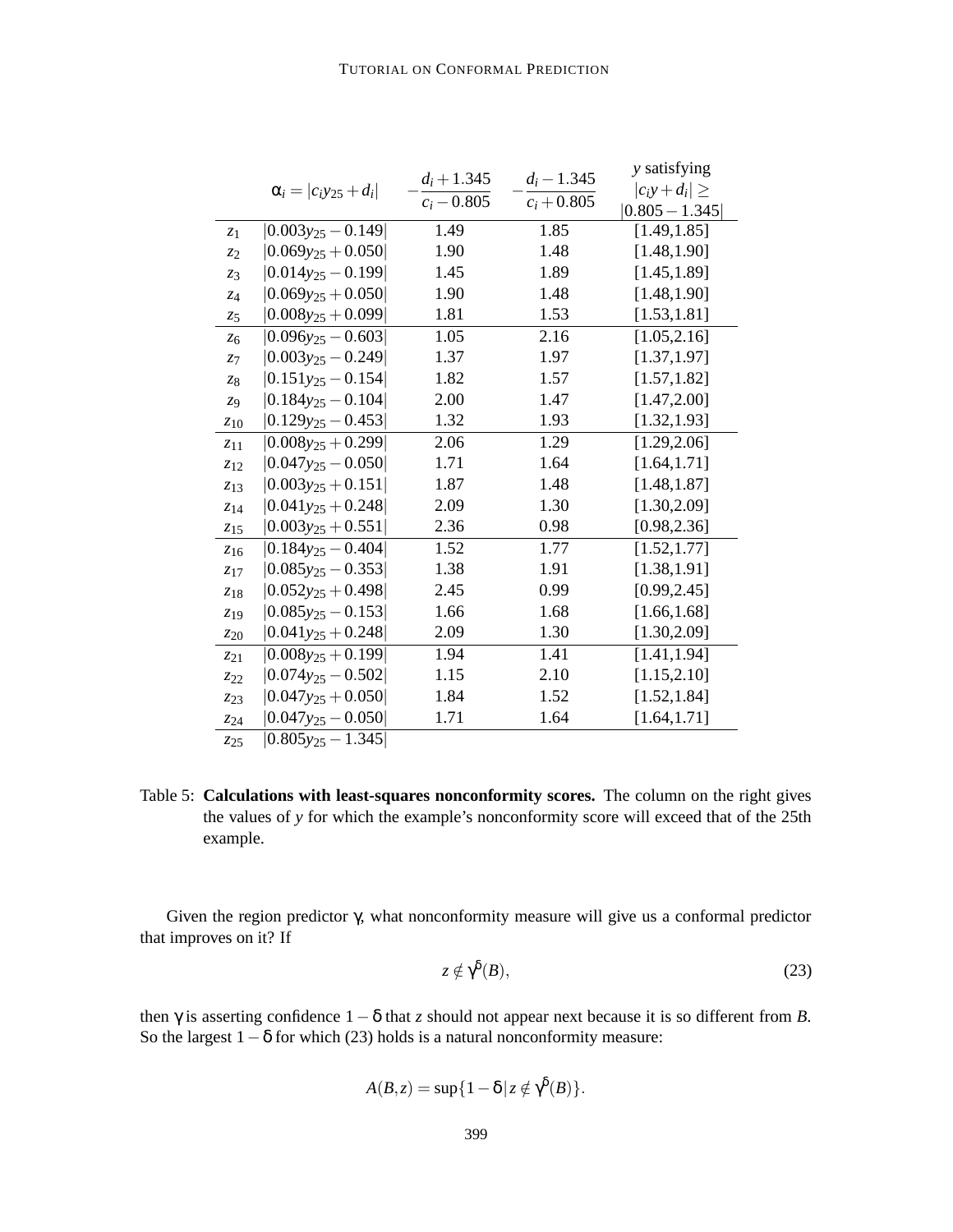#### SHAFER AND VOVK

|     | Least-squares   | Conformal prediction with two    |               |  |  |
|-----|-----------------|----------------------------------|---------------|--|--|
|     | prediction with | different nonconformity measures |               |  |  |
|     | normal errors   | <b>NN</b>                        | Least squares |  |  |
| 96% | [1.0, 2.3]      | [0.8, 2.3]                       | [1.0, 2.4]    |  |  |
| 92% | [1.1, 2.2]      | [1.2, 1.9]                       | [1.0, 2.3]    |  |  |

Table 6: **Prediction intervals for the** 25**th plant's petal width, calculated by three different methods.** The conformal prediction intervals using the least-squares nonconformity measure are quite close to the standard intervals based on least-squares with normal errors. All the intervals contain the actual value, 1.4.

The conformal predictor  $\gamma_A$  obtained from this nonconformity measure, though it agrees with  $\gamma$  on how to rank different *z* with respect to their nonconformity with *B*, may produce tighter prediction regions if γ is too conservative in the levels of confidence it asserts.

To show that  $\gamma_A^{\varepsilon}(B) \subseteq \gamma^{\varepsilon}(B)$  for every  $\varepsilon$  and every  $B$ , we assume that

$$
z \in \gamma_A^{\varepsilon}(\langle z_1, \ldots, z_{n-1} \rangle) \tag{24}
$$

and show that  $z \in \gamma^{\epsilon}(\ell z_1,\ldots,z_{n-1})$ . According to the conformal algorithm, (24) means that when we provisionally set  $z_n$  equal to  $z$  and calculate the nonconformity scores

$$
\alpha_i = \sup\{1-\delta \,|\, z_i \notin \gamma^{\delta}(\langle z_1,\ldots,z_n \,\zeta \setminus \langle z_i \,\zeta \rangle)\}
$$

for  $i = 1, \ldots, n$ , we find that strictly more than  $n \varepsilon$  of these scores are greater than or equal to  $\alpha_n$ . Because  $\gamma$ 's prediction regions are nested (condition 3), it follows that if  $z_n \notin \gamma^{\epsilon}(\lbrace z_1,\ldots,z_{n-1} \rbrace)$ , then  $z_i \notin \gamma^{\epsilon}(\langle z_1,\ldots,z_n \rangle \setminus \langle z_i \rangle)$  for strictly more than *n*ε of the  $z_i$ . But by Lemma 1, *n*ε or fewer of the  $z_i$ can satisfy this condition. So  $z_n \in \gamma^{\epsilon}(\lfloor z_1, \ldots, z_{n-1} \rfloor)$ .

There are sensible reasons to use region predictors that are not invariant. We may want to exploit possible departures from exchangeability even while insisting on validity under exchangeability. Or it may simply be more practical to use a predictor that is not invariant. But invariance is a natural condition when we want to rely only on exchangeability, and in this case our optimality result is persuasive. For further discussion, see §2.4 of our book (Vovk et al., 2005).

# **4.5 Examples Are Seldom Exactly Exchangeable**

Although the assumption of exchangeability is weak compared to the assumptions embodied in most statistical models, it is still an idealization, seldom matched exactly by what we see in the world. So we should not expect conclusions derived from this assumption to be exactly true. In particular, we should not be surprised if a 95% conformal predictor is wrong more than 5% of the time.

We can make this point with the USPS data set so often used to illustrate machine learning methods. This data set consists of 9298 examples of the form  $(x, y)$ , where *x* is a 16 × 16 grayscale matrix and *y* is one of the ten digits 0,1,...,9. It has been used in hundreds of books and articles. In our book (Vovk et al., 2005), it is used to illustrate conformal prediction with a number of different nonconformity measures. It is well known that the examples in this data set are not perfectly exchangeable. In particular, the first 7291 examples, which are often treated as a training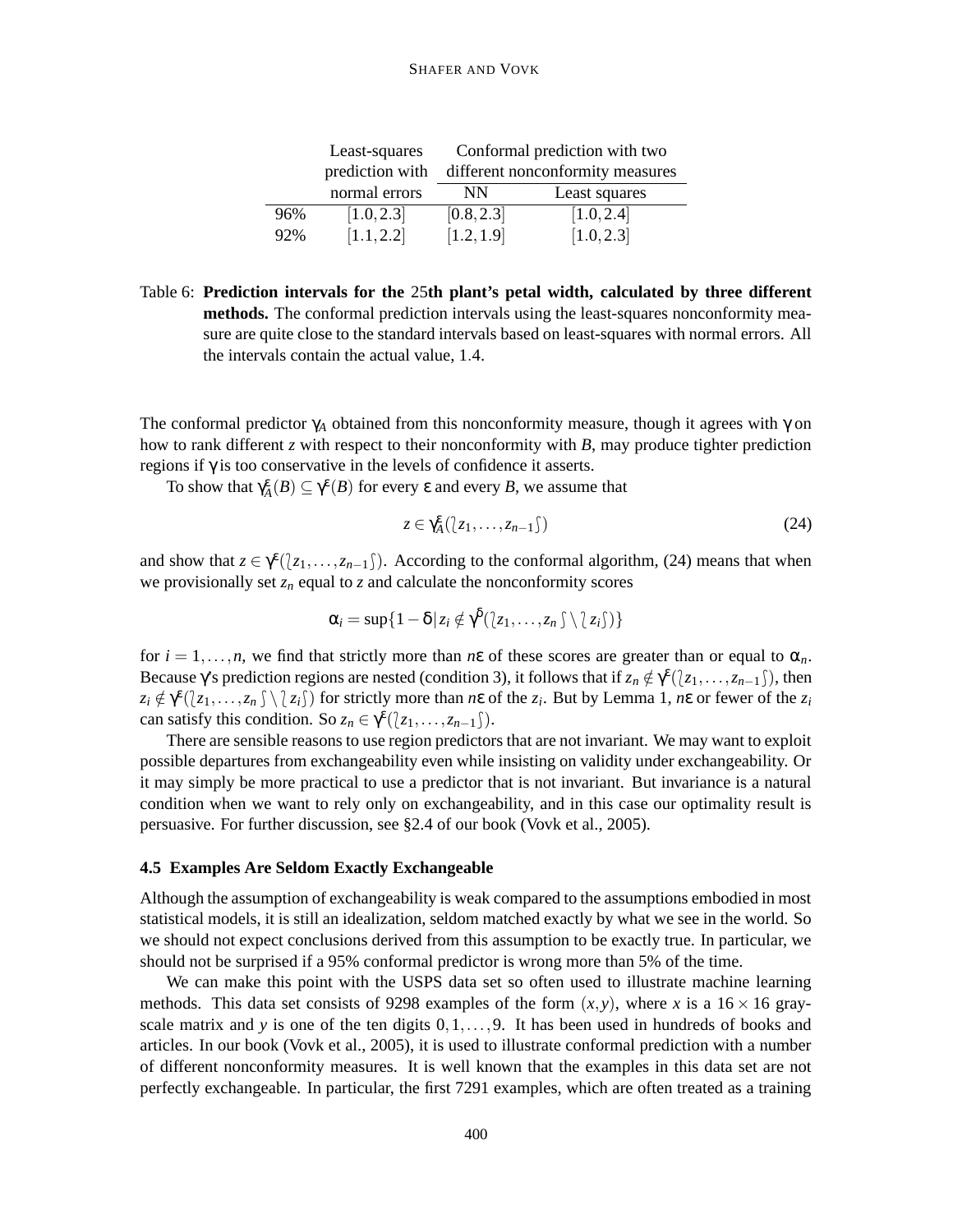

Figure 7: **Errors in** 95% **nearest-neighbor conformal prediction on the classical USPS data set.** When the 9298 examples are predicted in a randomly chosen order, so that the exchangeability assumption is satisfied for sure, the error rate is approximately 5% as advertised. When they are taken in their original order, first the 7291 in the training set, and then the 2007 in the test set, the error rate is higher, especially in the test set.

set, are systematically different in some respects from the remaining 2007 examples, which are usually treated as a test set.

Figure 7 illustrates how the non-exchangeability of the USPS data affects conformal prediction. The figure records the performance of the 95% conformal predictor using the nearest-neighbor nonconformity measure (10), applied to the USPS data in two ways. First we use the 9298 examples in the order in which they are given in the data set. (We ignore the distinction between training and test examples, but since the training examples are given first we do go through them first.) Working through the examples in this order, we predict each  $y_n$  using the previous examples and  $x_n$ . Second, we randomly permute all 9298 examples, thus producing an order with respect to which the examples are necessarily exchangeable. The law of large numbers works when we go through the examples in the permuted order: we make mistakes at a steady rate, about equal to the expected 5%. But when we go through the examples in the original order, the fraction of mistakes is less stable, and it worsens as we move into the test set. As Table 7 shows, the fraction of mistakes is 5%, as desired, in the first 7291 examples (the training set) but jumps to 8% in the last 2007 examples.

Non-exchangeability can be tested statistically, using conventional or game-theoretic methods (Vovk et al., 2005, §7.1). In the case of this data, any reasonable test will reject exchangeability decisively. Whether the deviation from exchangeability is of practical importance for prediction depends, of course, on circumstances. An error rate of 8% when 5% has been promised may or may not be acceptable.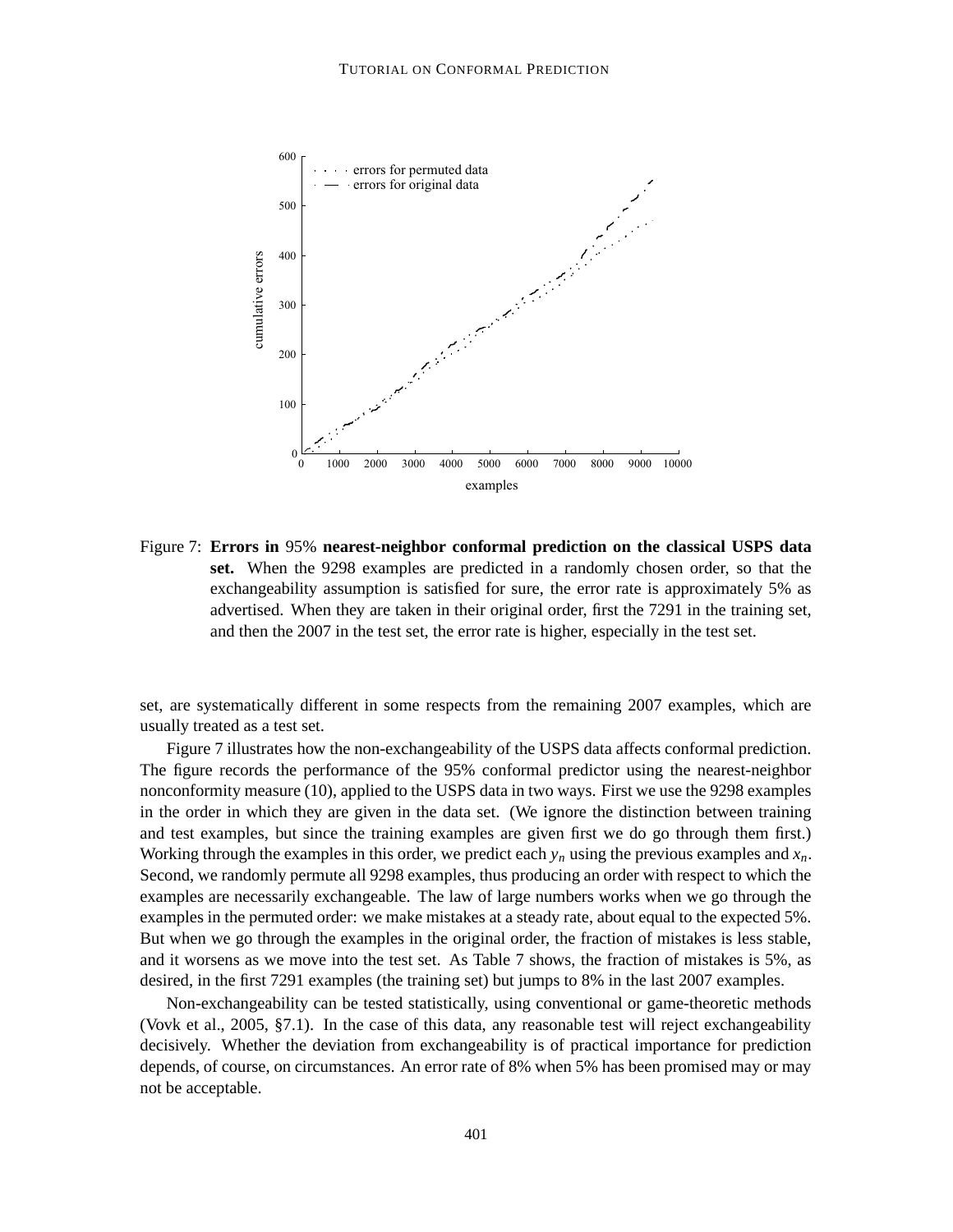|                  |          | Original data |       | Permuted data |          |       |  |
|------------------|----------|---------------|-------|---------------|----------|-------|--|
|                  | Training | Test          | Total | Training      | Test     | Total |  |
| singleton hits   | 6798     | 1838          | 8636  | 6800          | 1905     | 8705  |  |
| uncertain hits   | 111      | 0             | 111   | 123           | $\theta$ | 123   |  |
| total hits       | 6909     | 1838          | 8747  | 6923          | 1905     | 8828  |  |
| empty            | 265      | 142           | 407   | 205           | 81       | 286   |  |
| singleton errors | 102      | 27            | 129   | 160           | 21       | 181   |  |
| uncertain errors | 15       | $\Omega$      | 15    | 3             | 0        | 3     |  |
| total errors     | 382      | 169           | 551   | 368           | 102      | 470   |  |
| total examples   | 7291     | 2007          | 9298  | 7291          | 2007     | 9298  |  |
| % hits           | 95%      | 92%           | 94%   | 95%           | 95%      | 95%   |  |
| total singletons | 6900     | 1865          | 8765  | 6960          | 1926     | 8880  |  |
| % hits           | 99%      | 99%           | 99%   | 98%           | 99%      | 98%   |  |
| total uncertain  | 126      | $\theta$      | 126   | 126           | $\theta$ | 126   |  |
| % hits           | 82%      |               | 82%   | 98%           |          | 98%   |  |
| total errors     | 382      | 169           | 551   | 368           | 102      | 470   |  |
| % empty          | 69%      | 85%           | 74%   | 57%           | 79%      | 61%   |  |

Table 7: **Details of the performance of** 95% **nearest-neighbor conformal prediction on the classical USPS data set.** Because there are 10 labels, the uncertain predictions, those containing more than one label, can be hits or errors.

## **5. On-Line Compression Models**

In this section, we generalize conformal prediction from the exchangeability model to a whole class of models, which we call on-line compression models.

In the exchangeability model, we compress or summarize examples by omitting information about their order. We then look backwards from the summary (the bag of unordered examples) and give probabilities for the different orderings that could have produced it. The compression can be done on-line: each time we see a new example, we add it to the bag. The backward-looking probabilities can also be given step by step. Other on-line compression models compress more or less drastically but have a similar structure.

On-line compression models were studied in the 1970s and 1980s, under various names, by Per Martin-Löf (1974), Steffen Lauritzen (1988), and Eugene Asarin (1987; 1988). Different authors had different motivations. Lauritzen and Martin-Löf started from statistical mechanics, whereas Asarin started from Kolmogorov's thinking about the meaning of randomness. But the models they studied all summarize past examples using statistics that contain all the information useful for predicting future examples. The summary is updated each time one observes a new example, and the probabilistic content of the structure is expressed by Markov kernels that give probabilities for summarized examples conditional on the summaries.

In general, a Markov kernel is a mapping that specifies, as a function of one variable, a probability distribution for some other variable or variables. A Markov kernel for *w* given *u*, for example, gives a probability distribution for *w* for each value of *u*. It is conventional to write  $P(w | u)$  for this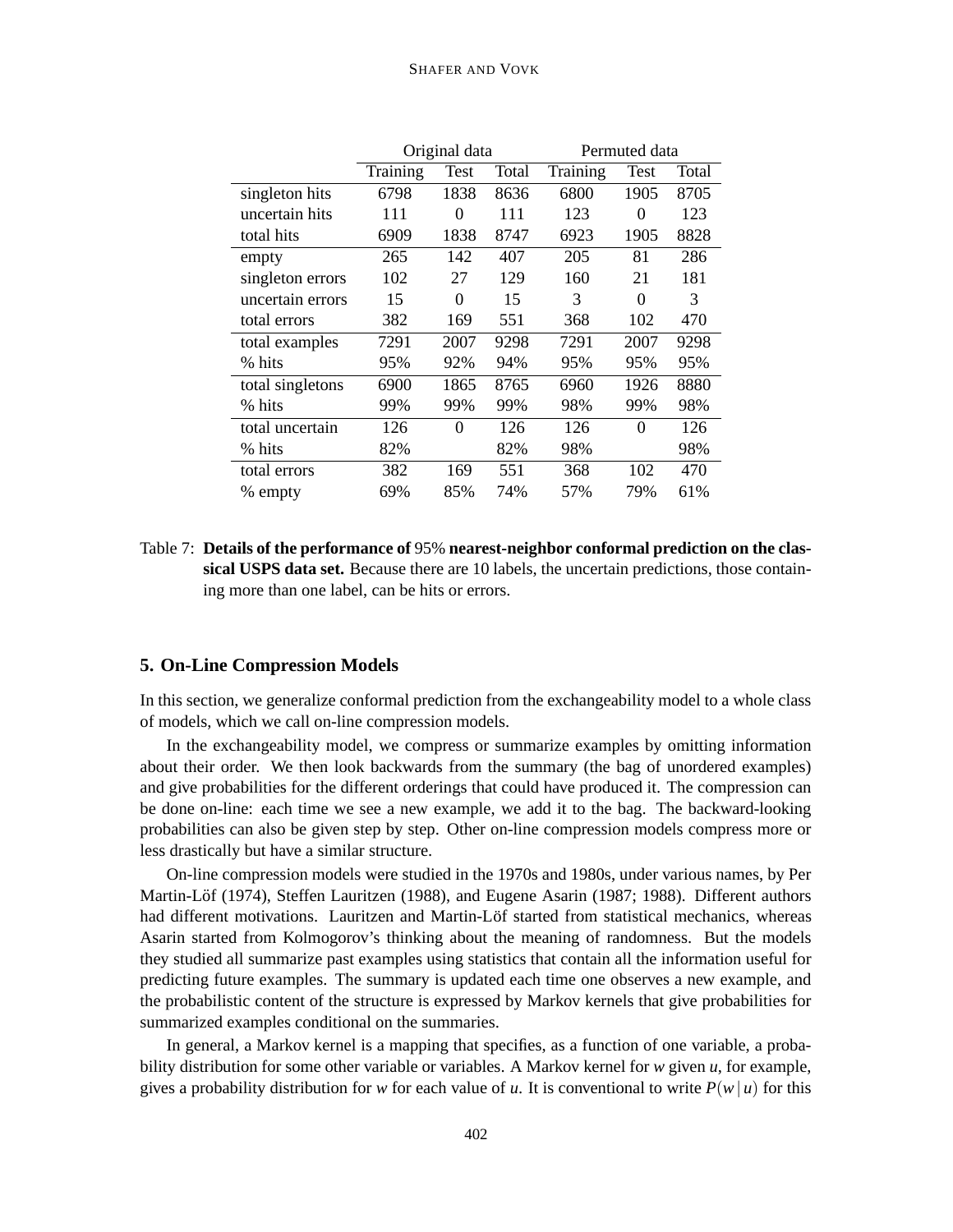distribution. We are interested in Markov kernels of the form  $P(z_1,...,z_n | \sigma_n)$ , where  $\sigma_n$  summarizes the examples  $z_1, \ldots, z_n$ . Such a kernel gives probabilities for the different  $z_1, \ldots, z_n$  that could have produced σ*n*.

Martin-Löf, Lauritzen, and Asarin were interested in justifying widely used statistical models from principles that seem less arbitrary than the models themselves. On-line compression models offer an opportunity to do this, because they typically limit their use of probability to representing ignorance with a uniform distribution but lead to statistical models that seem to say something more. Suppose, for example, that Joe summarizes numbers  $z_1, \ldots, z_n$  by

$$
\bar{z} = \frac{1}{n} \sum_{i=1}^{n} z_i
$$
 and  $r^2 = \sum_{i=1}^{n} (z_i - \bar{z})^2$ 

and gives these summaries to Bill, who does not know  $z_1, \ldots, z_n$ . Bill might adopt a probability distribution for  $z_1, \ldots, z_n$  that is uniform over the possibilities, which form the  $(n-1)$ -dimensional sphere of radius *r* centered around  $(\overline{z},...,\overline{z})$ . As we will see in §5.3.2, this is an on-line compression model. It was shown, by Freedman and Smith (see Vovk et al., 2005, p. 217) and then by Lauritzen (1988, pp. 238–247), that if we assume this model is valid for all *n*, then the distribution of  $z_1, z_2, \ldots$ must be a mixture of distributions under which  $z_1, z_2, \ldots$  are independent and normal with a common mean and variance. This is analogous to de Finetti's theorem, which says that if  $z_1, \ldots, z_n$  are exchangeable for all *n*, then the distribution of  $z_1, z_2, \ldots$  must be a mixture of distributions under which  $z_1, z_2, \ldots$  are independent and identically distributed.

For our own part, we are interested in using an on-line compression model directly for prediction rather than as a step towards a model that specifies probabilities for examples more fully. We have already seen how the exchangeability model can be used directly for prediction: we establish a law of large numbers for backward-looking probabilities (§3.4), and we use it to justify confidence in conformal prediction regions  $(\S 4.2)$ . The argument extends to on-line compression models in general.

For the exchangeability model, conformal prediction is optimal for obtaining prediction regions (§4.4). No such statement can be made for on-line compression models in general. In fact, there are other on-line compression models in which conformal prediction is very inefficient (Vovk et al., 2005, p. 220).

After developing the general theory of conformal prediction for on-line compression models (§5.1 and §5.2), we consider two examples: the exchangeability-within-label model (§5.3.1) and on-line Gaussian linear model (§5.3.2).

## **5.1 Definitions**

A more formal look at the exchangeability model will suffice to bring the general notion of an on-line compression model into focus.

In the exchangeability model, we summarize examples simply by omitting information about their ordering; the ordered examples are summarized by a bag containing them. The backwardlooking probabilities are equally simple; given the bag, the different possible orderings all have equal probability, as if the ordering resulted from drawing the examples successively at random from the bag without replacement. Although this picture is very simple, we can distinguish four distinct mathematical operations within it: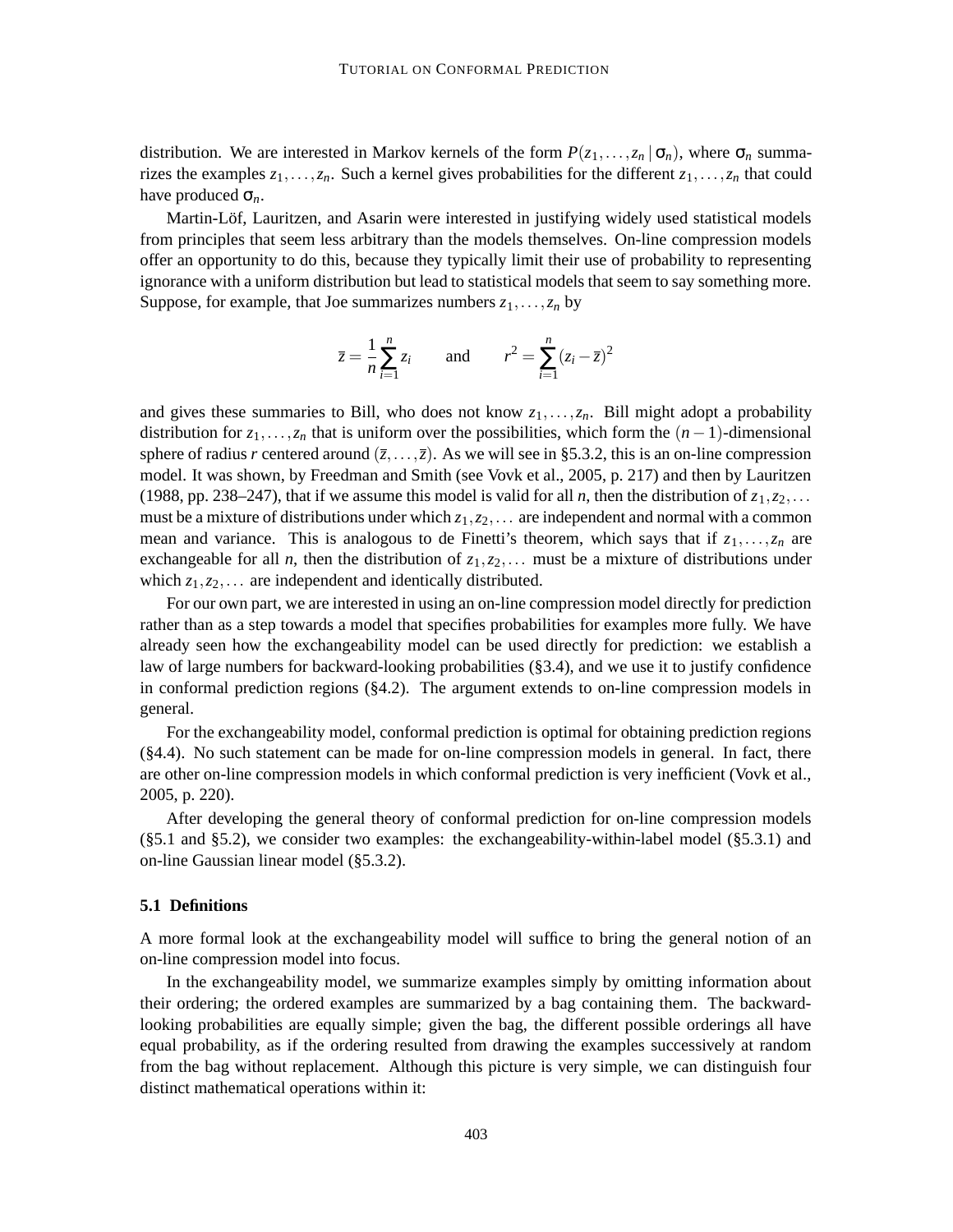1. *Summarizing.* The examples  $z_1, \ldots, z_n$  are summarized by the bag  $\{z_1, \ldots, z_n\}$ . We can say that the summarization is accomplished by a *summarizing function*  $\Sigma_n$  that maps an *n*-tuple of examples  $(z_1,...,z_n)$  to the bag containing these examples:

$$
\Sigma_n(z_1,\ldots,z_n):=\{z_1,\ldots,z_n\}\,.
$$

We write  $\sigma_n$  for the summary—that is, the bag  $\{z_1, \ldots, z_n\}$ .

2. *Updating.* The summary can be formed step by step as the examples are observed. Once you have the bag containing the first *n* − 1 examples, you just add the *n*th. This defines an *updating function*  $U_n(\sigma, z)$  that satisfies

$$
\Sigma_n(z_1,\ldots,z_n)=U_n(\Sigma_{n-1}(z_1,\ldots,z_{n-1}),z_n).
$$

The top panel in Figure 8 depicts how the summary  $\sigma_n$  is built up step by step from  $z_1, \ldots, z_n$ using the updating functions  $U_1, \ldots, U_n$ . First  $\sigma_1 = U_1(\square, z_1)$ , where  $\square$  is the empty bag. Then  $\sigma_2 = U_2(\sigma_1, z_2)$ , and so on.

3. *Looking back all the way.* Given the bag  $\sigma_n$ , the *n*! different orderings of the elements of the bag are equally likely, just as they would be if we ordered the contents of the bag randomly. As we learned in §3.2, we can say this with a formula that takes explicit account of the possibility of repetitions in the bag: the probability of the event  $\{z_1 = a_1, \ldots, z_n = a_n\}$  is

$$
P_n(a_1,\ldots,a_n\,|\,\sigma_n)=\begin{cases}\frac{n_1!\cdots n_k!}{n!} & \text{if } a_1,\ldots,a_n\,\subset\sigma_n\\0 & \text{if } a_1,\ldots,a_n\,\subset\sigma_n,\end{cases}
$$

where *k* is the number of distinct elements in  $\sigma_n$ , and  $n_1, \ldots, n_k$  are the numbers of times these distinct elements occur. We call *P*1,*P*2,... the *full kernels*.

4. *Looking back one step.* We can also look back one step. Given the bag  $\sigma_n$ , what are the probabilities for  $z_n$  and  $\sigma_{n-1}$ ? They are the same as if we drew  $z_n$  out of  $\sigma_n$  at random. In other words, for each *z* that appears in  $\sigma_n$ , there is a probability  $k/n$ , where *k* is the number of times *z* appears in  $\sigma_n$ , that (1)  $z_n = z$  and (2)  $\sigma_{n-1}$  is the bag obtained by removing one instance of *z* from  $\sigma_n$ . The kernel defined in this way is represented by the two arrows backward from  $\sigma_n$ in the bottom panel of Figure 8. Let us designate it by  $R_n$ . We similarly obtain a kernel  $R_{n-1}$ backward from σ*n*−<sup>1</sup> and so on. These are the *one-step kernels* for the model. We can obtain the full kernel  $P_n$  by combining the one-step kernels  $R_n, R_{n-1}, \ldots, R_1$ . This is most readily understood not in terms of formulas but in terms of a sequence of drawings whose outcomes have the probability distributions given by the kernels. The drawing from  $\sigma_n$  (which goes by the probabilities given by  $R_n(\cdot | \sigma_n)$ ) gives us  $z_n$  and  $\sigma_{n-1}$ , the drawing from  $\sigma_{n-1}$  (which goes by the probabilities given by  $R_{n-1}(\cdot | \sigma_{n-1})$  gives us  $z_{n-1}$  and  $\sigma_{n-2}$ , and so on; we finally obtain the whole random sequence  $z_1, \ldots, z_n$ , which has the distribution  $P_n(\cdot | \sigma_n)$ . This is the meaning of the bottom panel in Figure 8.

All four operations are important. The second and fourth, updating and looking back one step, can be thought of as the most fundamental, because we can derive the other two from them. Summarization can be carried out by composing updates, and looking back all the way can be carried out by composing one-step look-backs. Moreover, the conformal algorithm uses the one-step back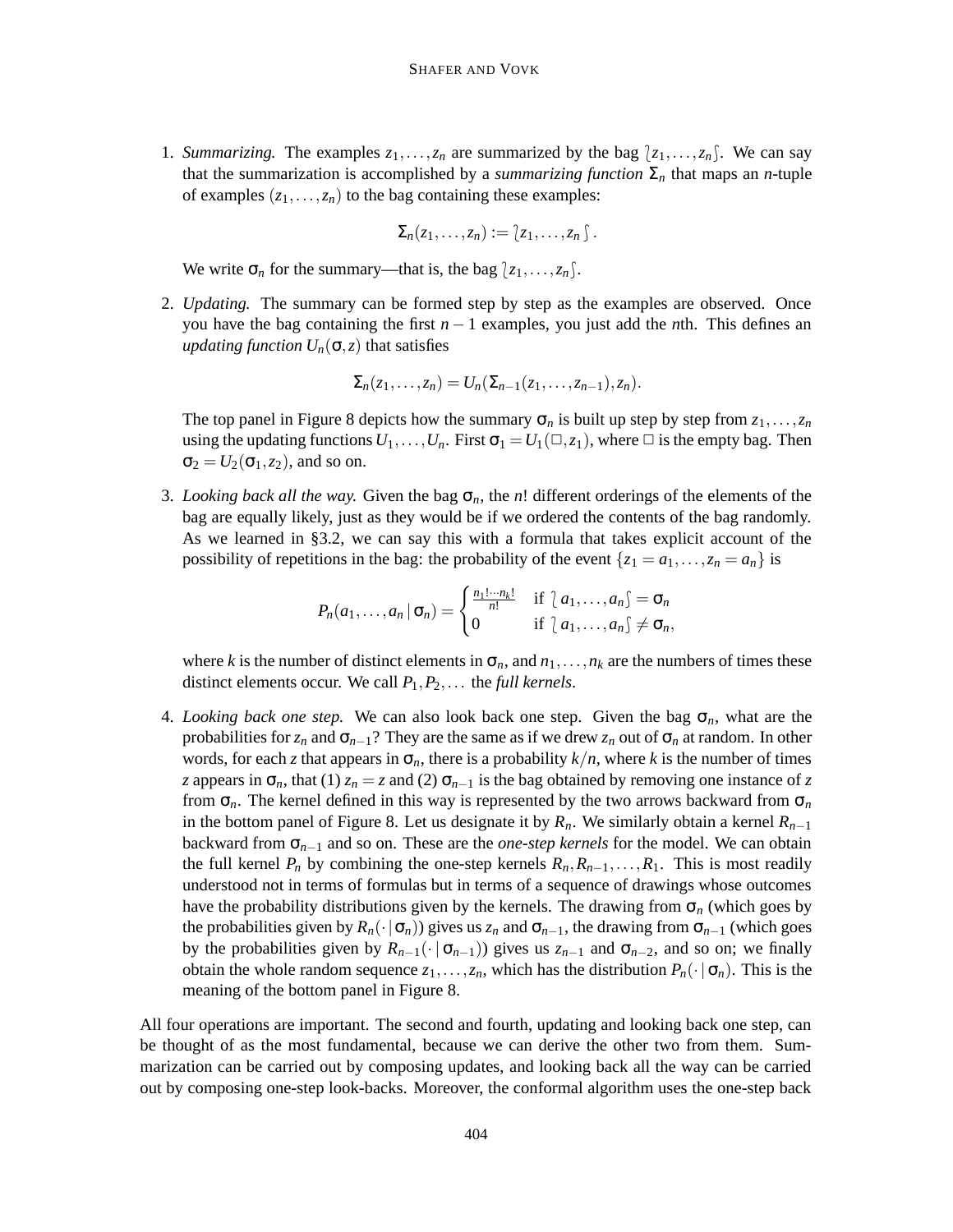

*Updating.* We speak of "on-line" compression models because the summary can be updated with each new example. In the case of the exchangeability model, we obtain the bag  $\sigma_i$  by adding the new example  $z_i$  to the old bag  $\sigma_{i-1}$ .



*Backward probabilities.* The two arrows backwards from  $\sigma_i$  symbolize our probabilities, conditional on  $\sigma_i$ , for what example  $z_i$  and what previous summary  $\sigma_{i-1}$  were combined to produce σ*i* . Like the diagram in Figure 3 that it generalizes, this diagram is a Bayes net.

Figure 8: **Elements of an on-line compression model.** The top diagram represents the updating functions  $U_1, \ldots, U_n$ . The bottom diagram represents the one-step kernels  $R_1, \ldots, R_n$ .

probabilities. But when we turn to particular on-line compression models, we will find it initially most convenient to describe them in terms of their summarizing functions and full kernels.

In general, an *on-line compression model* for an example space **Z** consists of a space **S**, whose elements we call *summaries*, and two sequences of mappings:

- Updating functions  $U_1, U_2, \ldots$  The function  $U_n$  maps a summary *s* and an example *z* to a new summary  $U_n(s, z)$ .
- One-step kernels  $R_1, R_2, \ldots$  For each summary *s*, the kernel  $R_n$  gives a joint probability distribution  $R_n(s', z \mid s)$  for an unknown summary  $s'$  and unknown example *z*. We require that  $R_n(\cdot | s)$  give probability one to the set of pairs  $(s', z)$  such that  $U_n(s', z) = s$ .

We also require that the summary space S include the empty summary  $\Box$ .

The recipes for constructing the summarizing functions  $\Sigma_1, \Sigma_2, \ldots$  and the full kernels  $P_1, P_2, \ldots$ are the same in general as in the exchangeability model:

• The summary  $\sigma_n = \sum_n(z_1,\ldots,z_n)$  is built up step by step from  $z_1,\ldots,z_n$  using the updating functions. First  $\sigma_1 = U_1(\square, z_1)$ , then  $\sigma_2 = U_2(\sigma_1, z_2)$ , and so on.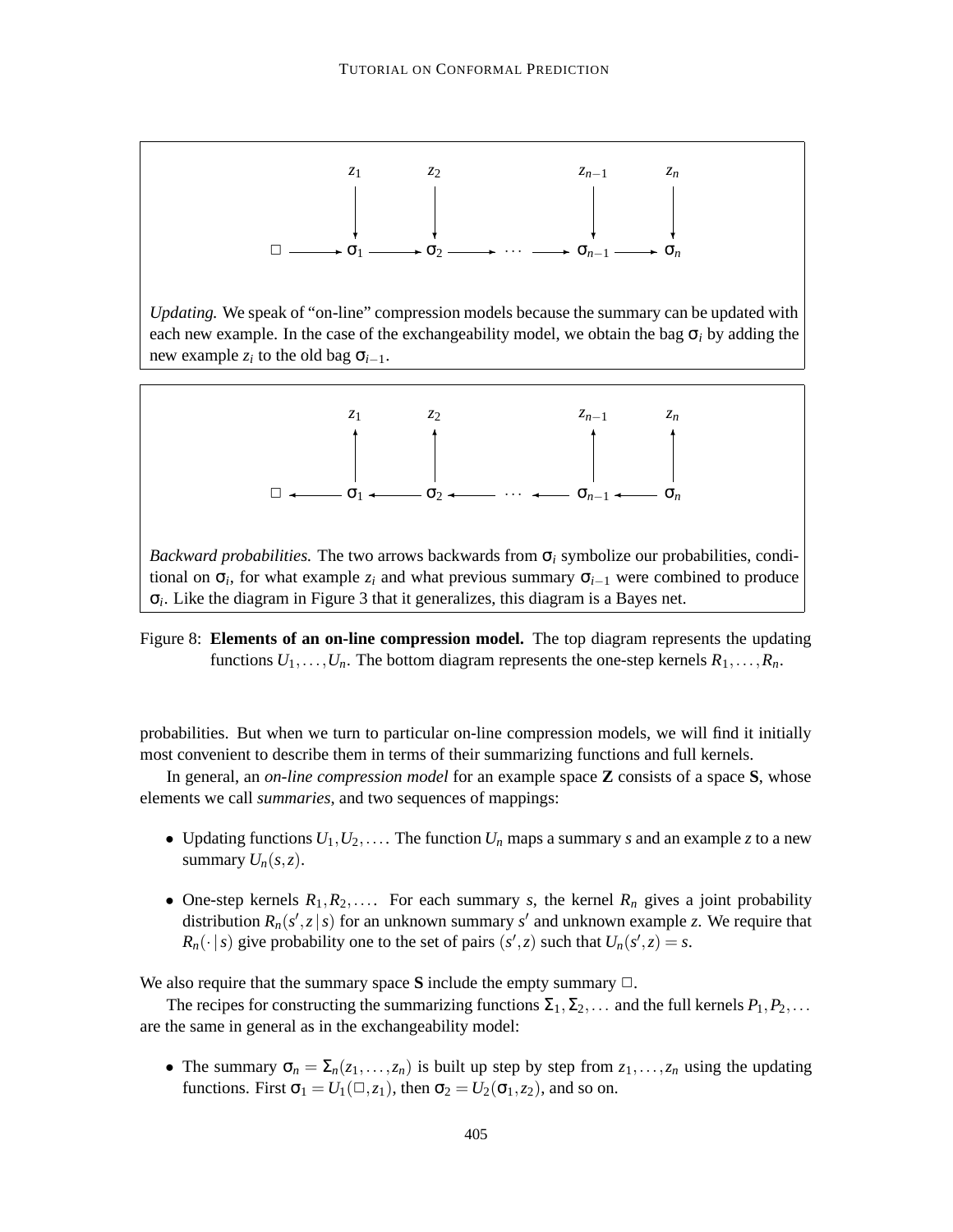• We obtain the full kernel  $P_n$  by combining, backwards from  $\sigma_n$ , the random experiments represented by the one-step kernels  $R_n, R_{n-1}, \ldots, R_1$ . First we draw  $z_n$  and  $\sigma_{n-1}$  from  $R_n(\cdot |$  $\sigma_n$ ), then we draw  $z_{n-1}$  and  $\sigma_{n-2}$  from  $R_{n-1}(\cdot | \sigma_{n-1})$ , and so on. The sequence  $z_1, \ldots, z_n$ obtained in this way has the distribution  $P_n(\cdot | \sigma_n)$ .

On-line compression models are usually initially specified in terms of their summarizing functions  $\Sigma_n$  and their full kernels  $P_n$ , because these are usually easy to describe. One must then verify that these easily described objects do define an on-line compression model. This requires verifying two points:

1.  $\Sigma_1, \Sigma_2, \ldots$  can be defined successively by means of updating functions:

 $\Sigma_n(z_1,...,z_n) = U_n(\Sigma_{n-1}(z_1,...,z_{n-1}),z_n).$ 

In words:  $\sigma_n$  depends on  $z_1, \ldots, z_{n-1}$  only through the earlier summary  $\sigma_{n-1}$ .

2. Each  $P_n$  can be obtained as required using one-step kernels. One way to verify this is to exhibit the one-step kernels  $R_1, \ldots, R_n$  and then to check that drawing  $z_n$  and  $\sigma_{n-1}$  from  $R_n(\cdot | \sigma_n)$ , then drawing  $z_{n-1}$  and  $\sigma_{n-2}$  from  $R_{n-1}(\cdot | \sigma_{n-1})$ , and so on produces a sequence  $z_1, \ldots, z_n$ with the distribution  $P_n(\cdot | \sigma_n)$ . Another way to verify it, without necessarily exhibiting the one-step kernels, is to verify the conditional independence relations represented by Figure 8: *z<sub>n</sub>* (and hence also  $\sigma_n$ ) is probabilistically independent of  $z_1, \ldots, z_{n-1}$  given  $\sigma_{n-1}$ .

## **5.2 Conformal Prediction**

In the context of an on-line compression model, a *nonconformity measure* is an arbitrary real-valued function  $A(\sigma, z)$ , where  $\sigma$  is a summary and *z* is an example. We choose *A* so that  $A(\sigma, z)$  is large when *z* seems very different from the examples that might be summarized by  $\sigma$ .

In order to state the conformal algorithm, we write  $\tilde{\sigma}_{n-1}$  and  $\tilde{z}_n$  for random variables with a joint probability distribution given by the one-step kernel  $R(\cdot | \sigma_n)$ . The algorithm using old examples alone can then be stated as follows:

# **The Conformal Algorithm Using Old Examples Alone**

*Input:* Nonconformity measure *A*, significance level ε, examples *z*1,...,*zn*−1, example *z*

*Task:* Decide whether to include *z* in  $\gamma^{\epsilon}(z_1,\ldots,z_{n-1})$ .

*Algorithm:*

- 1. Provisionally set  $z_n := z$ .
- 2. Set  $p_z := R_n(A(\tilde{\sigma}_{n-1}, \tilde{z}_n) \geq A(\sigma_{n-1}, z_n) | \sigma_n)$ .
- 3. Include *z* in  $\gamma^{\epsilon}(z_1,\ldots,z_{n-1})$  if and only if  $p_z > \epsilon$ .

To see that this reduces to the algorithm we gave for the exchangeability model on p. 385, recall that  $\sigma_n = [z, \ldots, z_n]$  and  $\tilde{\sigma}_{n-1} = [z_1, \ldots, z_n] \setminus \partial \tilde{z}_n$  in that model, so that

$$
A(\tilde{\sigma}_{n-1}, \tilde{z}_n) = A(\langle z_1, \dots, z_n \rangle \setminus \langle \tilde{z}_n \rangle, \tilde{z}_n)
$$
\n(25)

and

$$
A(\sigma_{n-1}, z_n) = A(\langle z_1, \ldots, z_{n-1} \rangle, z_n). \tag{26}
$$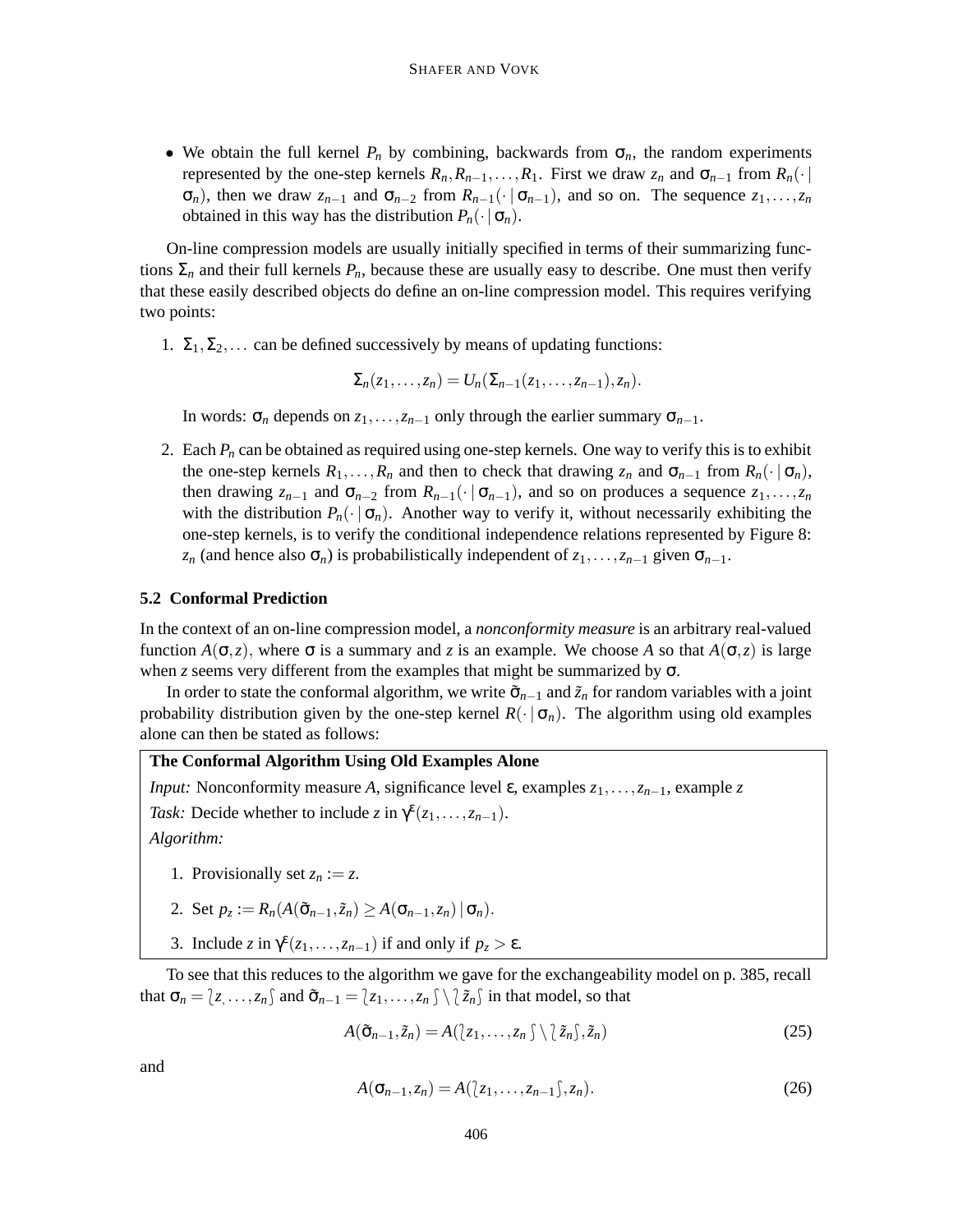Under  $R_n(\cdot | z_1,\ldots,z_n)$ , the random variable  $\tilde{z}_n$  has equal chances of being any of the  $z_i$ , so that the probability of (25) being greater than or equal to (26) is simply the fraction of the  $z_i$  for which

$$
A(\langle z_1,\ldots,z_n\rangle\setminus\langle z_i\rangle,z_i)\geq A(\langle z_1,\ldots,z_{n-1}\rangle,z_n),
$$

and this is how  $p_z$  is defined on p. 385.

Our arguments for the validity of the regions  $\gamma^{\epsilon}(z_1,\ldots,z_{n-1})$  in the exchangeability model generalize readily. The definitions of *n*-event and ε-rare generalize in an obvious way:

- An event *E* is an *n-event* if its happening or failing is determined by the value of  $z_n$  and the value of the summary  $\sigma_{n-1}$ .
- An *n*-event *E* is ε-*rare* if  $R_n(E | \sigma_n) \leq \varepsilon$ .

The event  $z_n \notin \gamma^{\varepsilon}(z_1,\ldots,z_{n-1})$  is an *n*-event, and it is  $\varepsilon$ -rare (the probability is  $\varepsilon$  or less that a random variable will take a value that it equals or exceeds with a probability of ε or less). So working backwards from the summary  $\sigma_N$  for a large value of *N*, Bill can still bet against the errors successively at rates corresponding to their probabilities under  $\sigma_n$ , which are always  $\varepsilon$  or less. This produces an exact analog to Informal Proposition 1:

**Informal Proposition 2** *Suppose N* is large, and the variables  $z_1, \ldots, z_N$  *obey* an *on-line compres*sion model. Suppose  $E_n$  is an  $\varepsilon$ -rare n-event for  $n = 1, \ldots, N$ . Then the law of large numbers applies; *with very high probability, no more than approximately the fraction*  $\varepsilon$  *of the events*  $E_1, \ldots, E_N$  *will happen.*

The conformal algorithm using features of the new example generalizes similarly:

# **The Conformal Algorithm**

*Input:* Nonconformity measure *A*, significance level  $\varepsilon$ , examples  $z_1, \ldots, z_{n-1}$ , object  $x_n$ , label *y Task:* Decide whether to include *y* in  $\Gamma^{\epsilon}(z_1,\ldots,z_{n-1},x_n)$ .

*Algorithm:*

- 1. Provisionally set  $z_n := (x_n, y)$ .
- 2. Set  $p_y := R_n(A(\tilde{\sigma}_{n-1}, \tilde{z}_n) \geq A(\sigma_{n-1}, z_n) | \sigma_n)$ .
- 3. Include *y* in  $\Gamma^{\epsilon}(z_1,\ldots,z_{n-1},x_n)$  if and only if  $p_y > \epsilon$ .

The validity of this algorithm follows from the validity of the algorithm using old examples alone by the same argument as in the case of exchangeability.

#### **5.3 Examples**

We now look at two on-line compression models: the exchangeability-within-label model and the on-line Gaussian linear model.

The exchangeability-within-label model was first introduced in work leading up to our book (Vovk et al., 2005). It weakens the assumption of exchangeability.

The on-line Gaussian linear model, as we have already mentioned, has been widely studied. It overlaps the exchangeability model, in the sense that the assumptions for both of the models can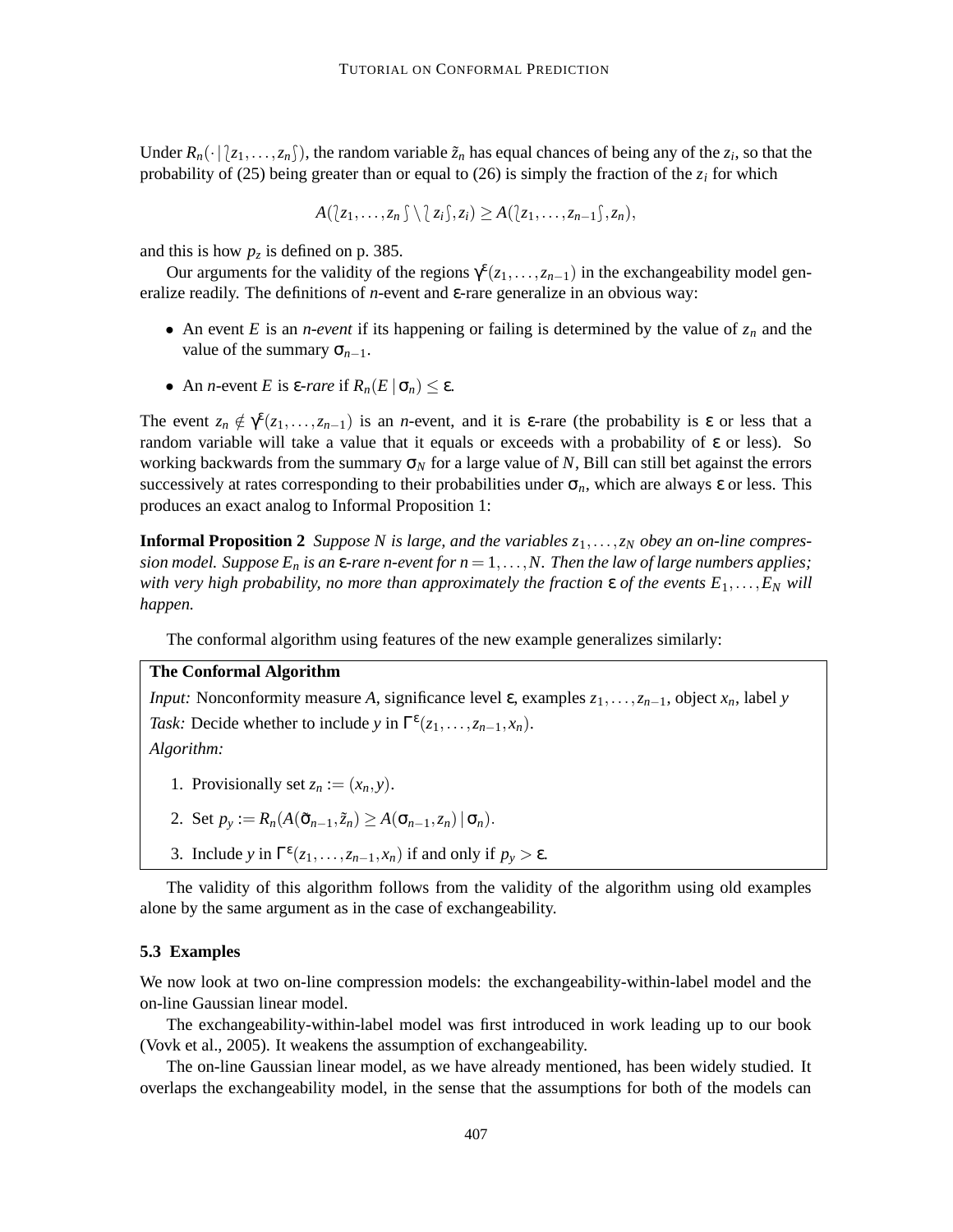hold at the same time, but the assumptions for one of them can hold without the assumptions for the other holding. It is closely related to the classical Gaussian linear model. Conformal prediction in the on-line model leads to the same prediction regions that are usually used for the classical model. But the conformal prediction theory adds the new information that these intervals are valid in the sense of this article: they are right  $1 - \varepsilon$  of the time when used on accumulating data.

#### 5.3.1 THE EXCHANGEABILITY-WITHIN-LABEL MODEL

The assumption of exchangeability can be weakened in many ways. In the case of classification, one interesting possibility is to assume only that the examples for each label are exchangeable with each other. For each label, the objects with that label are as likely to appear in one order as in another. This assumption leaves open the possibility that the appearance of one label might change the probabilities for the next label.

Suppose the label space has *k* elements, say  $Y = \{1, \ldots, k\}$ . Then we define the *exchangeabilitywithin-label model* as follows:

**Summarizing Functions** The *n*th summarizing function is

$$
\Sigma_n(z_1,\ldots,z_n):=(y_1,\ldots,y_n,B_1^n,\ldots,B_k^n),
$$

where  $B_j^n$  is the bag consisting of the objects in the list  $x_1, \ldots, x_n$  that have the label *j*.

**Full Kernels** The full kernel  $P_n(z_1, \ldots, z_n | y_1, \ldots, y_n, B_1^n, \ldots, B_k^n)$  is most easily described in terms the random action for which it gives the probabilities: independently for each label *j*, distribute the objects in  $B_j^n$  randomly among the positions *i* for which  $y_i$  is equal to *j*.

To check that this is an on-line compression model, we exhibit the updating function and the one-step kernels:

**Updating** When  $(x_n, y_n)$  is observed, the summary

$$
(y_1,\ldots,y_{n-1},B_1^{n-1},\ldots,B_k^{n-1})
$$

is updated by inserting  $y_n$  after  $y_{n-1}$  and adding  $x_n$  to  $B_{y_n}^{n-1}$ .

**One step back** The one-step kernel  $R_n$  is given by

$$
R_n(\text{summary}, (x, y) \mid y_1, \dots, y_n, B_1^n, \dots, B_k^n) = \begin{cases} \frac{k}{|B_{y_n}^n|} & \text{if } y = y_n \\ 0 & \text{otherwise,} \end{cases}
$$

where *k* is the number of *x*s in  $B_{y_n}^n$ . This is the same as the probability the one-step kernel for the exchangeability model would give for *x* on the basis of a bag of size  $|B_{y_n}^n|$  that includes *k x*s.

Because the true labels are part of the summary, our imaginary bettor Bill can choose to bet just on those rounds of his game with Joe where the label has a particular value, and this implies that a 95% conformal predictor under the exchangeability-within-label model will make errors at no more than a 5% rate for examples with that label. This is not necessarily true for a 95% conformal predictor under the exchangeability model; although it can make errors no more than about 5% of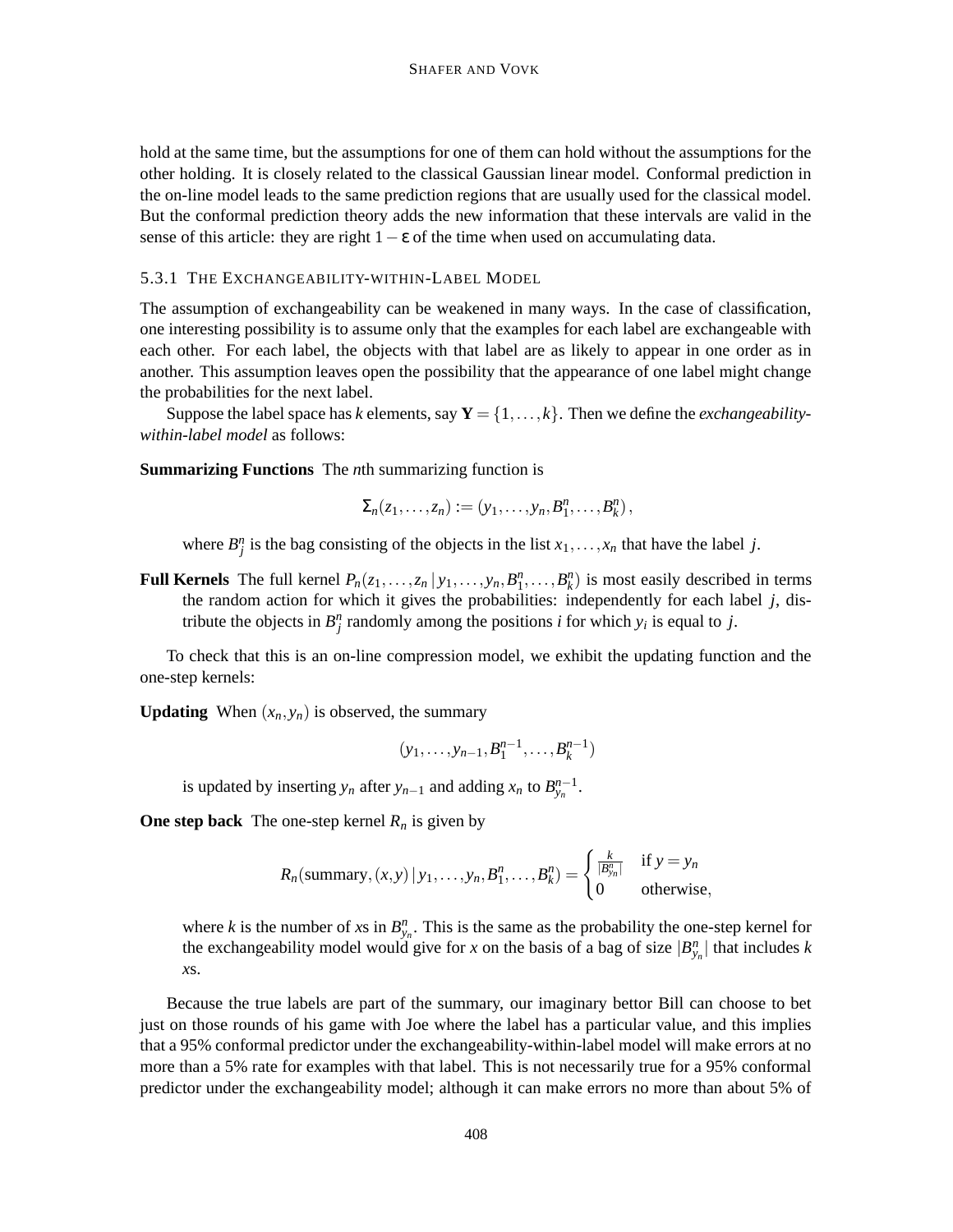the time overall, its error rate may be higher for some labels and lower for others. As Figure 9 shows, this happens in the case of the USPS data set. The graph in the top panel of the figure shows the cumulative errors for examples with the label 5, which is particularly easy to confuse with other digits, when the nearest-neighbor conformal predictor is applied to that data in permuted form. The error rate for 5 is over 11%. The graph in the bottom panel shows the results of the exchangeabilitywithin-label conformal predictor using the same nearest-neighbor nonconformity measure; here the error rate stays close to 5%. As this graph makes clear, the predictor holds the error rate down to 5% in this case by producing many prediction regions containing more than one label ("uncertain predictions").

As we explain in §4.5 and §8.4 of our book (Vovk et al., 2005), the exchangeability-within-label model is a *Mondrian model*. In general, a Mondrian model decomposes the space  $\mathbb{Z} \times \mathbb{N}$ , where  $\mathbb{N}$ is set of the natural numbers, into non-overlapping rectangles, and it asks for exchangeability only within these rectangles. For each example  $z_i$ , it then records, as part of the summary, the rectangle into which (*z<sup>i</sup>* ,*i*) falls. Mondrian models can be useful when we need to weaken the assumption of exchangeability. They can also be attractive even if we are willing to assume exchangeability across the categories, because the conformal predictions they produce will be calibrated within categories.

#### 5.3.2 THE ON-LINE GAUSSIAN LINEAR MODEL

Consider examples  $z_1, \ldots, z_N$ , of the form  $z_n = (x_n, y_n)$ , where  $y_n$  is a number and  $x_n$  is a row vector consisting of *p* numbers. For each *n* between 1 and *N*, set

$$
X_n := \begin{bmatrix} x_1 \\ \vdots \\ x_n \end{bmatrix} \quad \text{and} \quad Y_n := \begin{bmatrix} y_1 \\ \vdots \\ y_n \end{bmatrix}.
$$

Thus  $X_n$  is an  $n \times p$  matrix, and  $Y_n$  is a column vector of length *n*.

In this context, the *on-line Gaussian linear model* is the on-line compression model defined by the following summarizing functions and full kernels:

#### **Summarizing Functions** The *n*th summarizing function is

$$
\Sigma_n(z_1,\ldots,z_n) := \left(x_1,\ldots,x_n,\sum_{i=1}^n y_i x_i,\sum_{i=1}^n y_i^2\right) \\
= \left(X_n,X_n'Y_n,Y_n'Y_n\right).
$$

**Full Kernels** The full kernel  $P_n(z_1,...,z_n | \sigma_n)$  distributes its probability uniformly over the set of vectors  $(y_1,..., y_n)$  consistent with the summary  $\sigma_n$ . (We consider probabilities only for  $y_1, \ldots, y_n$ , because  $x_1, \ldots, x_n$  are fixed by  $\sigma_n$ .)

We can write  $\sigma_n = (X_n, C, r^2)$ , where *C* is a column vector of length *p*, and *r* is a nonnegative number. A vector  $(y_1, \ldots, y_n)$  is consistent with  $\sigma_n$  if

$$
\sum_{j=1}^{n} y_j x_j = C \quad \text{and} \quad \sum_{j=1}^{n} y_j^2 = r^2.
$$

This is the intersection of a hyperplane with a sphere. Not being empty, the intersection is either a point (in the exceptional case where the hyperplane is tangent to the sphere) or a lower-dimensional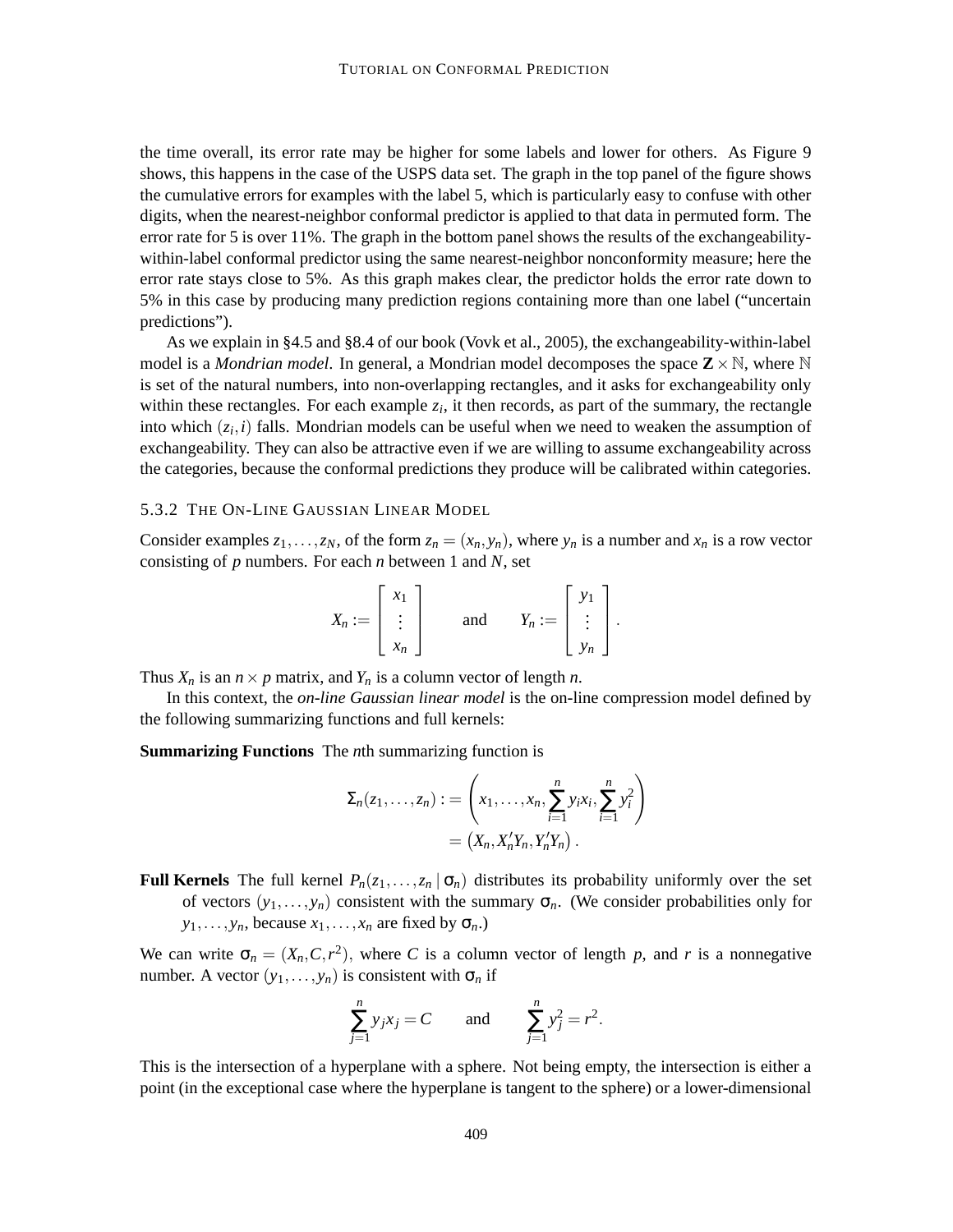

*Exchangeability-within-label model*

Figure 9: **Errors for** 95% **conformal prediction using nearest neighbors in the permuted USPS data when the true label is** 5**.** In both figures, the dotted line represents the overall expected error rate of 5%. The actual error rate for 5s with the exchangeability-withinlabel model tracks this line, but with the exchangeability model it is much higher. The exchangeability-within-label predictor keeps its error rate down by issuing more prediction regions containing more than one digit ("uncertain predictions").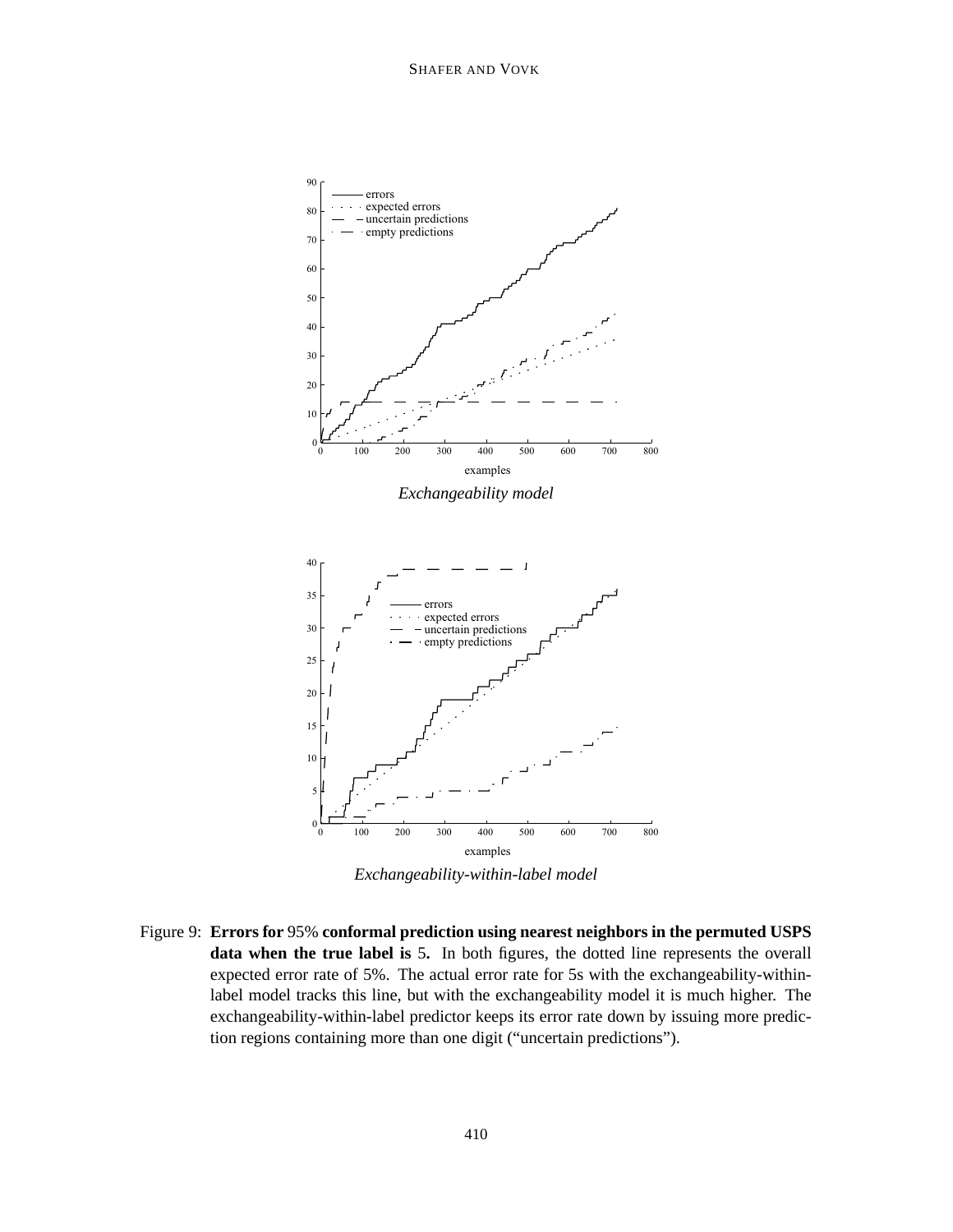sphere. (Imagine intersecting a plane and a 2-dimensional sphere; the result is a circle.) The kernel  $P_n(\cdot | \sigma_n)$  puts all its probability on the point or distributes it uniformly over the the lowerdimensional sphere.

To see that the summarizing functions and full kernels define an on-line compression model, we must check that the summaries can be updated and that the full kernels have the required conditional independence property: conditioning  $P_n(\cdot | \sigma_n)$  on  $z_{i+1}, \ldots, z_n$  gives  $P_i(\cdot | \sigma_i)$ . (We do not condition on  $\sigma_i$  since it can be computed from  $z_{i+1},...,z_n$  and  $\sigma_n$ .) Updating is straightforward; when we observe  $(x_n, y_n)$ , we update the summary

$$
\left(x_1, \ldots, x_{n-1}, \sum_{i=1}^{n-1} y_i x_i, \sum_{i=1}^{n-1} y_i^2\right)
$$

by inserting  $x_n$  after  $x_{n-1}$  and adding a term to each of the sums. To see that conditioning  $P_n(\cdot | \sigma_n)$  on  $z_{i+1},...,z_n$  gives  $P_i(\cdot | \sigma_i)$ , we note that conditioning the uniform distribution on a sphere on values  $y_{i+1} = a_{i+1}, \ldots, y_n = a_n$  involves intersecting the sphere with the hyperplanes defined by these  $n-i$ equations. This produces the uniform distribution on the possibly lower-dimensional sphere defined by

$$
\sum_{j=1}^{i} y_j^2 = r^2 - \sum_{j=i+1}^{n} y_j^2 \quad \text{and} \quad \sum_{j=1}^{i} y_j x_j = C - \sum_{j=i+1}^{n} y_j x_j;
$$

this is indeed  $P_i(y_1,..., y_i | \sigma_i)$ .

The on-line Gaussian linear model is closely related to the *classical Gaussian linear model*. In the classical model, $5$ 

$$
y_i = x_i \beta + e_i,\tag{27}
$$

.

where the  $x_i$  are row vectors of known numbers,  $\beta$  is a column vector of unknown numbers (the regression coefficients), and the *e<sup>i</sup>* are independent of each other and normally distributed with mean zero and a common variance. When  $n-1 > p$  and Rank $(X_{n-1}) = p$ , the theory of the classical model tells us the following:

• After observing examples  $(x_1, y_1, \ldots, x_{n-1}, y_{n-1})$ , estimate the vector of coefficients  $\beta$  by

$$
\hat{\beta}_{n-1} := (X'_{n-1}X_{n-1})^{-1}X'_{n-1}Y_{n-1}
$$

and after further observing  $x_n$ , predict  $y_n$  by

$$
\hat{y}_n := x_n \hat{\beta}_{n-1} = x_n (X'_{n-1} X_{n-1})^{-1} X'_{n-1} Y_{n-1}.
$$

• Estimate the variance of the  $e_i$  by

$$
s_{n-1}^2 := \frac{Y_{n-1}'Y_{n-1} - \beta_{n-1}'X_{n-1}'Y_{n-1}}{n-p-1}
$$

<sup>5.</sup> There are many names for the classical model. The name "classical Gaussian linear model" is used by Bickel and Doksum (2001, p. 366).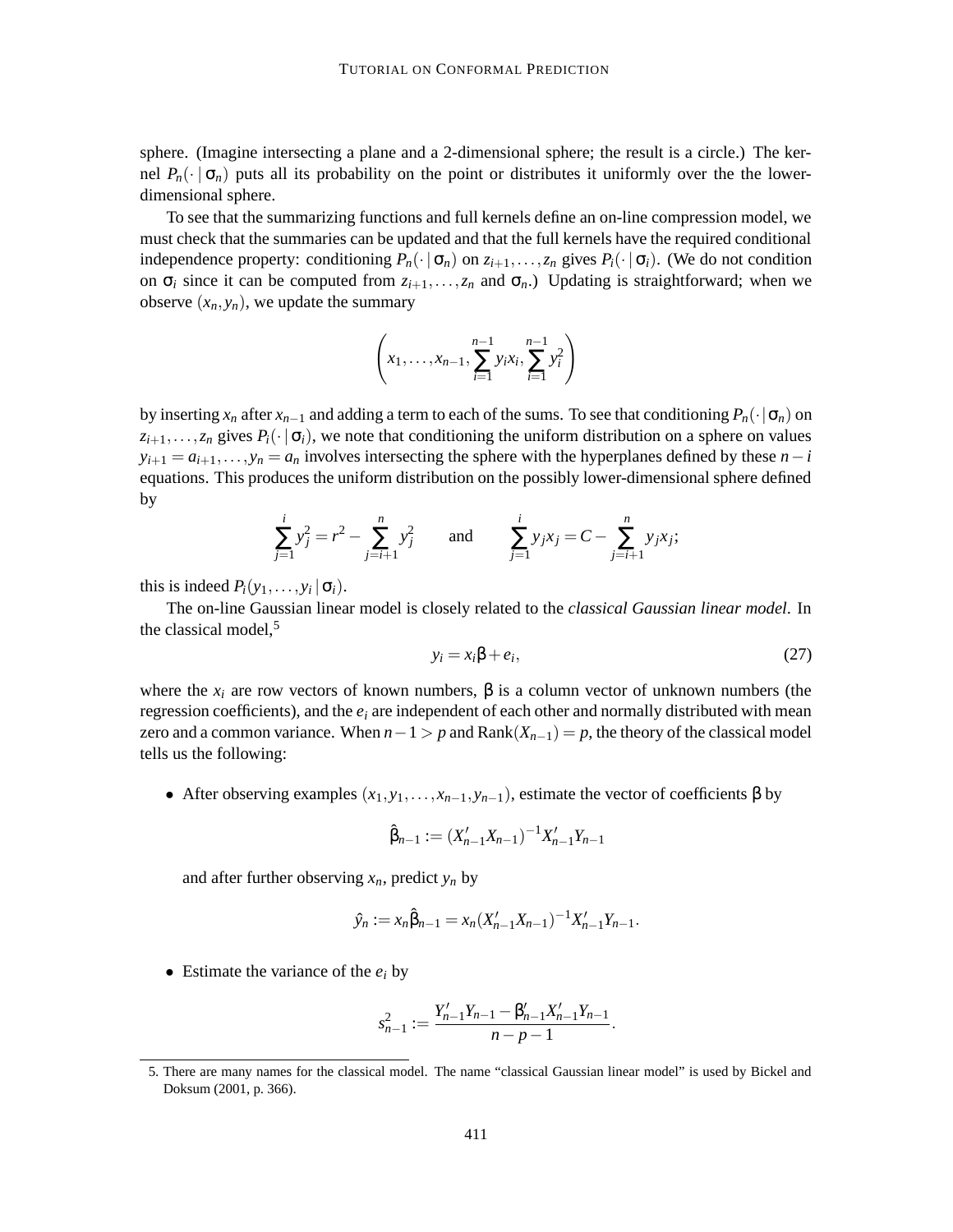• The random variable

$$
t_n := \frac{y_n - \hat{y}_n}{s_{n-1}\sqrt{1 + x'_n(X'_{n-1}X_{n-1})^{-1}x_n}}
$$
(28)

has a *t*-distribution with *n*− *p*−1 degrees of freedom, and so

$$
\hat{y}_n \pm t_{n-p-1}^{\varepsilon/2} s_{n-1} \sqrt{1 + x_n'(X_{n-1}'X_{n-1})^{-1}x_n}
$$
\n(29)

has probability 1−ε of containing *y<sup>n</sup>* (Ryan 1997, p. 127; Seber and Lee 2003, p. 132).

The assumption Rank $(X_{n-1}) = p$  can be relaxed, at the price of complicating the formulas involving  $(X'_{n-1}X_{n-1})^{-1}$ . But the assumption  $n-1 > \text{Rank}(X_{n-1})$  is essential to finding a prediction interval of the type (29); when it fails there are values for the coefficients  $\beta$  such that  $y_{n-1} = X_{n-1}\beta$ , and consequently there is no residual variance with which to estimate the variance of the *e<sup>i</sup>* .

We have already used two special cases of  $(29)$  in this article. Formula  $(1)$  in  $\S2.1.1$  is the special case with  $p = 1$  and each  $x_i$  equal to 1, and formula (21) at the beginning of §4.3.2 is the special case with  $p = 2$  and the first entry of each  $x_i$  equal to 1.

The relation between the classical and on-line models, fully understood in the theoretical literature since the 1980s, can be summarized as follows:

- If  $z_1, \ldots, z_N$  satisfy the assumptions of the classical Gaussian linear model, then they satisfy the assumptions of the on-line Gaussian linear model. In other words, the assumption that the errors  $e_i$  in (27) are independent and normal with mean zero and a common variance implies that conditional on  $X'_n Y_n = C$  and  $Y'_n Y_n = r^2$ , the vector  $Y_n$  is distributed uniformly over the sphere defined by *C* and  $r^2$ . This was already noted by R. A. Fisher in 1925.
- The assumption of the on-line Gaussian linear model, that conditional on  $X'_n Y_n = C$  and  $Y'_n Y_n = C$  $r^2$ , the vector  $Y_n$  is distributed uniformly over the sphere defined by *C* and  $r^2$ , is sufficient to guarantee that (28) has the *t*-distribution with  $n - p - 1$  degrees of freedom (Dempster, 1969; Efron, 1969).
- Suppose  $z_1, z_2, \ldots$  is an infinite sequence of random variables. Then  $z_1, \ldots, z_N$  satisfy the assumptions of the on-line Gaussian linear model for every integer *N* if and only if the joint distribution of  $z_1, z_2, \ldots$  is a mixture of distributions given by the classical Gaussian linear model, each model in the mixture possibly having a different β and a different variance for the  $e_i$  (Lauritzen, 1988).

A natural nonconformity measure A for the on-line Gaussian linear model is given, for  $\sigma =$  $(X, X'Y, Y'Y)$  and  $z = (x, y)$ , by

$$
A(\sigma, z) := |y - \hat{y}|,\tag{30}
$$

where  $\hat{y} = x(X'X)^{-1}X'Y$ .

**Proposition** 2 *When*  $(30)$  *is used as the nonconformity measure, the*  $1 - \varepsilon$  *conformal prediction region* for  $y_n$  *is* (29), the *interval given by the t*-distribution *in* the *classical theory.* 

**Proof** When (30) is used as the nonconformity measure, the test statistic  $A(\sigma_{n-1}, z_n)$  used in the conformal algorithm becomes  $|y_n - \hat{y}_n|$ . The conformal algorithm considers the distribution of this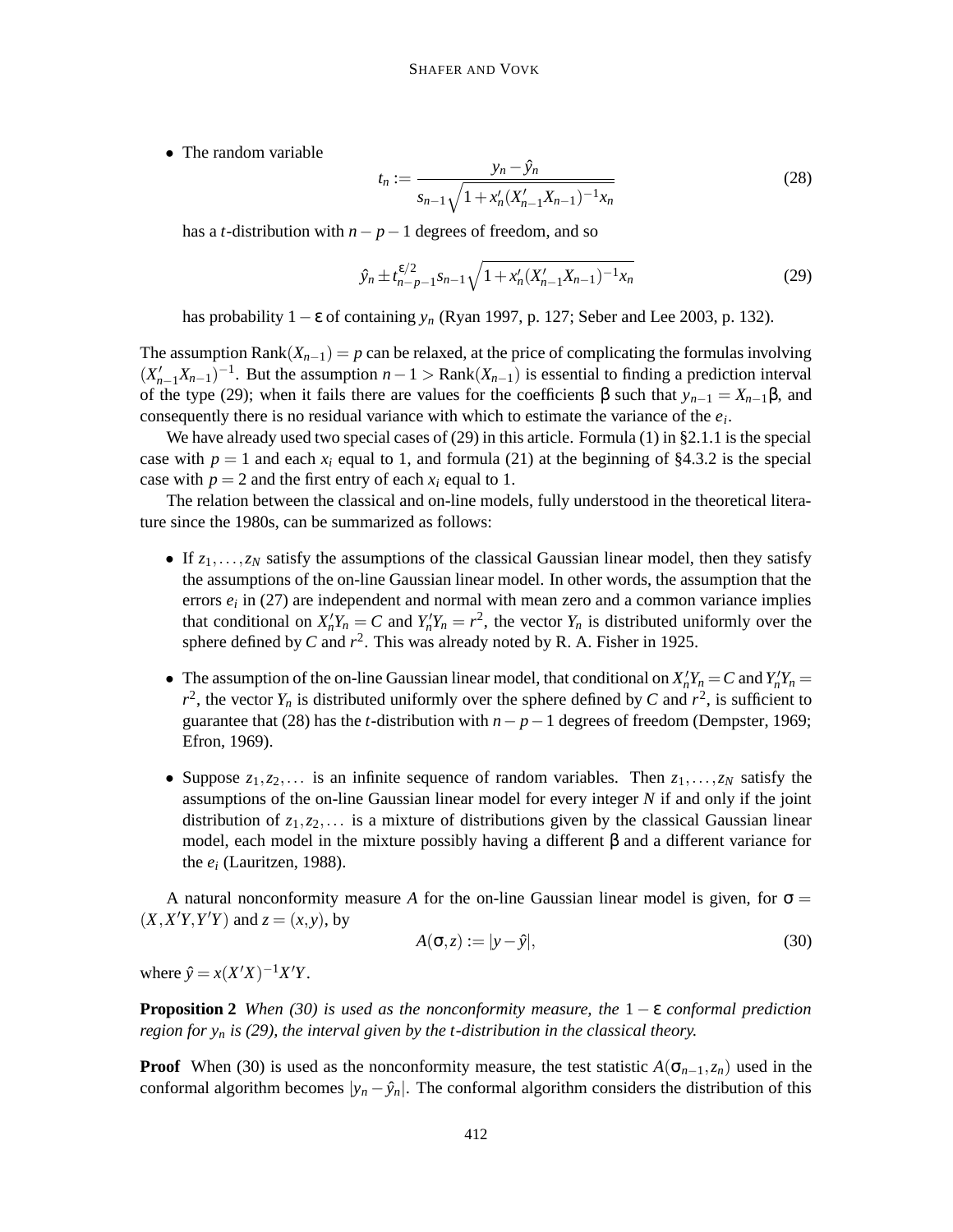statistic under  $R_n(\cdot | \sigma_n)$ . But when  $\sigma_n$  is fixed and  $t_n$  is given by (28),  $|t_n|$  is a monotonically increasing function of  $|y_n - \hat{y}_n|$  (see Vovk et al., 2005, pp. 202–203, for details). So the conformal prediction region is the interval of values of  $y_n$  for which  $|t_n|$  does not take its most extreme values. Since  $t_n$  has the *t*-distribution with  $n - p - 1$  degrees of freedom under  $R_n(\cdot | \sigma_n)$ , this is the interval (29).

Together with Informal Proposition 2, Proposition 2 implies that when we use (29) for a large number of successive values of *n*,  $y_n$  will be in the interval  $1 - \varepsilon$  of the time. In fact, because the probability of error each time is exactly ε, we can say simply that the errors are independent and for this reason the classical law of large numbers applies.

In our example involving the prediction of petal width from sepal length, the exchangeability and Gaussian linear models gave roughly comparable results (see Table 6 in §4.3.2). This will often be the case. Each model makes an assumption, however, that the other does not make. The exchangeability model assumes that the *x*s, as well as the *y*s, are exchangeable. The Gaussian linear model assumes that given the *x*s, the *y*s are normally distributed.

## **Acknowledgments**

This article is based on a tutorial lecture by Glenn Shafer at the Workshop on Information Theory and Applications at the University of California at San Diego on February 1, 2007. Glenn Shafer would like to thank Yoav Freund and Alon Orlitsky for the invitation to participate in this workshop. We thank Wei Wu for his assistance in computations. Many other intellectual debts are acknowledged in the preface of our book (Vovk et al., 2005).

## **Appendix A. Validity**

The main purpose of this appendix is to formalize and prove the following informal proposition:

**Informal Proposition 1** *Suppose N* is large, and the variables  $z_1, \ldots, z_N$  are exchangeable. Suppose  $E_n$  is an  $\varepsilon$ -rare n-event for  $n = 1, \ldots, N$ . Then the law of large numbers applies; with very high *probability, no more than approximately the fraction*  $\varepsilon$  *of the events*  $E_1, \ldots, E_N$  *will happen.* 

We used this informal proposition in §3.4 to establish the validity of conformal prediction in the exchangeability model. As we promised then, we will discuss two different approaches to formalizing it: a classical approach and a game-theoretical approach. The classical approach shows that the *E<sup>n</sup>* are mutually independent in the case where they are exactly ε-rare and then appeals to the classical weak law of large numbers for independent events. The game-theoretic approach appeals directly to the more flexible game-theoretic weak law of large numbers.

Our proofs will also establish the analogous Informal Proposition 2, which we used to establish the validity of conformal prediction in on-line compression models in general.

In §A.3, we return to R. A. Fisher's prediction interval for a normal random variable, which we discussed in §2.1.1. We show that this prediction interval's successive hits are independent, so that validity follows from the usual law of large numbers. Fisher's prediction interval is a special case of conformal prediction for the Gaussian linear model, and so it is covered by the general result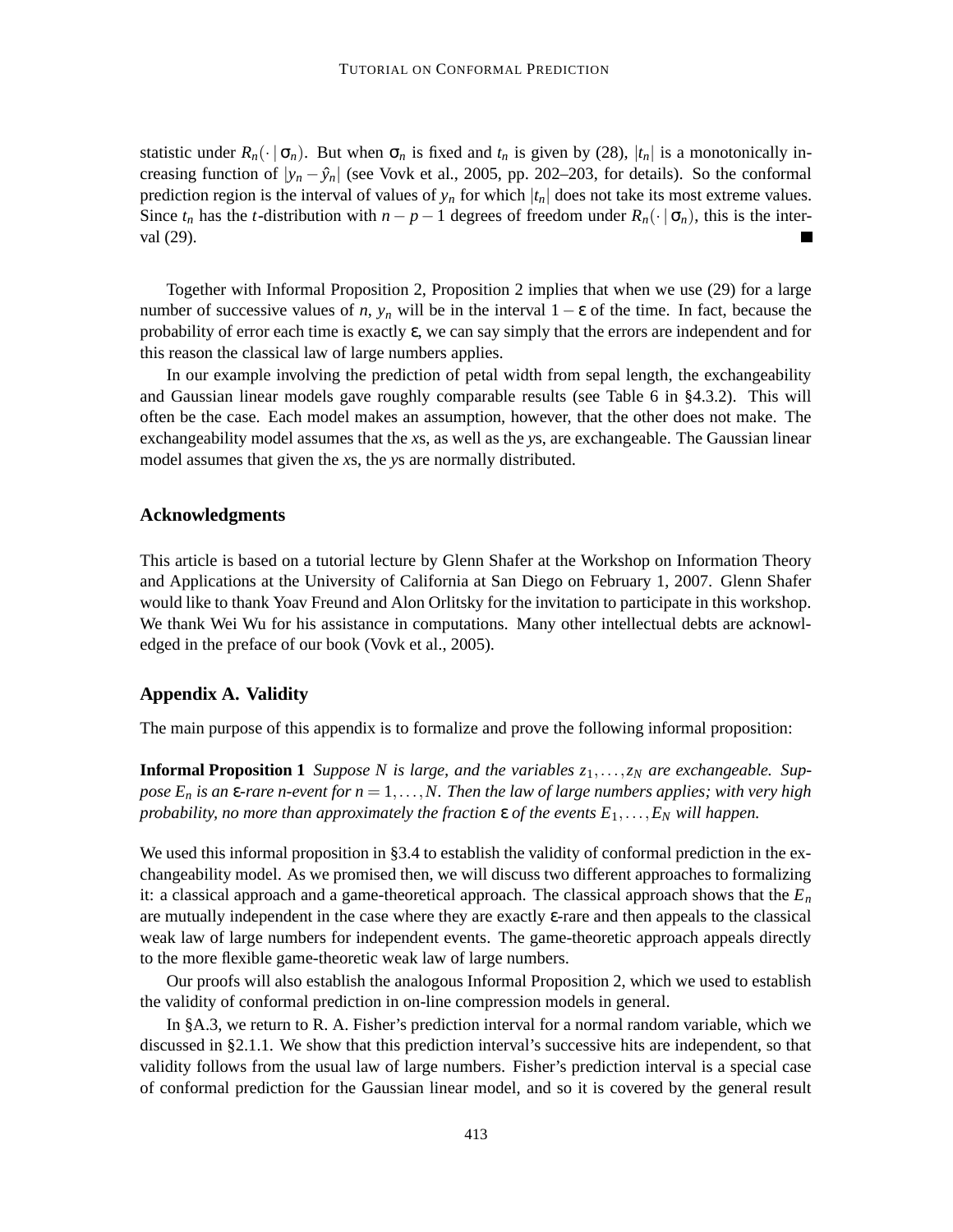for on-line compression models. But the proof in §A.3, being self-contained and elementary and making no reference to conformal prediction, may be especially informative for many readers.

#### **A.1 A Classical Argument for Independence**

Recall the definitions we gave in §3.4 in the case where  $z_1, \ldots, z_N$  are exchangeable: An event *E* is an *n-event* if its happening or failing is determined by the value of  $z_n$  and the value of the bag  $\{z_1,\ldots,z_{n-1}\}$ , and an *n*-event *E* is  $\epsilon$ -*rare* if  $\Pr(E | \{z_1,\ldots,z_n\}) \leq \epsilon$ . Let us further say that *n*-event *E* is *exactly* ε-*rare* if

$$
Pr(E | [z_1, \dots, z_n]) = \varepsilon. \tag{31}
$$

The conditional probability in this equation is a random variable, depending on the random bag  $\{z_1,\ldots,z_n\}$ , but the equation says that it is not really random, for it is always equal to  $\varepsilon$ . Its expected value, the unconditional probability of *E*, is therefore also equal to ε.

**Proposition 3** Suppose  $E_n$  is an exactly  $\varepsilon$ -rare n-event for  $n = 1, ..., N$ . Then  $E_1, ..., E_N$  are mutu*ally independent.*

**Proof** Consider (31) for  $n = N - 1$ :

$$
Pr(E_{N-1} | z_1, \ldots, z_{N-1}) = \varepsilon.
$$
\n(32)

Given  $\{z_1,\ldots,z_{N-1}\}\$ , knowledge of  $z_N$  does not change the probabilities for  $z_{N-1}$  and  $\{z_1,\ldots,z_{N-2}\}\$ , and  $z_{N-1}$  and  $\langle z_1, \ldots, z_{N-2} \rangle$  determine the  $(N-1)$ -event  $E_{N-1}$ . So adding knowledge of  $z_N$  will not change the probability in (32):

$$
\Pr(E_{N-1} | z_1, \ldots, z_{N-1} \hat{\zeta} \& z_N) = \varepsilon.
$$

Because  $E_N$  is determined by  $z_N$  once  $\{z_1, \ldots, z_{N-1}\}$  is given, it follows that

$$
\Pr(E_{N-1} | z_1, \ldots, z_{N-1} \cap \& E_N) = \varepsilon,
$$

and from this it follows that  $Pr(E_{N-1} | E_N) = \varepsilon$ . The unconditional probability of  $E_{N-1}$  is also  $\varepsilon$ . So  $E_N$  and  $E_{N-1}$  are independent. Continuing the reasoning backwards to  $E_1$ , we find that the  $E_n$  are all mutually independent.

This proof generalizes immediately to the general case of on-line compression models (see p. 407); we simply replace  $\{z_1, \ldots, z_n\}$  with  $\sigma_n$ .

If *N* is sufficiently large, and  $E_n$  is an exactly  $\varepsilon$ -rare *n*-event for  $n = 1, \ldots, N$ , then the law of large numbers applies; with very high probability, no more than approximately the fraction ε of the *N* events will happen. It is intuitively clear that this conclusion will also hold if we have an inequality instead of an equality in (31), because making the  $E<sub>n</sub>$  even less likely to happen cannot reverse the conclusion that few of them will happen.

The preceding argument is less than rigorous on two counts. First, the proof of Proposition 3 does not consider the existence of the conditional probabilities it uses. Second, the argument from the case where (31) is an equality to that where it is merely an inequality, though entirely convincing, is only intuitive. A fully rigorous proof, which uses Doob's measure-theoretic framework to deal with the conditional probabilities and uses a randomization to bring the inequality up to an equality, is provided on pp. 211–213 of our book (Vovk et al., 2005).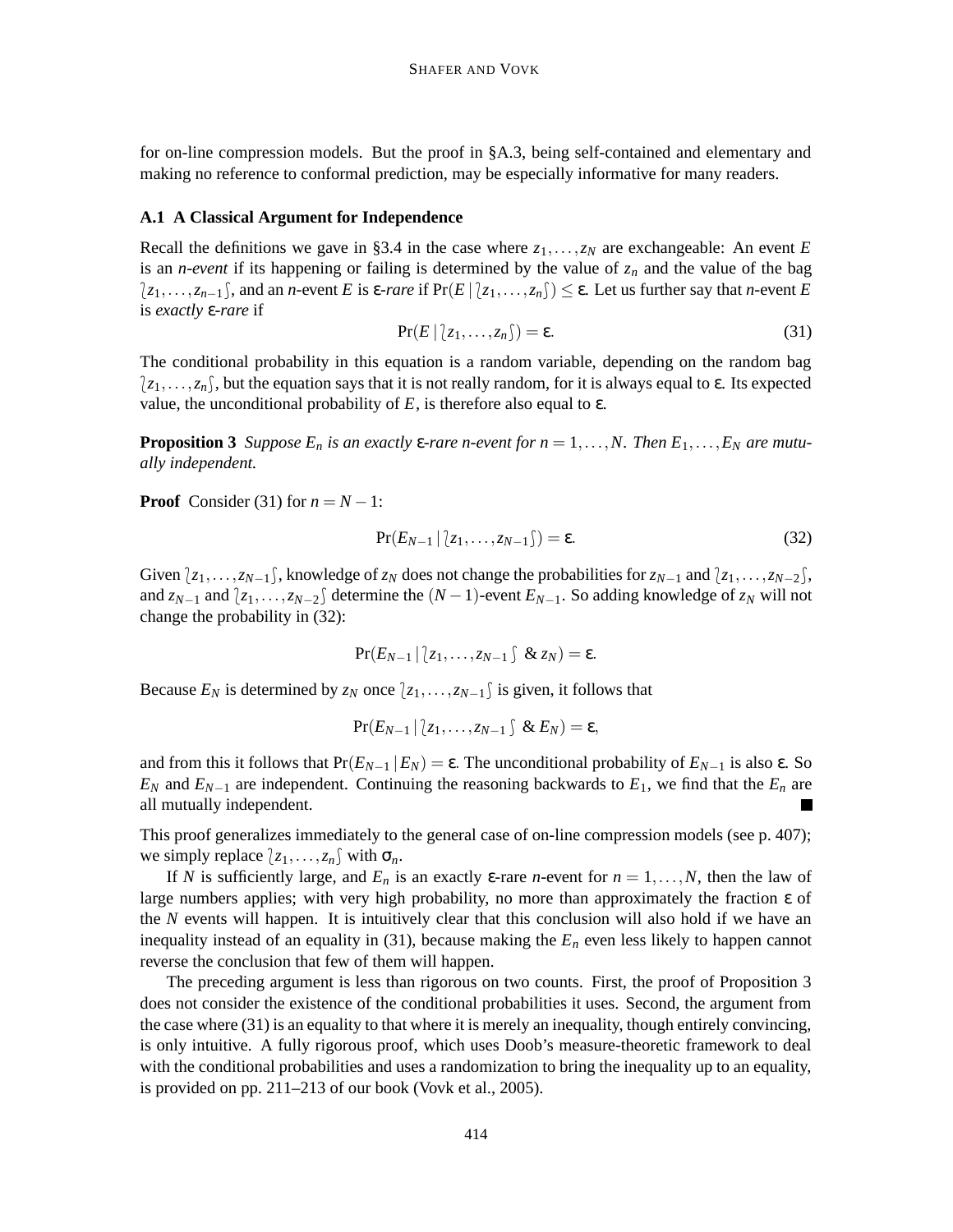#### **A.2 A Game-theoretic Law of Large Numbers**

As we explained in §3.3, the game-theoretic interpretation of exchangeability involves a backwardlooking protocol, in which Bill observes first the bag  $\{z_1, \ldots, z_N\}$  and then successively  $z_N$ ,  $z_{N-1}$ , and so on, finally observing  $z_1$ . Just before he observes  $z_n$ , he knows the bag  $\{z_1,\ldots,z_n\}$  and can bet on the value of  $z_n$  at odds corresponding to the probabilities the bag determines:

$$
Pr(z_n = a \mid (z_1, \ldots, z_n) = B) = \frac{k}{n},
$$
\n(33)

where *k* is the number of times *a* occurs in *B*.

THE BACKWARD-LOOKING BETTING PROTOCOL **Players:** Joe, Bill

 $K_N := 1$ . Joe announces a bag *B<sup>N</sup>* of size *N*. FOR  $n = N, N - 1, \ldots, 2, 1$ Bill bets on  $z_n$  at odds set by (33). Joe announces  $z_n \in B_n$ .  $K_{n-1} := K_n + \text{Bill's net gain.}$  $B_{n-1} := B_n \setminus \{z_n\}.$ 

Bill's initial capital  $K_N$  is 1. His final capital is  $K_0$ .

Given an event *E*, set

$$
e := \begin{cases} 1 & \text{if } E \text{ happens} \\ 0 & \text{if } E \text{ fails.} \end{cases}
$$

Given events  $E_1, \ldots, E_N$ , set

$$
\operatorname{Freq}_N := \frac{1}{N} \sum_{j=1}^N e_j.
$$

This is the fraction of the events that happen—the frequency with which they happen. Our gametheoretic law of large numbers will say that if each  $E_n$  is an  $\varepsilon$ -rare *n*-event, then it is very unlikely that Freq<sub>*N*</sub> will substantially exceed ε.

In game-theoretic probability, what do we mean when we say an event *E* is "very unlikely"? We mean that the bettor, Bill in this protocol, has a betting strategy that guarantees

$$
\mathcal{K}_0 \ge \begin{cases} C & \text{if } E \text{ happens} \\ 0 & \text{if } E \text{ fails,} \end{cases}
$$
 (34)

where  $C$  is a large positive number. Cournot's principle, which says that Bill will not multiply his initial unit capital by a large factor without risking bankruptcy, justifies our thinking *E* unlikely. The larger *C*, the more unlikely *E*. We call the quantity

$$
\overline{P}E := \inf \left\{ \frac{1}{C} \middle| \text{ Bill can guarantee (34)} \right\} \tag{35}
$$

*E*'s *upper probability*. An unlikely event is one with small upper probability.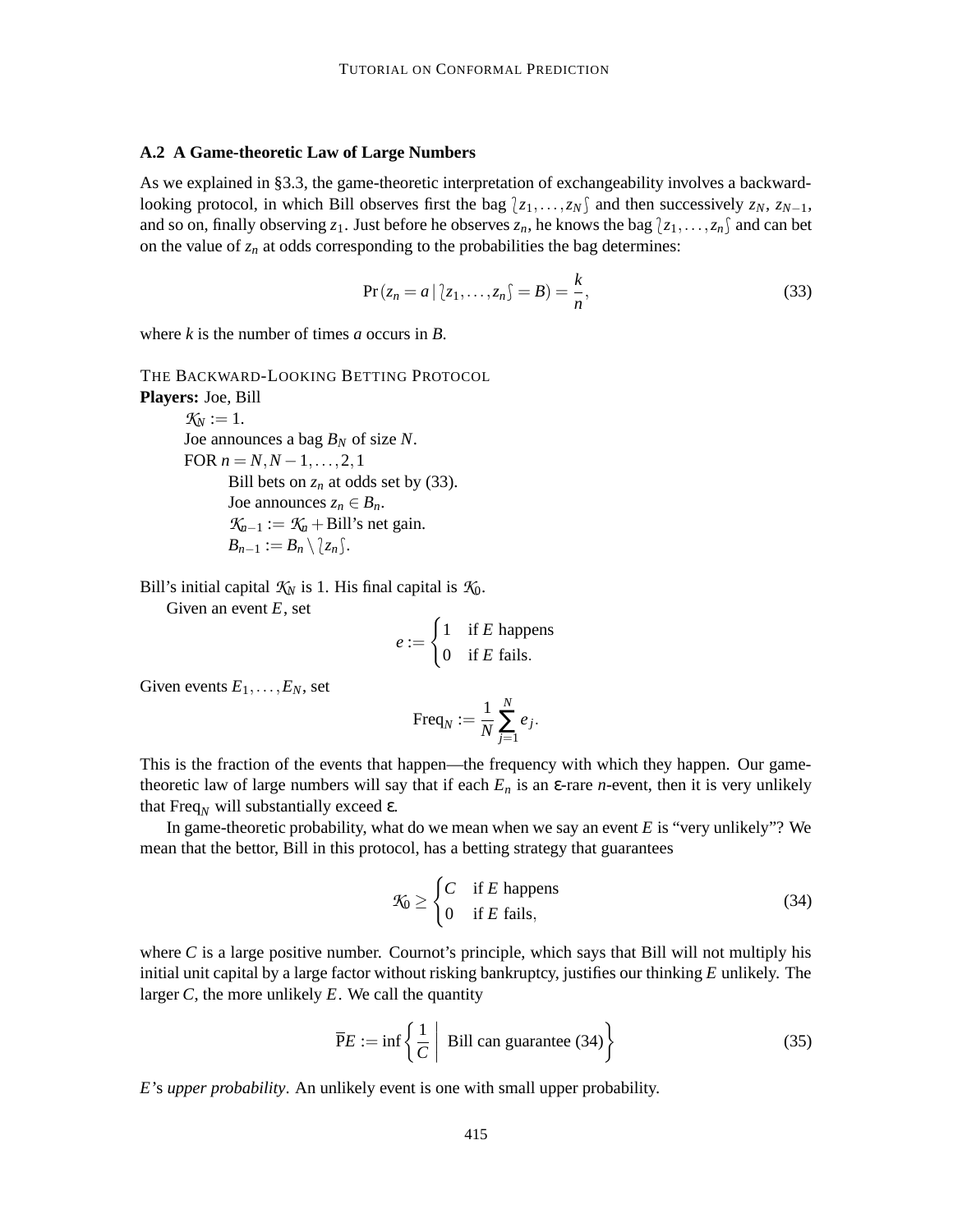**Proposition 4 (Game-theoretic weak law of large numbers)** *Suppose E<sup>n</sup> is an* ε*-rare n-event, for*  $n = 1, \ldots, N$ *. Suppose*  $\varepsilon < 1/2$ ,  $\delta_1 > 0$ ,  $\delta_2 > 0$ , and  $N \ge 1/\delta_1 \delta_2^2$ *. Then* 

$$
\overline{P}(\text{Freq}_N \geq \varepsilon + \delta_2) \leq \delta_1.
$$

In words: If *N* is sufficiently large, there is a small (less than  $\delta_1$ ) upper probability that the frequency will exceed ε substantially (by more than  $δ_2$ ).

Readers familiar with game-theoretic probability will recognize Proposition 4 as a form of the game-theoretic weak law of large numbers (Shafer and Vovk, 2001, pp. 124–126). The bound it gives for the upper probability of the event Freq<sub>N</sub>  $\geq \epsilon + \delta_2$  is the same as the bound that Chebyshev's inequality gives for the probability of this event in classical probability theory when the  $E_n$  are independent and all have probability ε.

For the benefit of those not familiar with the concepts of game-theoretic probability used in the proof just cited, we now give an elementary and self-contained proof of Proposition 4.

**Lemma 5** Suppose, for  $n = 1, ..., N$ , that  $E_n$  is an  $\varepsilon$ -rare n-event. Then Bill has a strategy that *guarantees that his capital K<sup>n</sup> will satisfy*

$$
\mathcal{K}_a \ge \frac{n}{N} + \frac{1}{N} \left( \left( \sum_{j=n+1}^N (e_j - \varepsilon) \right)^+ \right)^2 \tag{36}
$$

*for*  $n = 1, ..., N$ , where  $t^+ := \max(t, 0)$ .

**Proof** When  $n = N$ , (36) reduces to  $K_N \geq 1$ , and this certainly holds; Bill's initial capital  $K_N$  is equal to 1. So it suffices to show that if (36) hold for *n*, then Bill can bet on  $E_n$  in such a way that the corresponding inequality for  $n-1$ ,

$$
\mathcal{K}_{n-1} \ge \frac{n-1}{N} + \frac{1}{N} \left( \left( \sum_{j=n}^{N} (e_j - \varepsilon) \right)^{+} \right)^2, \tag{37}
$$

also holds. Here is how Bill bets.

• If  $\Sigma_{j=n+1}^N(e_j - ε) \ge ε$ , then Bill buys  $(2/N)\Sigma_{j=n+1}^N(e_j - ε)$  units of  $e_n$ . By assumption, he pays no more than  $\varepsilon$  for each unit. So we have a lower bound on his net gain,  $K_{n-1} - K_n$ :

$$
\mathcal{K}_{n-1} - \mathcal{K}_n \geq \frac{2}{N} \left( \sum_{j=n+1}^N (e_j - \varepsilon) \right) (e_n - \varepsilon)
$$
  
\n
$$
\geq \frac{1}{N} \left( \sum_{j=n}^N (e_j - \varepsilon) \right)^2 - \frac{1}{N} \left( \sum_{j=n+1}^N (e_j - \varepsilon) \right)^2 - \frac{1}{N}
$$
  
\n
$$
\geq \frac{1}{N} \left( \left( \sum_{j=n}^N (e_j - \varepsilon) \right)^+ \right)^2 - \frac{1}{N} \left( \left( \sum_{j=n+1}^N (e_j - \varepsilon) \right)^+ \right)^2 - \frac{1}{N}.
$$
 (38)

Adding (38) and (36), we obtain (37).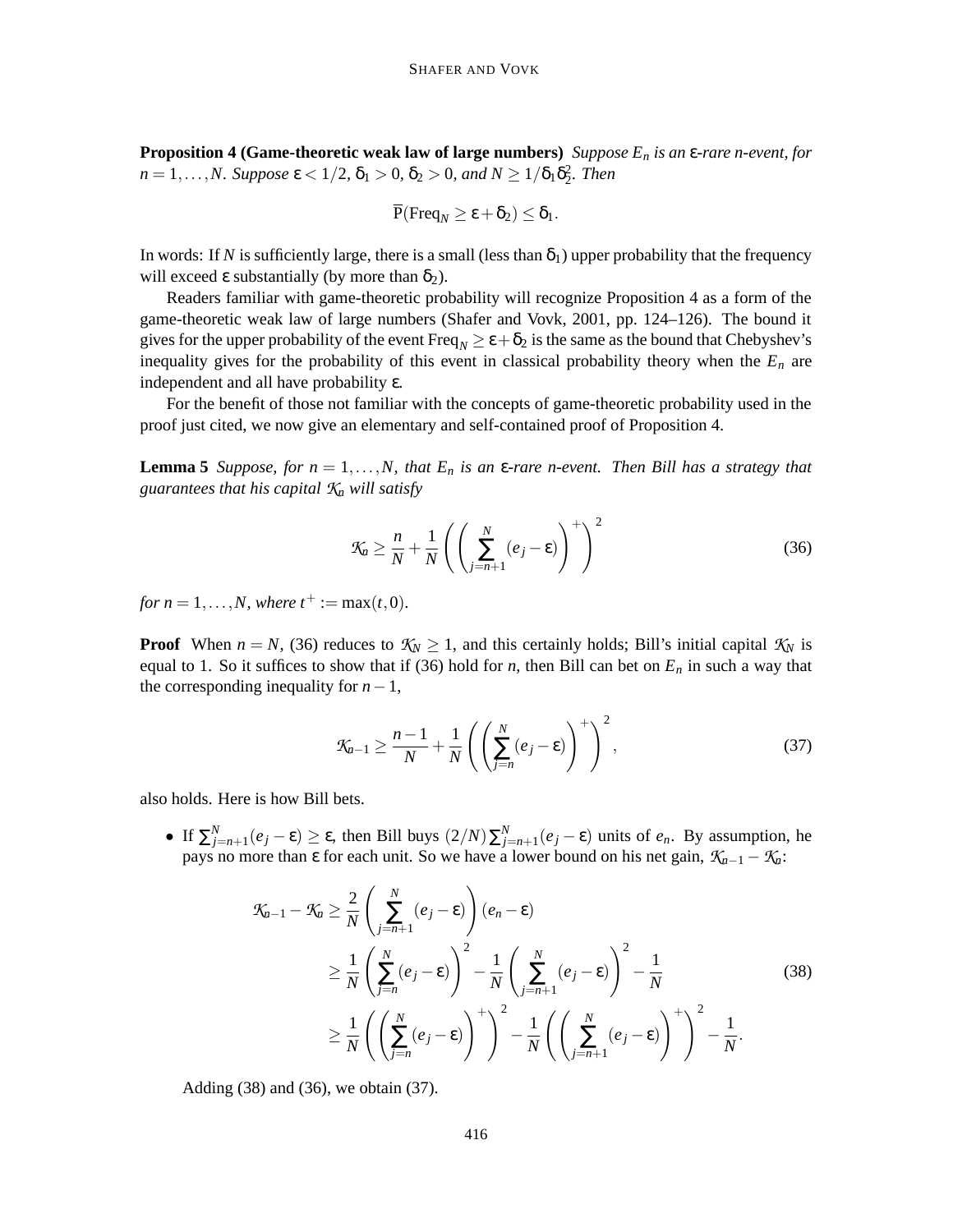• If  $\sum_{j=n+1}^{N} (e_j - \varepsilon) < \varepsilon$ , then Bill does not bet at all, and  $\mathcal{K}_{n-1} = \mathcal{K}_n$ . Because

$$
\left(\left(\sum_{j=n}^N(e_j-\varepsilon)\right)^+\right)^2-\left(\left(\sum_{j=n+1}^N(e_j-\varepsilon)\right)^+\right)^2\leq (\varepsilon+(e_n-\varepsilon))^2\leq 1,
$$

we again obtain (37) from (36).

**Proof** of **Proposition** 4 The inequality Freq<sub>N</sub>  $\geq \varepsilon + \delta_2$  is equivalent to

$$
\frac{1}{N} \left( \left( \sum_{j=1}^{N} (e_j - \varepsilon) \right)^{+} \right)^2 \ge N \delta_2^2.
$$
\n(39)

Bill's strategy in Lemma 5 does not risk bankruptcy (it is obvious that  $K_n \geq 0$  for all *n*), and (36) says

$$
\mathcal{K}_0 \ge \frac{1}{N} \left( \left( \sum_{j=1}^N (e_j - \varepsilon) \right)^+ \right)^2.
$$
 (40)

Combining (39) and (40) with the assumption that  $N \geq 1/\delta_1 \delta_2^2$ , we see that when the event Freq<sub>N</sub>  $\geq \varepsilon + \delta_2$  happens,  $\mathcal{K}_0 \geq 1/\delta_1$ . So by (34) and (35),  $\overline{P}(\text{Freq}_N \geq \varepsilon + \delta_2) \leq \delta_1$ .

#### **A.3 The Independence of Hits for Fisher's Interval**

Recall that if  $z_1, \ldots, z_n, z_{n+1}$  are independent normal random variables with mean 0 and standard deviation 1, the distribution of the ratio

$$
\frac{z_{n+1}}{\sqrt{\sum_{i=1}^{n} z_i^2/n}}\tag{41}
$$

is called the *t*-*distribution with n degrees of freedom*. The upper percentile points for this distribution, the points  $t_n^{\varepsilon}$  exceeded by (41) with probability exactly  $\varepsilon$ , are readily available from textbooks and standard computer programs.

Given a sequence of numbers  $z_1, \ldots, z_l$ , where  $l \geq 2$ , we set

$$
\overline{z}_l := \frac{1}{l} \sum_{i=1}^l z_i
$$
 and  $s_l^2 := \frac{1}{l-1} \sum_{i=1}^l (z_i - \overline{z}_l)^2$ .

As we recalled in §2.1.1, R. A. Fisher proved that if  $n \geq 3$  and  $z_1, \ldots, z_n$  are independent and normal with a common mean and standard deviation, then the ratio  $t_n$  given by

$$
t_n := \frac{z_n - \overline{z}_{n-1}}{s_{n-1}} \sqrt{\frac{n-1}{n}}
$$
 (42)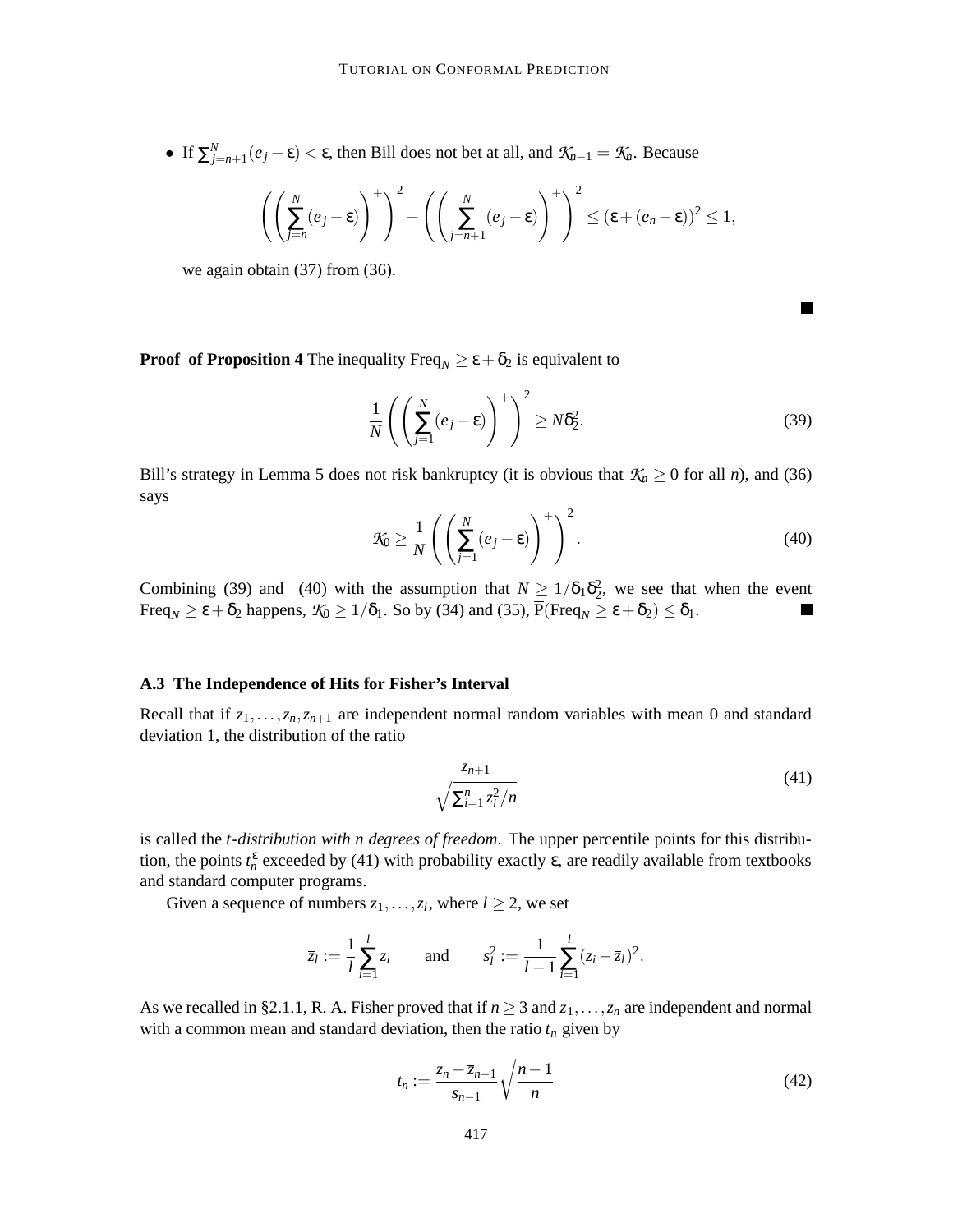has the *t*-distribution with *n*−2 degrees of freedom (Fisher, 1935). It follows that the event

$$
\overline{z}_{n-1} - t_{n-2}^{\epsilon/2} s_{n-1} \sqrt{\frac{n}{n-1}} \le z_n \le \overline{z}_{n-1} + t_{n-2}^{\epsilon/2} s_{n-1} \sqrt{\frac{n}{n-1}}
$$
(43)

has probability  $1 - \varepsilon$ . We will now prove that the  $t_n$  for successive *n* are independent. This implies that the events  $(43)$  for successive values of *n* are independent, so that the law of large numbers applies: with very high probability approximately  $1 - \varepsilon$  of these events will happen. This independence was overlooked by Fisher and subsequent authors.

We begin with two purely arithmetic lemmas, which do not rely on any assumption about the probability distribution of *z*1,...,*zn*.

**Lemma 6** The ratio  $t_n$  given by (42) depends on  $z_1, \ldots, z_n$  only through the ratios among themselves *of the differences*

$$
z_1-\overline{z}_n,\ldots,z_n-\overline{z}_n.
$$

**Proof** It is straightforward to verify that

$$
z_n - \overline{z}_{n-1} = \frac{n}{n-1} (z_n - \overline{z}_n)
$$
\n(44)

and

$$
s_{n-1}^2 = \frac{(n-1)s_n^2}{n-2} - \frac{n(z_n - \overline{z}_n)^2}{(n-1)(n-2)}.
$$
\n(45)

Substituting (44) and (45) in (42) produces

$$
t_n = \frac{\sqrt{n(n-2)}(z_n - \overline{z}_n)}{\sqrt{(n-1)^2 s_n^2 - n(z_n - \overline{z}_n)^2}}
$$
(46)

or

$$
t_n = \frac{\sqrt{n(n-2)}(z_n - \overline{z}_n)}{\sqrt{(n-1)\sum_{i=1}^n (z_i - \overline{z}_n)^2 - n(z_n - \overline{z}_n)^2}}.
$$
(47)

The value of (47) is unaffected if all the  $z_i - \overline{z}_n$  are multiplied by a nonzero constant.

**Lemma 7** *Suppose*  $\bar{z}_n$  *and*  $s_n$  *are known.* Then the following three *additional items of information are equivalent, inasmuch as the other two can be calculated from any of the three:*

- *1. z<sup>n</sup>*
- *2. zn*−<sup>1</sup> *and sn*−<sup>1</sup>
- *3. t<sup>n</sup>*

**Proof** Given  $z_n$ , we can calculate  $\overline{z}_{n-1}$  and  $s_{n-1}$  from (44) and (45) and then calculate  $t_n$  from (42). Given  $\bar{z}_{n-1}$  and  $s_{n-1}$ , we can calculate  $z_n$  from (44) or (45) and then  $t_n$  from (42). Given  $t_n$ , we can invert (46) to find  $z_n$  (when  $\overline{z}_n$  and  $s_n$  are fixed, this equation expresses  $t_n$  as a monotonically increasing function of  $z_n$ ) and then calculate  $\overline{z}_{n-1}$  and  $s_{n-1}$  from (44) and (45).

Now we consider probability distributions for  $z_1, \ldots, z_n$ .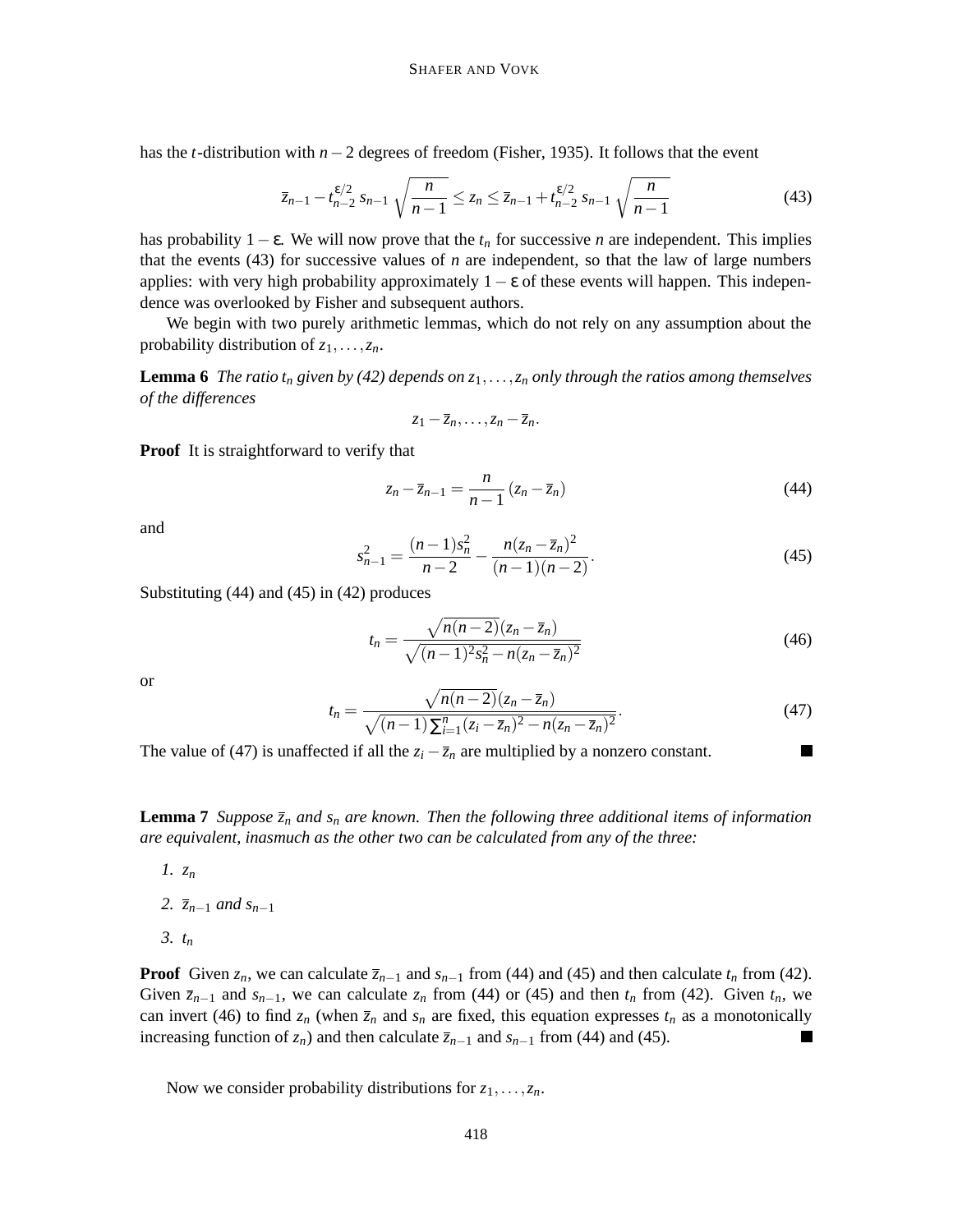**Lemma 8** *If z*1,...,*z<sup>n</sup> are independent and normal with a common mean and standard deviation,* then conditional on  $\bar{z}_n = w$  and  $\sum_{i=1}^n (z_i - \bar{z}_n)^2 = r^2$ , the vector  $(z_1, \ldots, z_n)$  is distributed uniformly *over the* (*n* − 2)*-dimensional sphere of vectors satisfying these conditions (the intersection of the hyperplane*  $\overline{z}_n = w$  *with the*  $(n-1)$ *-dimensional sphere of radius r centered on the point*  $(w, \ldots, w)$  $in \mathbb{R}^n$ ).

**Proof** The logarithm of the joint density of  $z_1, \ldots, z_n$  is

$$
-\frac{n}{2}\log(2\pi\sigma^2) - \frac{1}{2\sigma^2}\sum_{i=1}^n(z_i-\mu)^2 = -\frac{n}{2}\log(2\pi\sigma^2) - \frac{1}{2\sigma^2}\left(\sum_{i=1}^n(z_i-\overline{z}_n)^2 + n(\overline{z}_n-\mu)^2\right),\qquad(48)
$$

where  $\mu$  and  $\sigma$  are the mean and standard deviation, respectively. Because this depends on  $(z_1, \ldots, z_n)$ only through  $\overline{z}_n$  and  $\sum_{i=1}^n (z_i - \overline{z}_n)^2$ , the distribution of  $(z_1, \ldots, z_n)$  conditional on  $\overline{z}_n = w$  and  $\sum_{i=1}^n (z_i - \overline{z}_n)^2$  $(\overline{z}_n)^2 = r^2$  is uniform over the set of vectors satisfying these conditions.

**Lemma 9** If the vector  $(z_1, \ldots, z_n)$  is distributed uniformly over the  $(n-2)$ *-dimensional sphere* defined by the conditions  $\overline{z}_n = w$  and  $\sum_{i=1}^n (z_i - \overline{z}_n)^2 = r^2$ , then  $t_n$  has the t-distribution with  $n-2$ *degrees of freedom.*

**Proof** The distribution of  $t_n$  does not depend on *w* or *r*. This is because we can transform the uniform distribution over one  $(n-2)$ -dimensional sphere in  $\mathbb{R}^n$  into a uniform distribution over another by adding a constant to all the  $z_i$  and then multiplying the differences  $z_i - \overline{z}_n$  by a constant, and by Lemma 6, this will not change *tn*.

Now suppose  $z_1, \ldots, z_n$  are independent and normal with a common mean and standard deviation. Lemma 8 says that conditional on  $\overline{z}_n = w$  and  $(n-1)s_n^2 = r^2$ , the vector  $(z_1, \ldots, z_n)$  is distributed uniformly over the sphere of radius *r* centered on  $w$ ,...,*w*. Since the resulting distribution for  $t_n$  does not depend on *w* or *r*, it must be the same as the unconditional distribution.

**Lemma 10** *Suppose*  $(z_1, \ldots, z_N)$  *is distributed uniformly over the*  $N-2$ *-dimensional sphere defined* by the conditions  $\overline{z}_n = w$  and  $\sum_{i=1}^n (z_i - \overline{z}_n)^2 = r^2$ . Then  $t_3, \ldots, t_N$  are mutually independent.

**Proof** It suffices to show that  $t_n$  still has the *t*-distribution with  $n-2$  degrees of freedom conditional on  $t_{n+1}, \ldots, t_N$ . This will imply that  $t_n$  is independent of  $t_{n+1}, \ldots, t_N$  and hence that all the  $t_n$  are mutually independent.

We start knowing  $\overline{z}_N = r$  and  $s_N = w$ . So by Lemma 7, learning  $t_{n+1}, \ldots, t_N$  is the same as learning  $z_{n+1},...,z_N$ . Geometrically, when we learn  $z_N$  we intersect our  $(N-1)$ -dimensional sphere in R *<sup>N</sup>* with a hyperplane, reducing it to an (*N* − 2)-dimensional sphere in R *N*−1 . (Imagine, for example, intersecting a sphere in  $\mathbb{R}^3$  with a plane: the result is a circle.) When we learn  $z_{N-1}$ , we reduce the dimension again, and so on. In each case, we obtain a uniform distribution on the lowerdimensional sphere for the remaining  $z_i$ . In the end, we find that  $(z_1,...,z_n)$  is distributed uniformly over an  $(n-1)$ -dimensional sphere in  $\mathbb{R}^n$ , and so  $t_n$  has the *t*-distribution with  $n-2$  degrees of freedom by Lemma 9.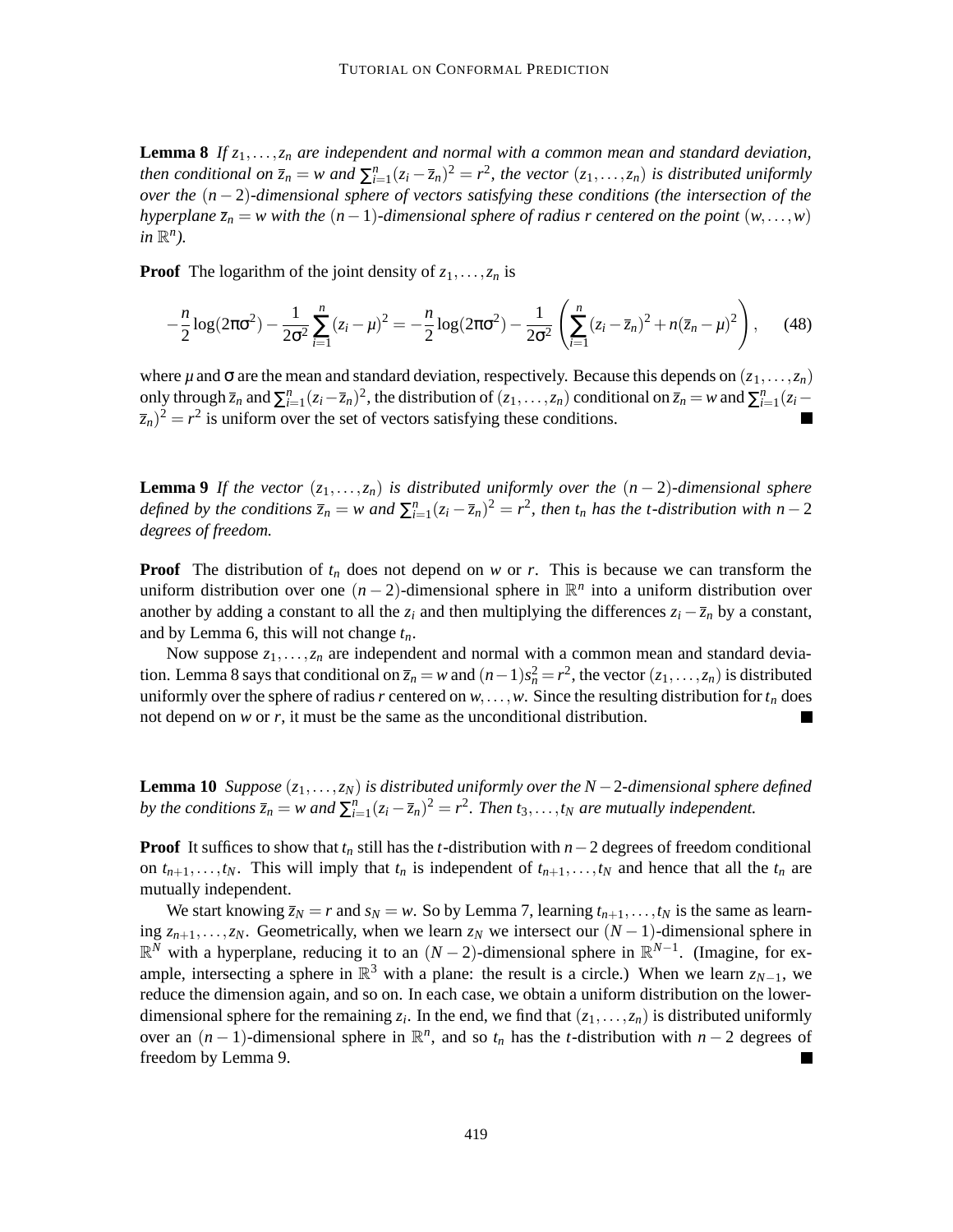**Proposition 11** *Suppose z*1,...,*z<sup>N</sup> are independent and normal with a common mean and standard deviation. Then t*3,...,*t<sup>N</sup> are mutually independent.*

**Proof** By Lemma 10,  $t_3, \ldots, t_N$  are mutually independent conditional on  $\overline{z}_N = w$  and  $s_N = r$ , each  $t_n$ having the *t*-distribution with *n*−2 degrees of freedom. Because this joint distribution for *t*3,...,*t<sup>N</sup>* does not depend on *w* or *r*, it is also their unconditional joint distribution.

# **References**

- Eugene A. Asarin. Some properties of Kolmogorov δ-random finite sequences. *Theory of Probability and its Applications*, 32:507–508, 1987.
- Eugene A. Asarin. On some properties of finite objects random in the algorithmic sense. *Soviet Mathematics Doklady*, 36:109–112, 1988.
- Peter J. Bickel and Kjell A. Doksum. *Mathematical Statistics: Basic Ideas and Selected Topics*. Volume I. Prentice Hall, Upper Saddle River, New Jersey, second edition, 2001.
- Robert G. Cowell, A. Philip Dawid, Steffen L. Lauritzen, and David J. Spiegelhalter. *Probabilistic Networks and Expert Systems*. Springer, New York, 1999.
- Emanuel Czuber. *Wahrscheinlichkeitsrechnung und ihre Anwendung auf Fehlerausgleichung, Statistik, und Lebensversicherung*. Volume I. Wahrscheinlichkeitstheorie, Fehlerausgleichung, Kollektivmasslehre. Teubner, Leipzig and Berlin, third edition, 1914.
- Arthur P. Dempster. *Elements of Continuous Multivariate Analysis*. Addison-Wesley, Reading, Massachusetts, 1969.
- Norman R. Draper and Harry Smith. *Applied Regression Analysis*. Wiley, New York, third edition, 1998.
- Bradley Efron. Student's t-test under symmetry conditions. *Journal of the American Statistical Association*, 64:1278–1302, 1969.
- Ronald A. Fisher. Applications of Student's distribution. *Metron*, 5:90–104, 1925.
- Ronald A. Fisher. The fiducial argument in statistical inference. *Annals of Eugenics*, 6:391–398, 1935.
- Ronald A. Fisher. The use of multiple measurements in taxonomic problems. *Annals of Eugenics*, 7:179–188, 1936.
- Ronald A. Fisher. *Statistical Methods and Scientific Inference*. Hafner, New York, third edition, 1973. First edition, 1956.
- Alex Gammerman and Vladimir Vovk. Hedging predictions in machine learning. *Computer Journal*, 50:151–163, 2007.